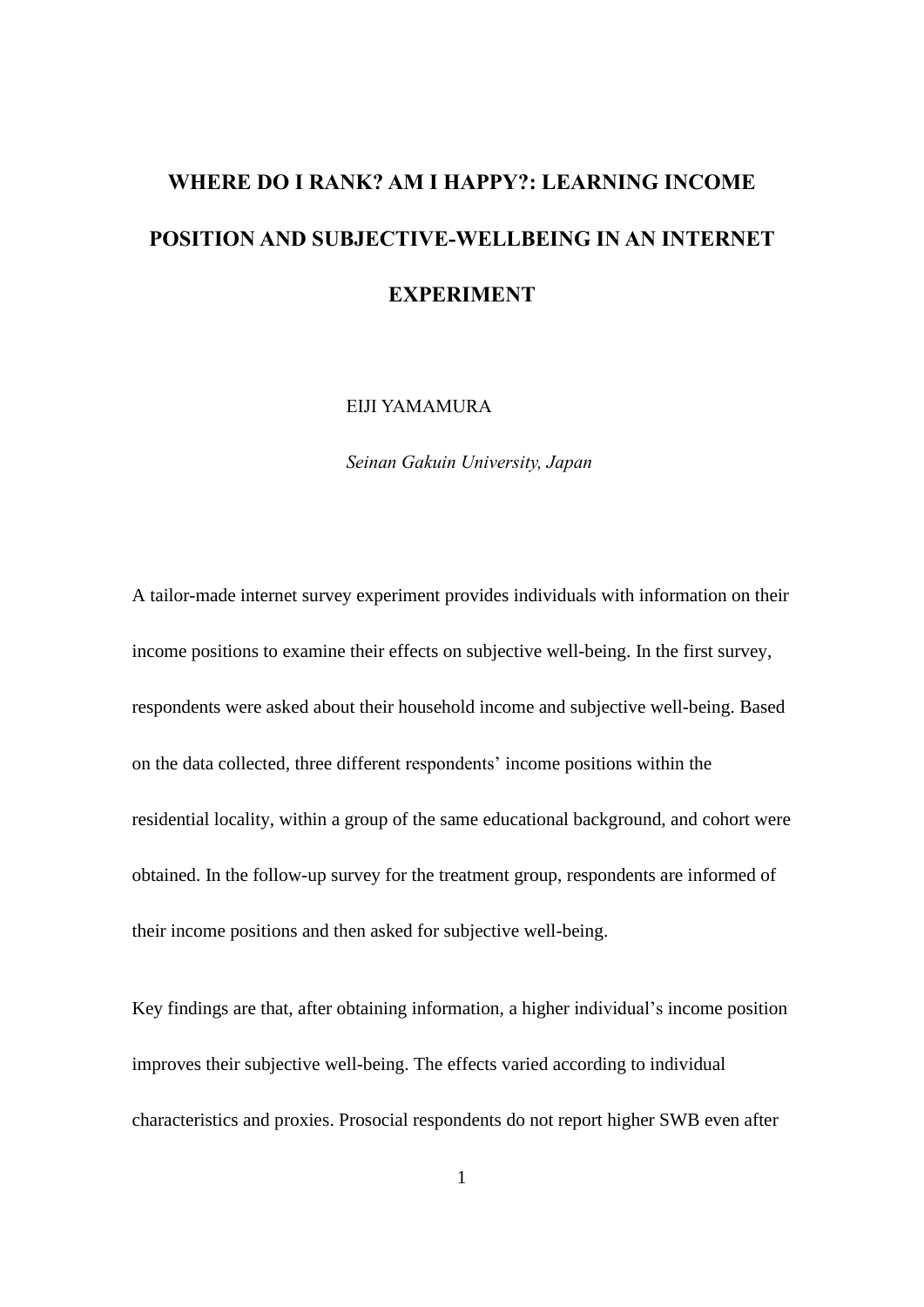they know that their income position is higher. The effects of income position are not observed for respondents aged less than 45 years when life satisfaction is used as a proxy for SWB.

**JEL Classification:** C99, D31, D63, I31, J31, Z13

**Keywords:** Internet experiment, Income position, Subjective well-being, Happiness, Life satisfaction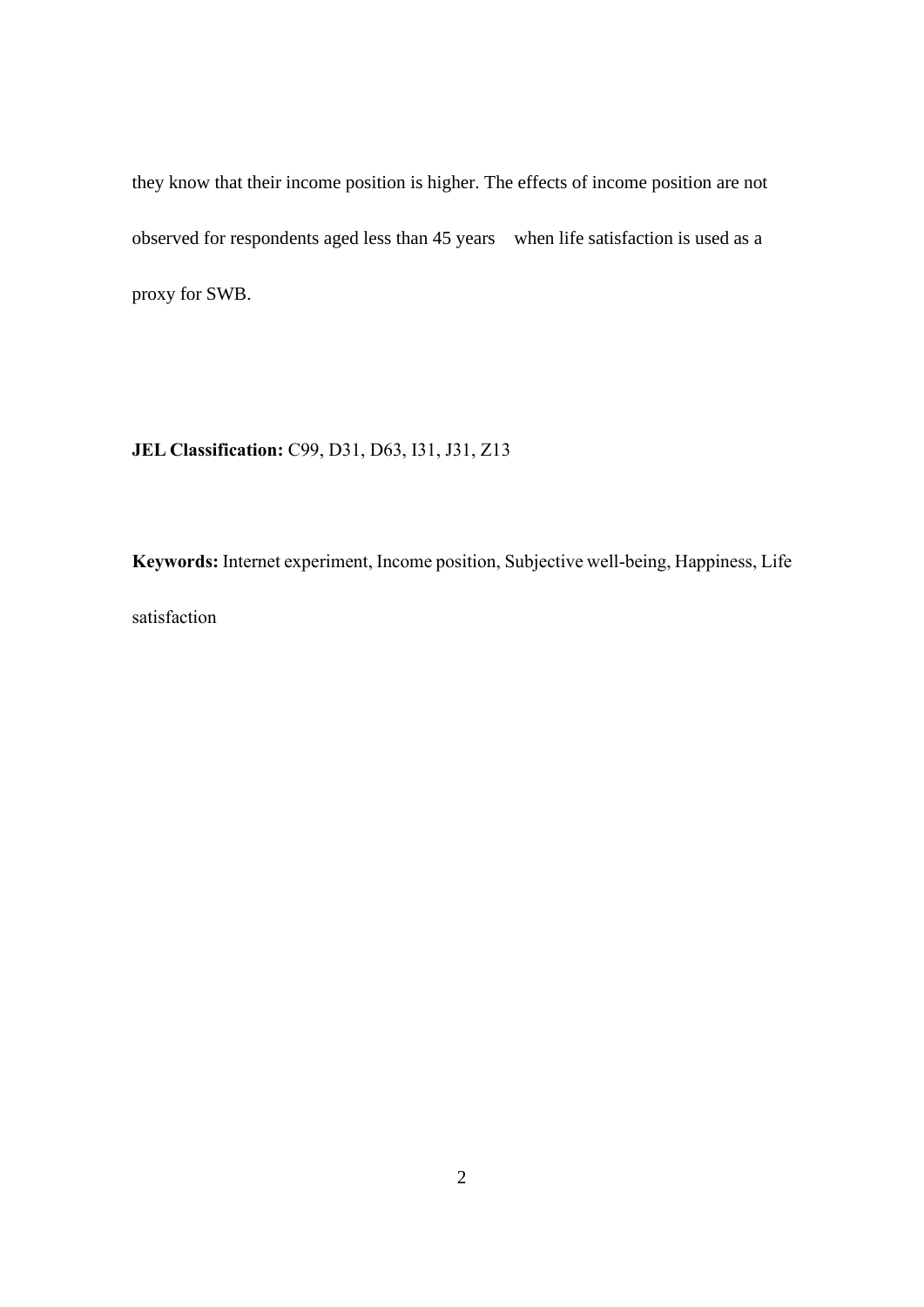#### 1. INTRODUCTION

'I think; therefore, I am.'This is the foundation for human existence. However, people compare themselves with the relevant others, which is correlated with their subjective well-being  $(SWB)^1$ . Many studies assess whether one's and others' income influences SWB (e.g., Clark and Oswald, 1996; Senik, 2004; Ferrer-i-Carbonell, 2005; Luttmer, 2005; Latif, 2016; Burida and ).

Recent studies showed income rank is better than the average income of the reference group to consider the relative income effect (Clark et al., 2009a; Boyce et al., 2010; Brown et al., 2008; Burkhouser et al., 2016; Budria and Ferrer-i-Carbonell, 2019). However, most existing studies concerning SWB are based on an implicit assumption that people know others'income or their relative income position in society. In the analysis of redistribution preference closely related to the SWB analysis<sup>2</sup>, researchers doubt the assumption, so they conduct a survey experiment. They examine the impact of biased perceptions about individuals' income position on their preferences (Cruces et al., 2013;

 $1$  The seminal work of Easterlin (1974) asked whether a rise in the income of all improves the happiness of all. The question was trigger for many works to consider social comparison and adaptation to income in social science (e.g., Alesina et al., 2004; Ferrer-I-Carbonell and Frijters, 2004; D'Ambrosio and, Frick, 2012; Clark and Georgellis, 2013).

<sup>&</sup>lt;sup>2</sup> Several studies examine how income comparison influences SWB and redistribution preference (Clark and Senik, 2010; Senik, 2009).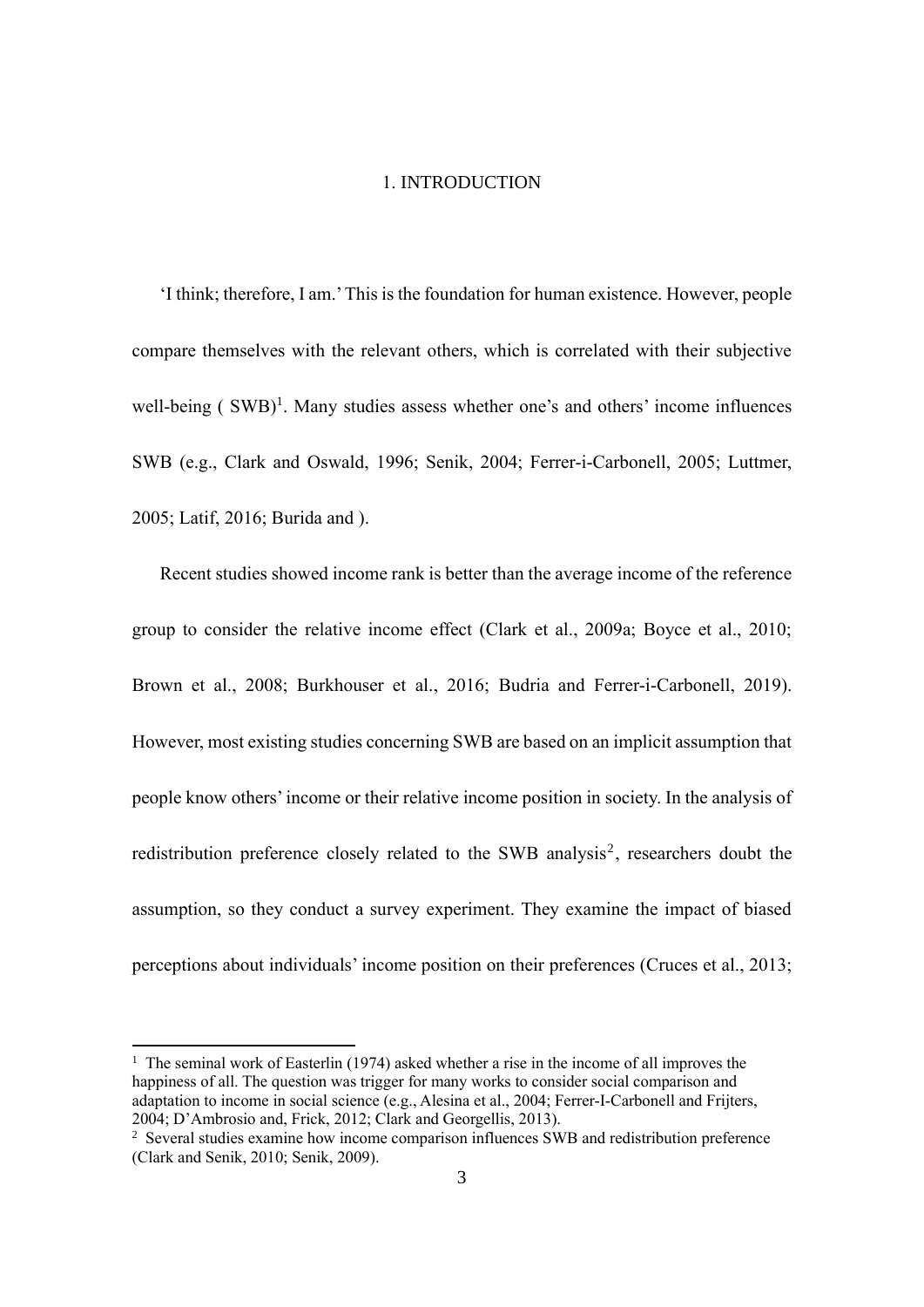Karadja et al.,  $2017$ <sup>3</sup>. They found that their preference changed by being informed of their real income position because their perceived income position was biased<sup>4</sup>. This study applies the experimental approach employed in these studies to investigate how and the extent to which provision of one's real income position influences respondents' SWB. I used Internet experiments that have the advantage of gathering representative samples of society and larger sample sizes compared to laboratory experiments<sup>5</sup>.

Through survey experiments, researchers assessed how income position influences preference only after providing the information (Cruces et al., 2013; Karadja et al., 2017). Hence, they did not consider preferences before learning their income positions. It is more appropriate to consider how information changes subjective values by comparing before and after given information (Shigeoka and Yamada, 2019). Furthermore, it is important to set reference groups to measure the income position. Many studies have analysed how the SWB of individuals depends on the reference group (e.g., Clark and Senik, 2010; Senik, 2009; Brown et al., 2015; Goerke and Pannenberg, 2015; Noy and Sin, 2021; Clark et al., 2021). These studies collected subjective information of subjective intensity

<sup>&</sup>lt;sup>3</sup> The effect of self-perceived relative income on SWB is examined in existing studies (Yu, 2019). However, its finding is considered to suffer from bias.

<sup>&</sup>lt;sup>4</sup> After learning true information, people's view concerning various issues changes. For instance, for people who have negative views on immigration, providing information about immigrants leads them to support immigration if their misperceptions about the immigrants' characteristics are corrected (Grigorieff et al., 2020).

<sup>&</sup>lt;sup>5</sup> Internet experiments were increasingly used in economics (e.g., Ifcher et al., 2020; Kuziemko et al., 2015; Shigeoka and Yamada, 2021; Yamada and Sato, 2013).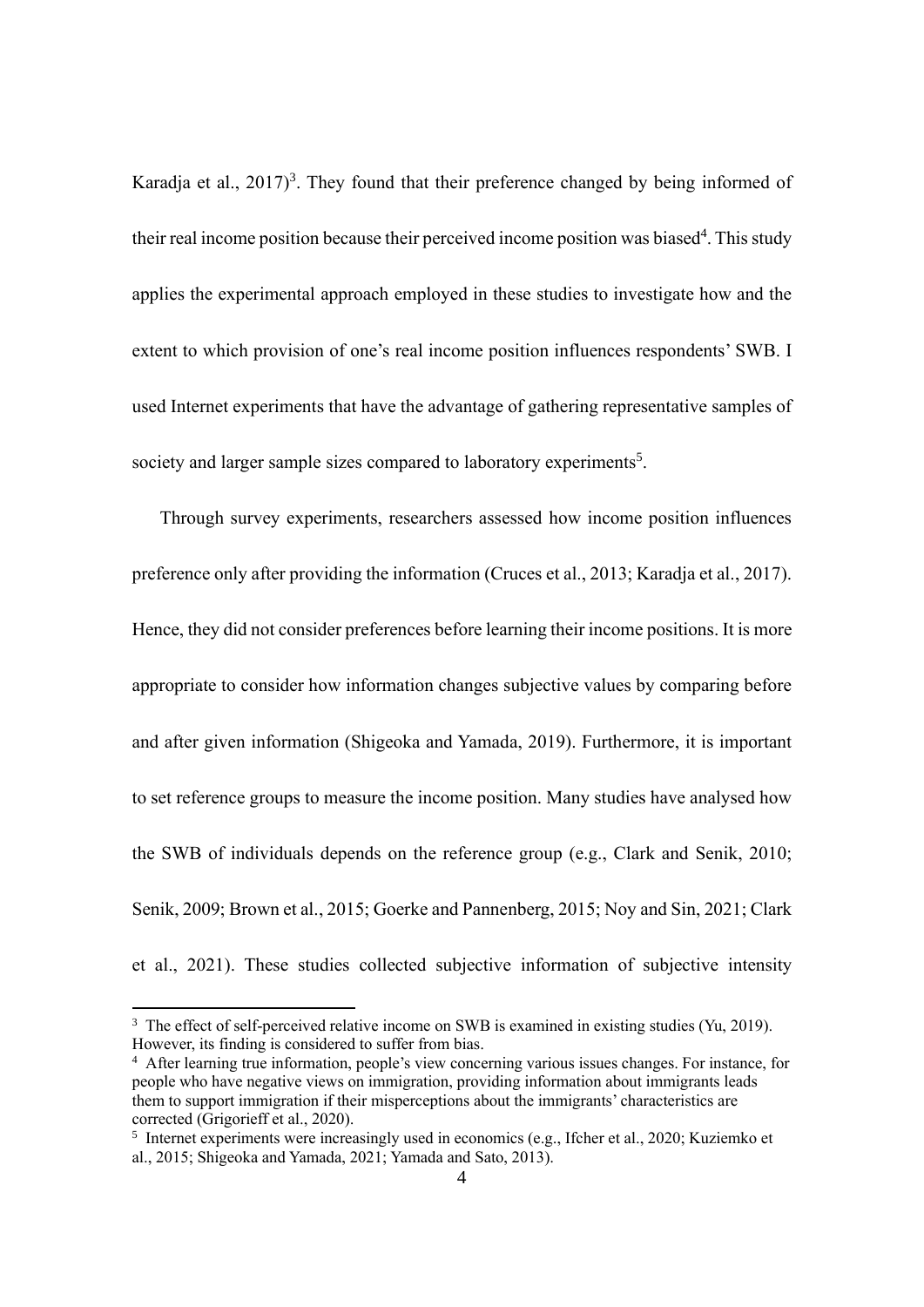regarding comparison and intention to compare to whom. However, they do not know the income of others to whom they intend to compare themselves. For instance, there is a possibility that people are more likely to overestimate others' income, as they are more likely to compare. Further, people who feel happier may underestimate others' income and perceive their income ranks higher. Therefore, it is appropriate to exogenously provide several relative income positions and then examine their influence to mitigate these biases.

This study deals with endogenous bias and misperceptions. The contribution of this study is the first to compare the same respondent's SWB before and after being informed of several income positions measured by various reference groups<sup>6</sup>. Further, following the study to investigate the effect of the provision of income position on redistribution preference (Karadja et al., 2017; Budria and Ferrer-i-Carbonell, 2019), this study also assesses the process and extent to which the effect of learning the correct income position depends on an individual's characteristics<sup>7</sup>.

In the first survey, I gathered respondents'SWB (happiness level and life satisfaction), positive reciprocity, generalised trust, household income, and basic information about sex,

 $6$  Norwegian citizens are allowed to observe the income of everyone since 2001. Based on the natural experiment, Perez-Truglia (2020) provide the evidence higher transparency increased the gap in happiness between richer and poorer citizens.

<sup>&</sup>lt;sup>7</sup> Research using survey data found that the relation between income position and SWB differs according to individual characteristics (Burdria and Ferrer-i-Carbonell, 2019).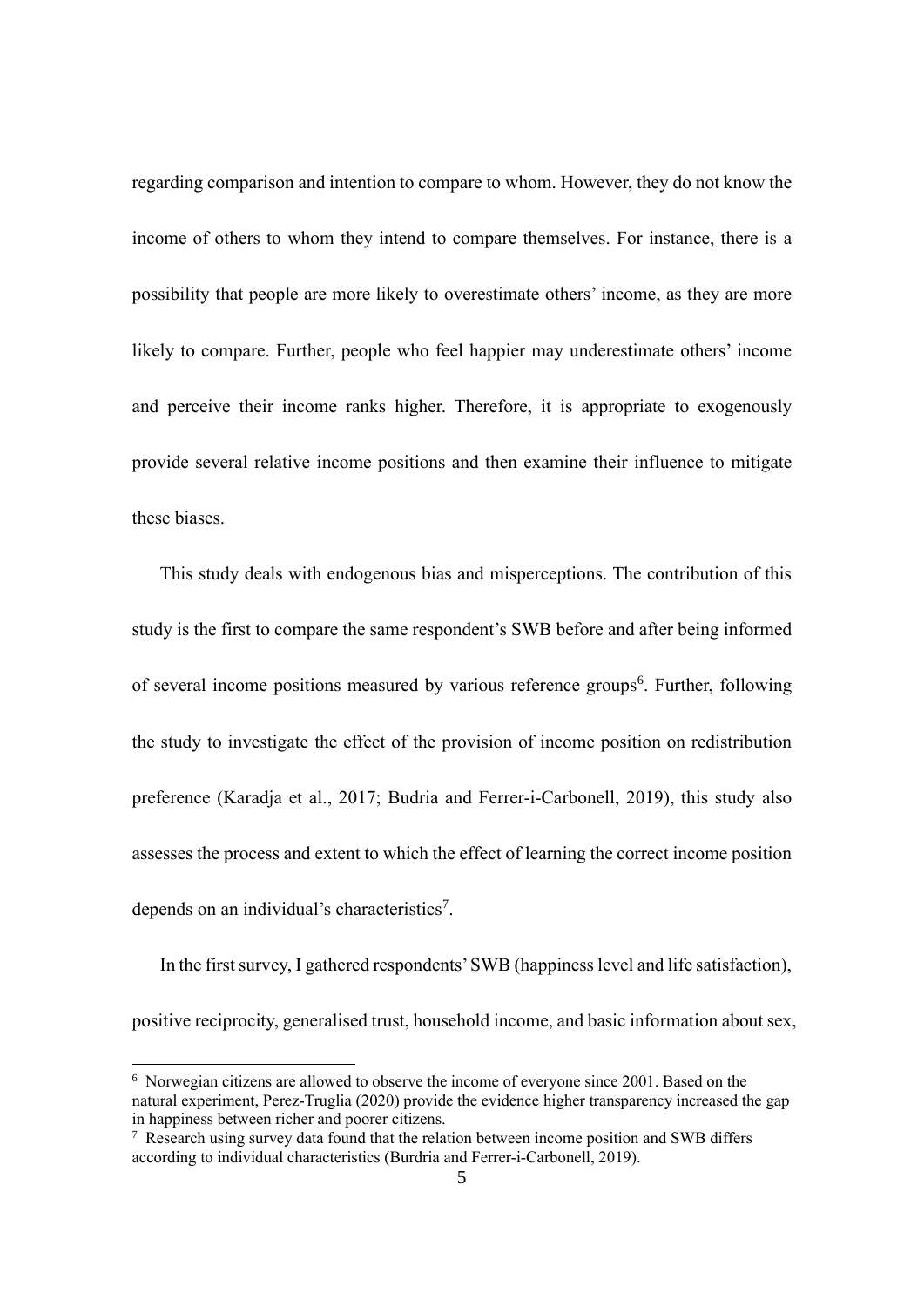educational background, and age. Two weeks later, the second follow-up survey was distributed randomly to two-fifth of the respondents who were informed about their true income positions, and others were not informed. All respondents were asked about the SWB again.

Moreover, there are some proxy variables for SWB. Among them, happiness and life satisfaction are widely used and are interpreted similarly (e.g., Clark et al., 2008; Clark and Senik, 2010). However, the effects of income position on SWB are larger when happiness, rather than life satisfaction, is used as a proxy for SWB (Perez-Truglia, 2020). Some researchers emphasise the difference between happiness and life satisfaction (Chui et al., 2016; Diener et al., 2004; 2009). On the one hand, happiness can be regarded as a 'pleasant emotion', an affective, short-lived reaction tied to specific events. Another definition is 'the frequent experience of positive emotions over time'(Lyubomirsky et al., 2005, p. 806). On the other hand, life satisfaction refers to one's ongoing evaluation of the conditions of life as a whole, which presumably requires cognitive processing. According to Diener et al. (2004, p. 205), a person 'can be satisfied with one's life, and yet experience little pleasant affect and vice versa'. Income comparison is thought to have a different influence on happiness and life satisfaction because of this difference. Hence,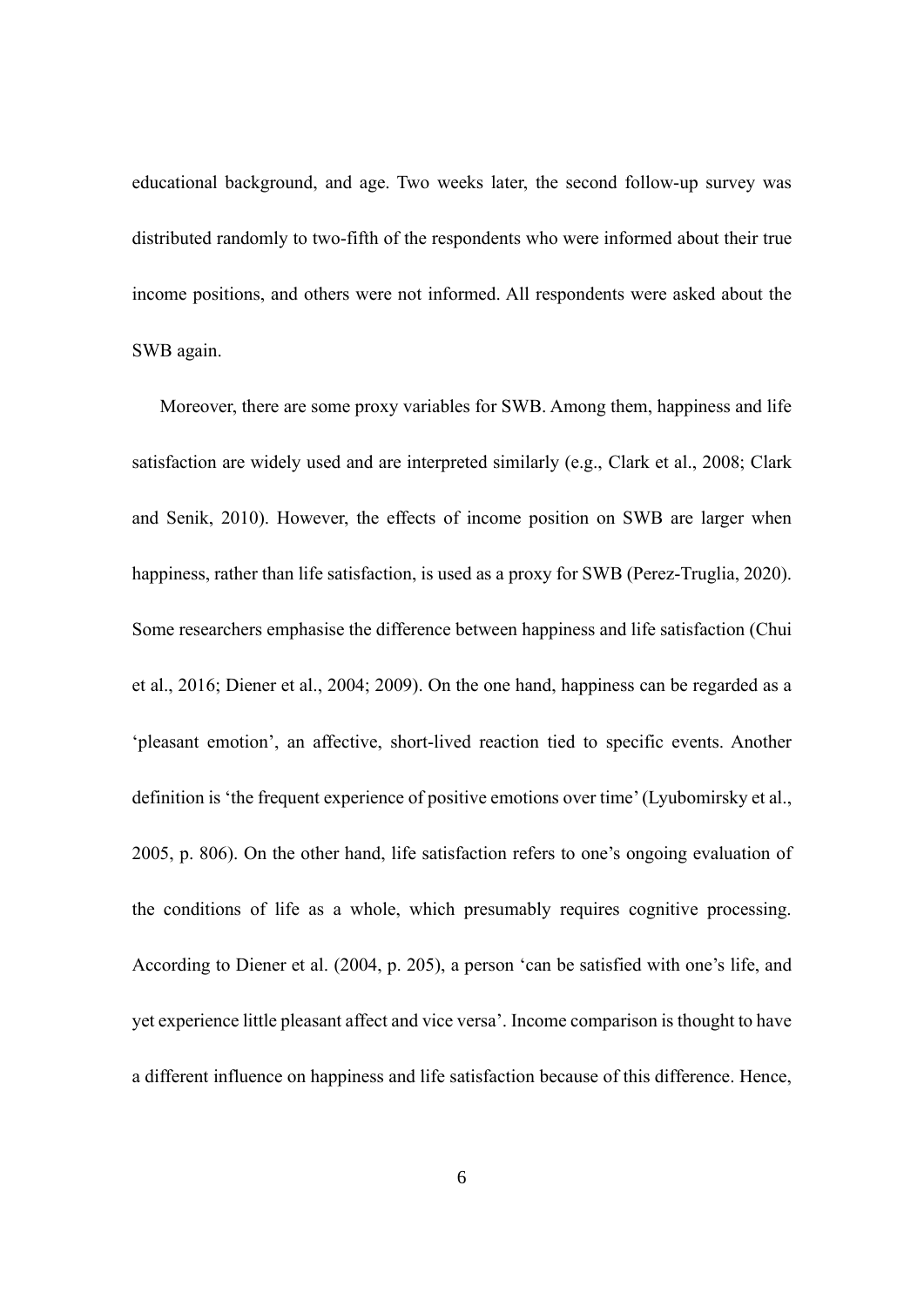as proxies for SWB, both happiness and life satisfaction were used to examine the effect of providing real income positions.

Consistent with existing studies, respondents who know that they are in a higher income position feel happier and more satisfied with their lives. However, regardless of the real income position, learning the information reduces respondents' SWB. Prosocial respondents do not report higher SWB even after knowing their income position is higher, whereas others report higher SWB if they are informed of a higher-ranked income position. Additionally, the positive effect of income position on happiness level is observed in most cases, even after dividing the sample into sub-samples. Contrastingly, the positive effect of the position on life satisfaction disappears for females, low-educated, and older people, although the effect is observed for males, educated, and young people.

The remainder of this paper is organised as follows. Section 2 describes the experimental strategy and provides an overview of the data. Section 3 provides an econometric framework and proposes testable hypotheses. Section 4 explains the estimation approach, and Section 5 provides the estimation results and their interpretation. The final section offers some conclusions and implications for future research.

## 2. EXPERIMENTAL DESIGN OF INTERNET SURVEY AND DATA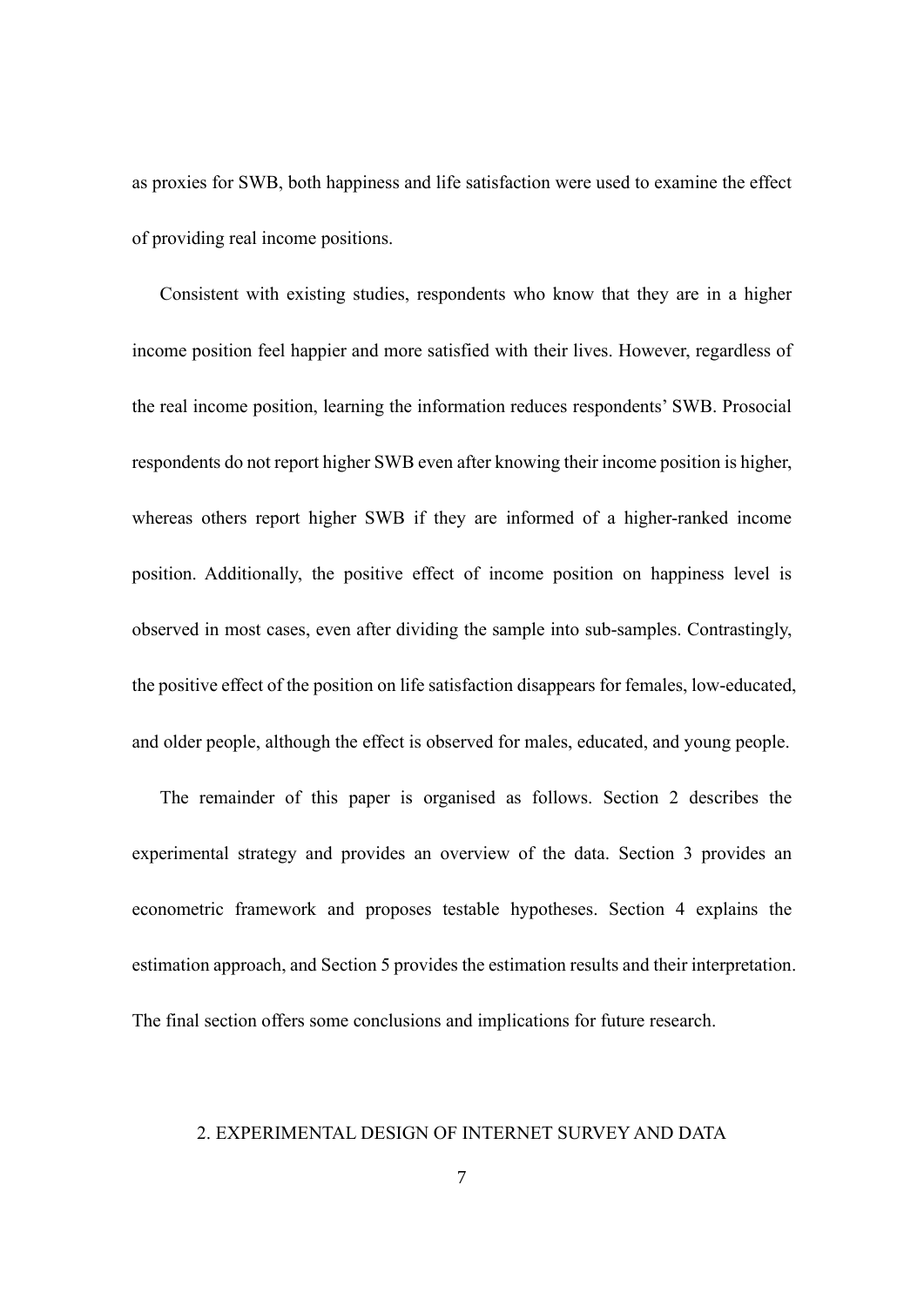A flowchart of the simple experiment is shown in Figure 1. As explained below, the same respondents participated in the first and follow-up surveys to answer the same questions about SWB. The difference is that they do not know their position in the reference group, but are informed of the position directly before answering the SWB.

# <insert figure 1 around here>

#### 2.1. *The first survey*

In Japan, the Nikkei Research Company has experience in academic research on internet surveys (Clark et al., 2021). Therefore, they were commissioned to conduct a nationally representative web survey covering all parts of Japan on 25-30th October 2018<sup>8</sup>.

A total of 9,130 participants participated in the survey. In the first survey, 7855 observations were gathered, which was reduced to 5,647 in the follow-up survey. Eventually, the response rate reached 62%. In the first survey, as basic information, respondents were asked about residential locality, chosen from 47 prefectures, ages, educational background<sup>9</sup>, and annual household income from the previous year<sup>10</sup>.

<sup>&</sup>lt;sup>8</sup> Web users are possibly different from non-web users. However, an official survey on information technology indicates that in 2015 nearly 100% of Japanese people in the 20–29, 30–39, and 40–49 age groups are web users. Even for older age groups, the percentage of web-users is over 90% for people aged 50–59 and 80% for people aged 60–69. Therefore, the sampling method through the Internet is unlikely to suffer bias.

<sup>&</sup>lt;sup>9</sup> There are eight choices categorized by final educational background; (1) primary school, (2) Junior high school, (3) High school, (4) vocational school, (5) college, (6) University, (7) Graduate school, (8) do not want to answer

<sup>&</sup>lt;sup>10</sup> There are 13 choices (in 10 thousand Japanese yen, which is approximately 100 US\$); (1) below 100, (2) 100-199, (3) 200-399, (4) 400-599, (5) 600-799, (6) 800-999, (7) 1,000-1,199, (8) 1,200- 1,399, (9) 1,400-1,599, (10) 1,600-1,799, (11) 1,800-1,999 (12) over 2,000, (13) do not want to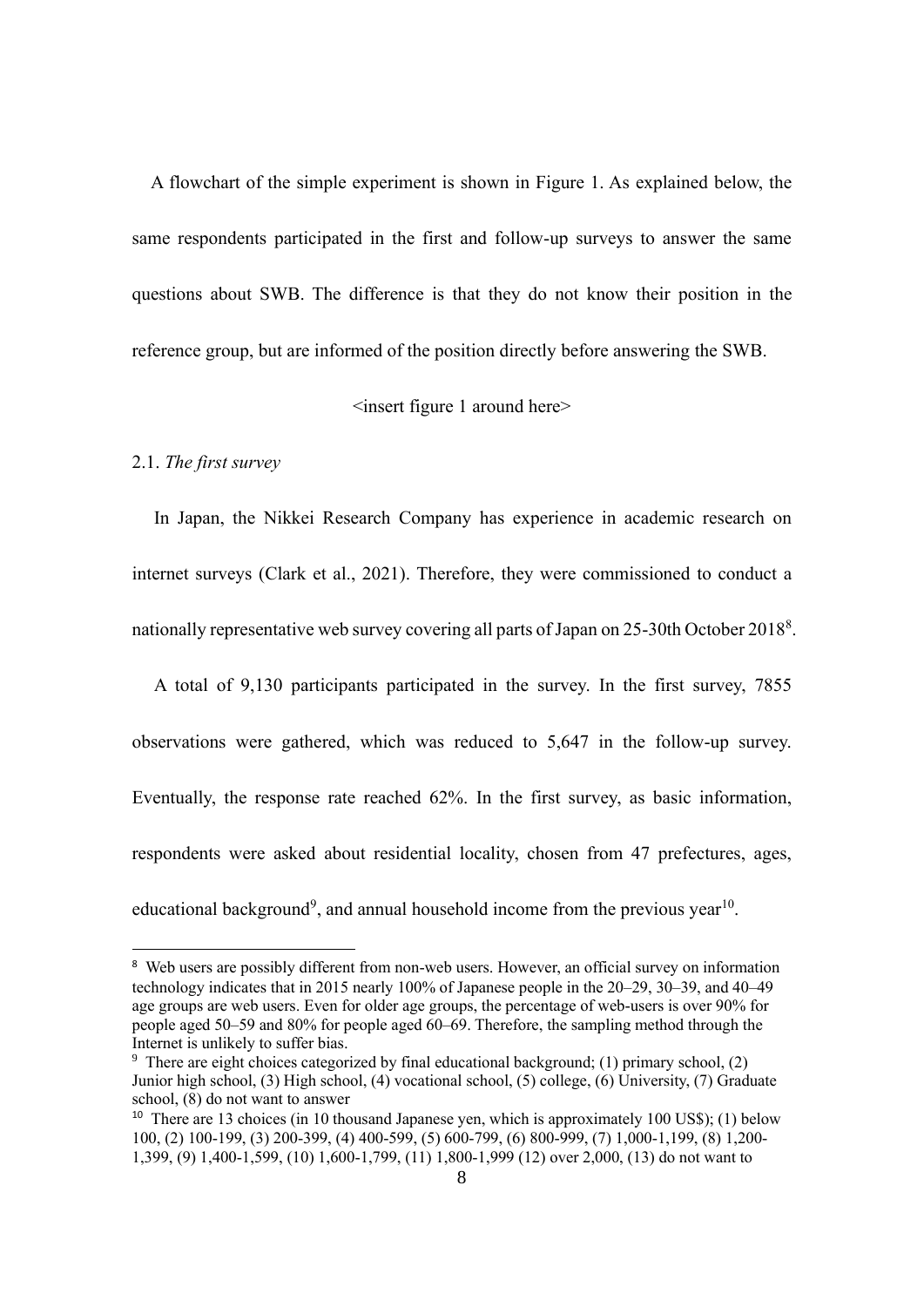They were then asked to report their state of subjective view about trust and the SWB. As proxies for prosocial characteristics, respondents were asked about reciprocity and trust, and there are five choices.

*Do you agree with the view 'Most people can be trusted'?*

*Do you agree with the view 'If someone does me a favour, I am prepared to return it' 1 (Strongly disagree) to 5 (Strongly agree).*

Concerning SWB, there are two questions and five choices:

*Question about happiness 'How would you rate your current level of happiness?'*

*1 (very unhappy) to 5 (very happy).*

*Question about happiness 'To what extent are you satisfied in your life?'*

*1 (very dissatisfied) to 5 (very satisfied).*

2.2. *The follow-up survey*

Two weeks after the first survey, the second follow-up survey was distributed to the respondents who have completed the questionnaire in the first survey. The two-period panel data is constructed through the first and follow-up surveys. A random experiment

answer. In this study, the mid-point of each range is used as household income. In the case of (12), the upper bound is arbitrarily defined to be 2,300. However, the rate of this case is only 1%, so estimation is hardly biased by the definition of upper bound value.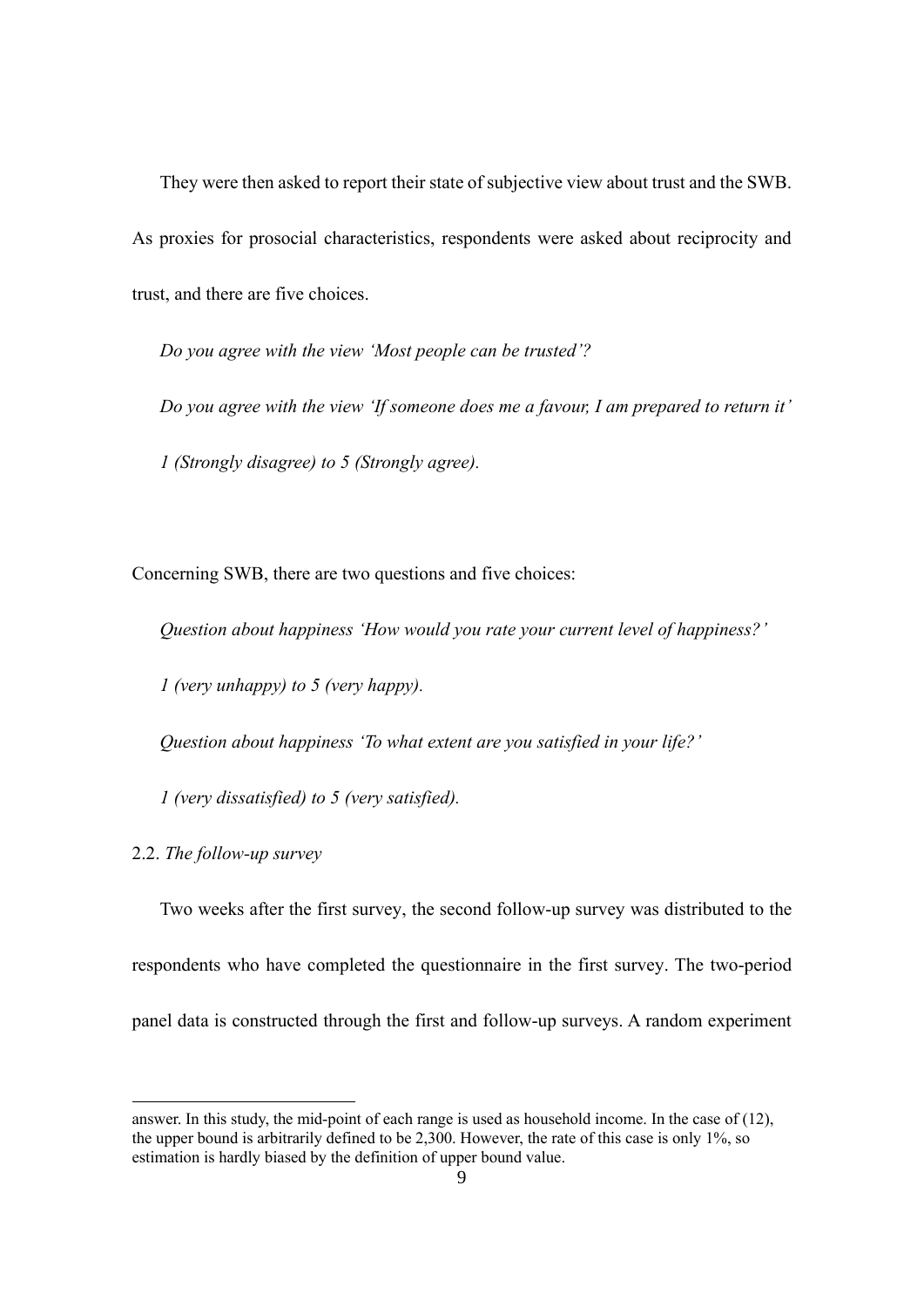is conducted using the information gathered from the first survey. Subjects are randomly divided into three groups. Around 7,855 subjects were invited and 5,647 observations were gathered. These are divided into 2,331 in the treatment group, 2,170 in the control group (A), and 1,126 in the control group (B).

In the treatment group, two-fifths of the subjects were informed of their true income position in happiness and life satisfaction. Therefore, they learn their income position and answer the SWB.

An individual's SWB depends not only on one's income but also on the income level of neighbouring people (e.g., Clark and Oswald, 1996; Luttmer, 2005; Card et al. 2012)<sup>11</sup>. However, various groups can be used as reference groups. According to previous studies (e.g., Senik 2009; Clark and Senik 2010; Goerke and Pannenberg, 2015; Clark et al 2021), it is crucial to choose the reference group because the effects of the income comparison differ possibly according to the reference group. However, according to the 'aspirational income hypothesis' proposed by Khalil et al. (2021), individuals aspire toward status and therefore prefer to identify with a group more successful than they are  $12$ . If this holds, endogenous bias occurs if the reference group is determined by an individual's preference.

 $11$  Preference preferences are is negatively correlated with the average incomes of individuals' ethnic and religious groups (Quattrociocchi 2018).

 $12$  Falk and Knell (2004) argued that people tend to compare themselves to similar others.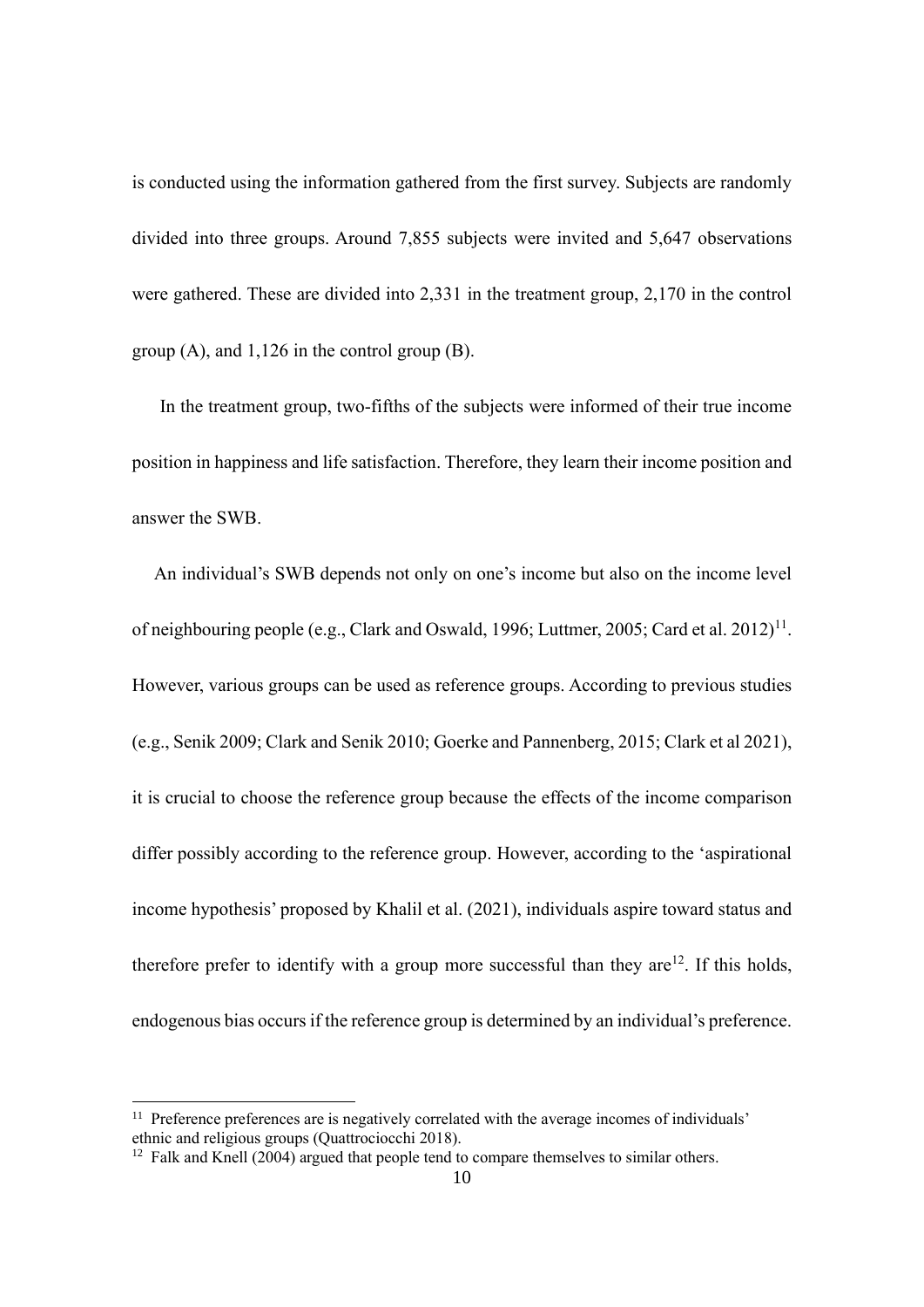To avoid the bias, in this study, three reference groups were set based on the data gathered by the first survey: (1) income position within a residential locality (prefecture), (2) the position in the same cohort<sup>13</sup>, and (3) the position within the same educational background<sup>14</sup>.

As illustrated by the arrow of the dashed line in Figure 1, before answering the

questions, different individuals'income ranks are informed as percentages of income rank.

*'Based on the information as below, please answer the questions'*

*Using household income data from the first survey, your income position is calculated* 

*as follows:*

*In the group which consists of those whose educational background is the same as you,* 

*your income rank is the top 15 %.*

*In the group consisting of those in the same age range as you, your income rank is the top 18 %.*

*In the group of those who resided in the same prefecture as you, your income rank is the* 

*top 11 %.'*

<sup>&</sup>lt;sup>13</sup> Cohort groups are defined by every ten birth years.

<sup>&</sup>lt;sup>14</sup> In the questionnaire, there are seven categories of educational backgrounds. However, in some of the groups, only a few subjects are included. For calculating the individual income position, educational backgrounds are roughly divided into three groups; High educated groups who have graduated from university or graduate school where total schooling years are 16 or more. Intermediate educated groups who have graduated from vocational schools or college, where total schooling years are 14. Low educated groups have graduated from high school, Junior high school, or primary school, where total schooling years are 12 or less.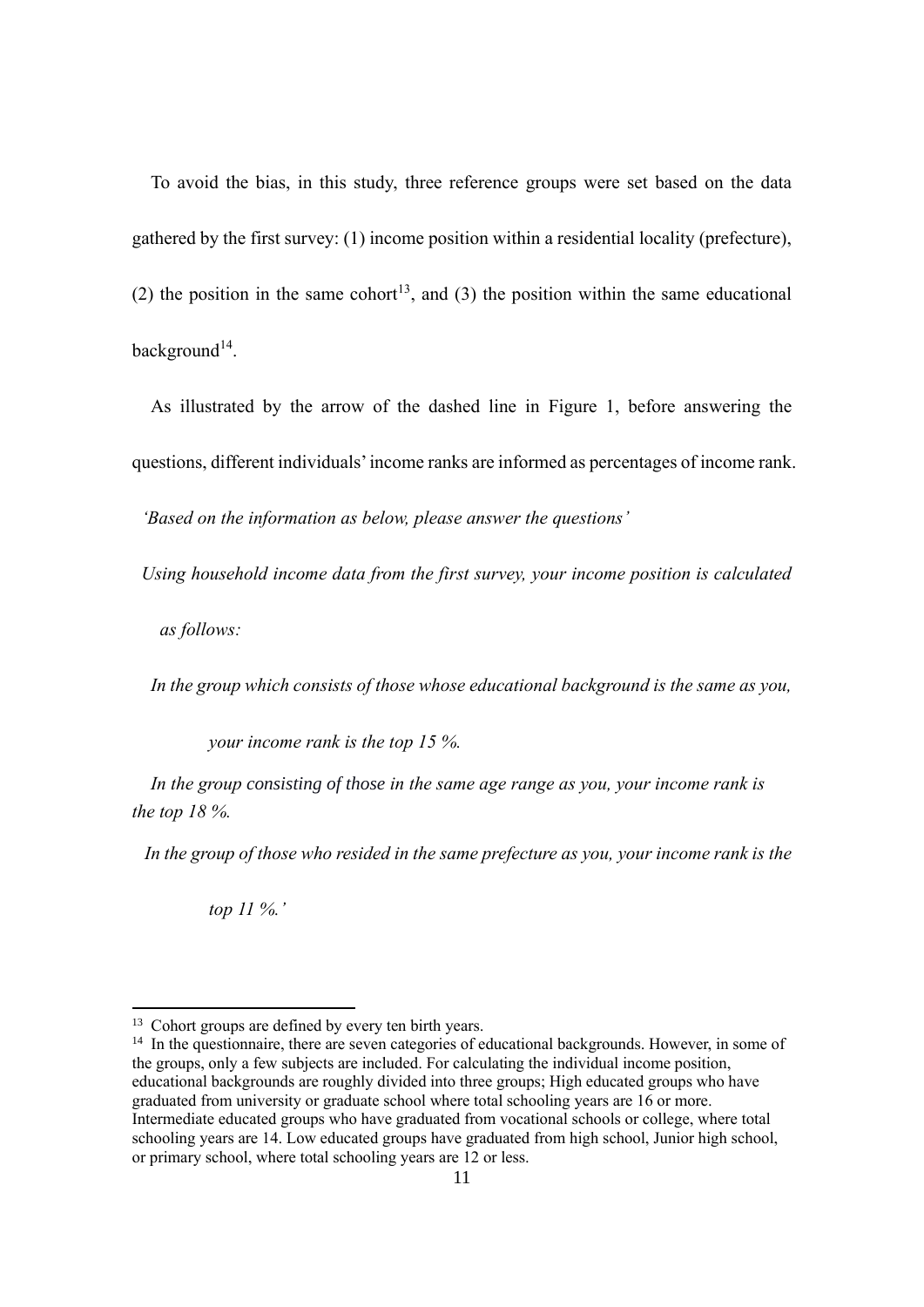The questionnaire explained that the larger the percentage, the higher the number of raked respondents. Percentages slightly varied according to reference groups.

There are two types of control groups. To consider the relative income effect on the SWB, neighbouring countries can serve as a reference group (Becchetti et al., 2013). As the control group A, two-fifths of the subjects were informed of Japan's rank of income inequality by comparing three countries (Germany, USA, and China) arbitrarily selected. Information about each country's rank is based on the Gini coefficient obtained from the World Bank data<sup>15</sup>. Japan's rank is used as a placebo because it does not provide any information on an individual's rank. However, in contrast to the first survey, information is provided directly before answering the SWB. As for Control group B, one-fifth of the subjects were not provided with any information and so are required to answer the SWB, which is just the same way in the first survey.

For Control group A, all respondents see the same information as follows because there is no variation in national rank even for different subjects.

*'Based on the information below, please answer the questions'*

*Compared to other countries, Japan's rank of income inequality is as follows (the higher* 

<sup>&</sup>lt;sup>15</sup> World Bank Gini rank. <https://www.indexmundi.com/facts/indicators/SI.POV.GINI/rankings> (accessed on Oct 19, 2018).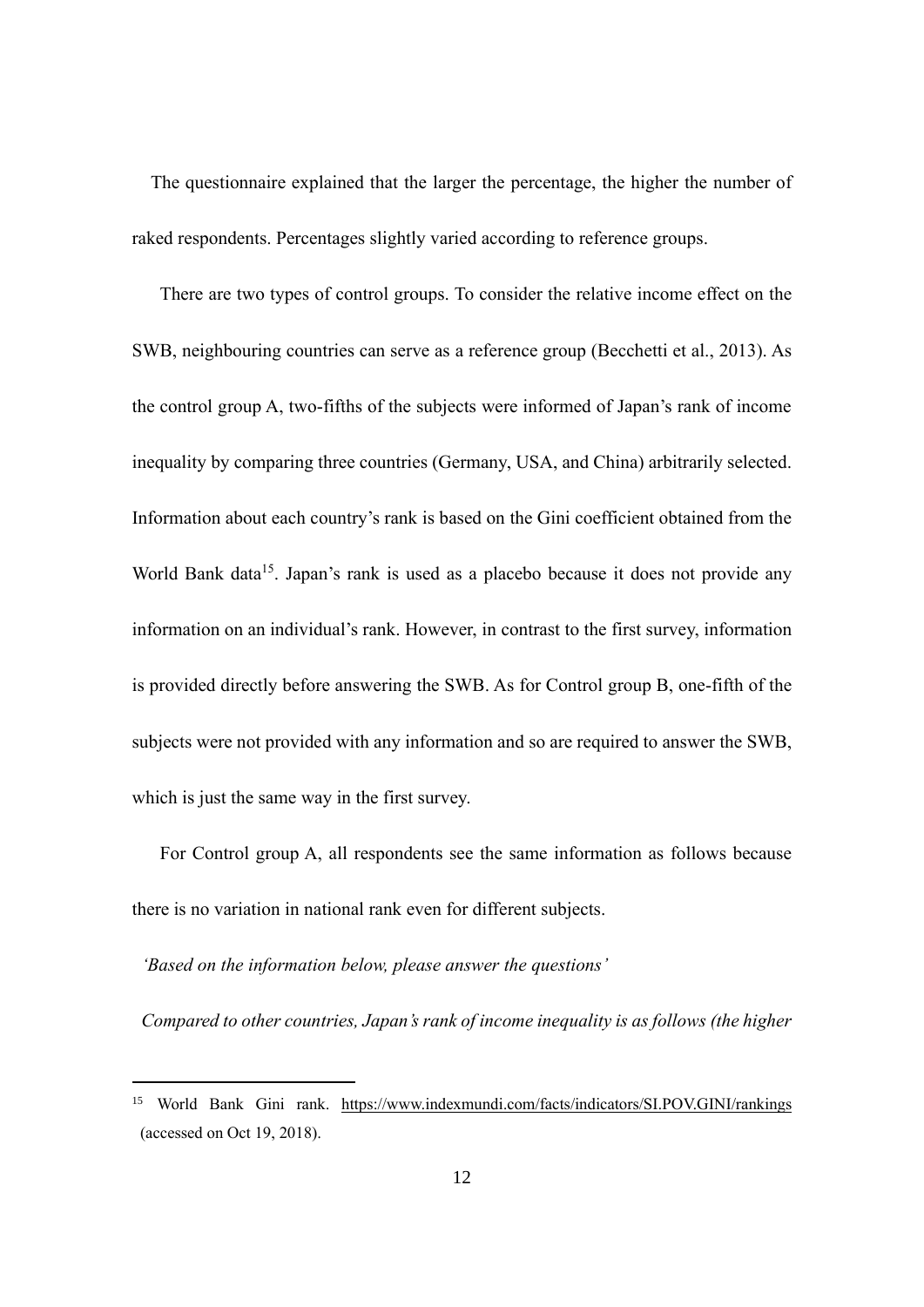*rank, the smaller the inequality).*

*27th Germany 37th Japan 100th USA 110th China*

2.3. *Data*

As explained in Subsection 2.2., the number of respondents included in the estimation was 2,331 for the treatment group, 2,170 for Control group A, and 1,126 for Control group B. They respond to the first and follow-up survey. Therefore sub-sample sizes used in the estimations are 4,662, 4,340, and 2,252 for the treatment group, the Control group A, and Control group B, respectively.

For the balance check, Table 1 presents the results of the mean-difference test in the first wave. There was no significant difference in the variables between the treatment and control groups. The exceptional cases are 'RANK\_AGE' between the treatment and Control group B, but its statistical difference is only at the 10 % level. Overall, respondents have almost the same characteristics as the groups. Therefore, the respondents of the treatment and control groups can be comparable.

In addition to Table 1, to verify the experiment's validity, Figures 2-3 compare the distribution of SWB between the treatment and control groups. Figure 2 compares the happiness levels between groups in the first survey. Respondents are likely to choose '3'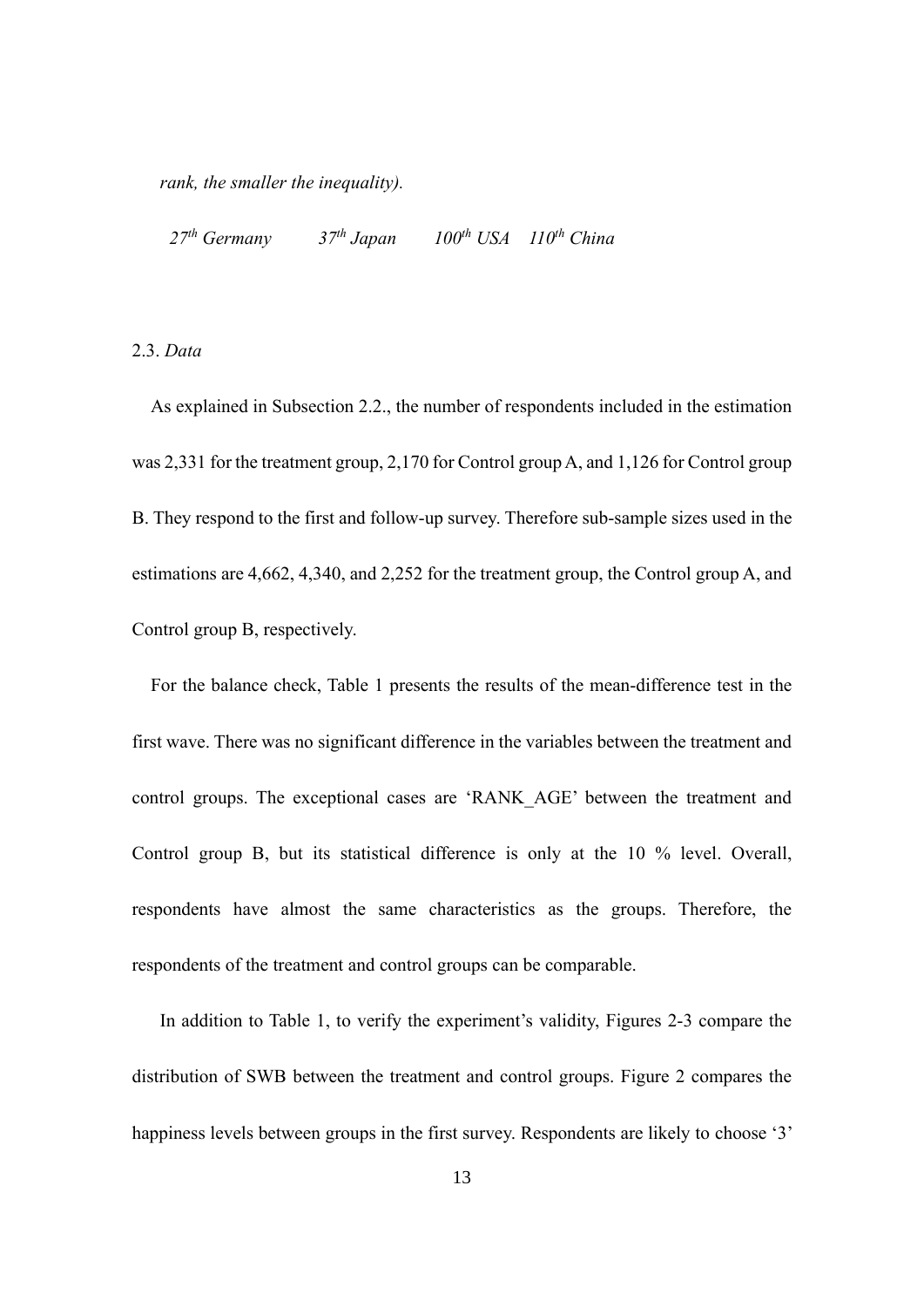or '4' in all groups, and its distributions are almost the same between groups. Figure 3 reports the distribution of life satisfaction and demonstrates similar results as Figure 2. Overall, there is no difference in SWB before informing the correct information of income position for the treatment group.

## <figure 2 around here>

#### <figure 3 around here>

In Figure 4, the kernel density is used to show that the distribution of household income is skewed toward the left, and there is no difference between the groups. Considering Table 1 and Figures 2-4, the validity of the experimental analysis was verified using the online survey.

# <Figure 4 around here>

# 3. THE ECONOMETRIC MODEL AND HYPOTHESES

to examine the effect of providing the correct information of income position on the SWB, fixed effects model with interaction terms were conducted. The specification of the estimation model is

HAPPY (or SATISF)<sub>it</sub> =  $\alpha_1$  SECOND t \*RANK LOCAL i (LANK AGE i , or LANK  $EDU_i$  +  $\alpha_2$  SECOND t + m i + u<sub>it</sub>,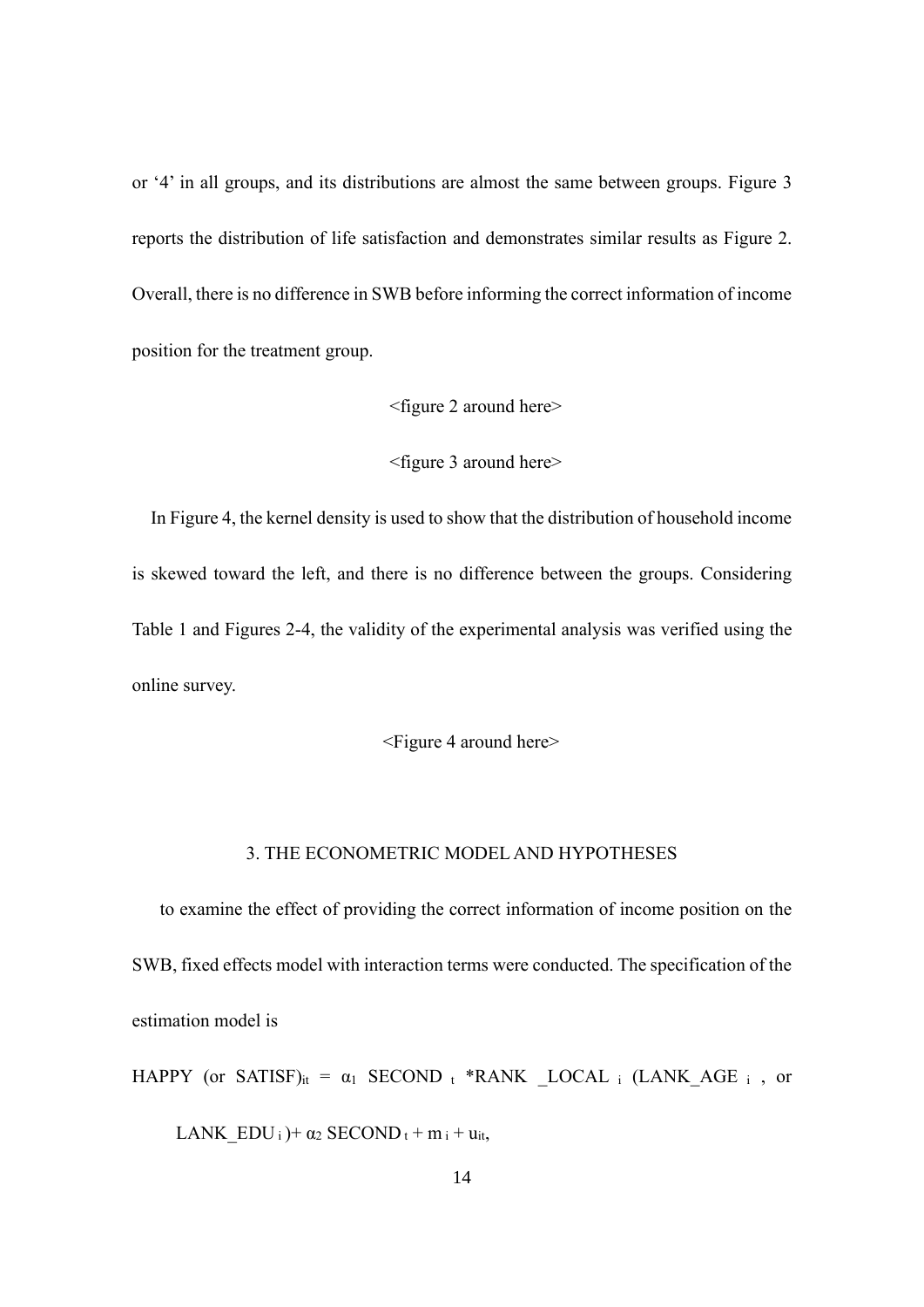The dependent variable is the proxy variable,  $HAPPY$  (or SATISF)<sub>it.</sub> Suffix '*i'* is the individual *i'*s SWB at the timing of survey *t*. SECOND is the follow-up survey dummy. RANK LOCAL is the ranked position in the income distribution of residential locality for the individual *i,* which does not change in the first and second surveys. SECOND \*RANK\_LOCAL is the key independent variable, which is the interaction term between SECOND and RANK LOCAL. Instead, as an alternative specification, RANK AGE is (or RANK  $EDU_i$ ) is used to interact with SECOND. m<sub>i</sub> is the individual's time-invariant fixed effects.  $u_{it}$  is error term.

SECOND \*RANK\_LOCAL is included to examine the effect of providing the correct information of income position in the locality. In the treatment group, following previous studies (e.g., Brown et al., 2008; Clark et al., 2009a; Powdthervee, 2009; Budria and Ferrer-i-Carbonell, 2019), SECOND \*BIAS LOCAL is expected to have a positive sign in case higher-ranked position increases the SWB.

In the control groups, respondents are not informed of their real income positions, even in the follow-up survey. However, in the Control A group, respondents are newly informed of Japan's rank of income inequality in comparison to Germany, the USA, and China. Hence, the effect of placebo information can be reflected in the sign of SECOND coefficient. Conversely, in Control B, no information is provided, and thus, no variables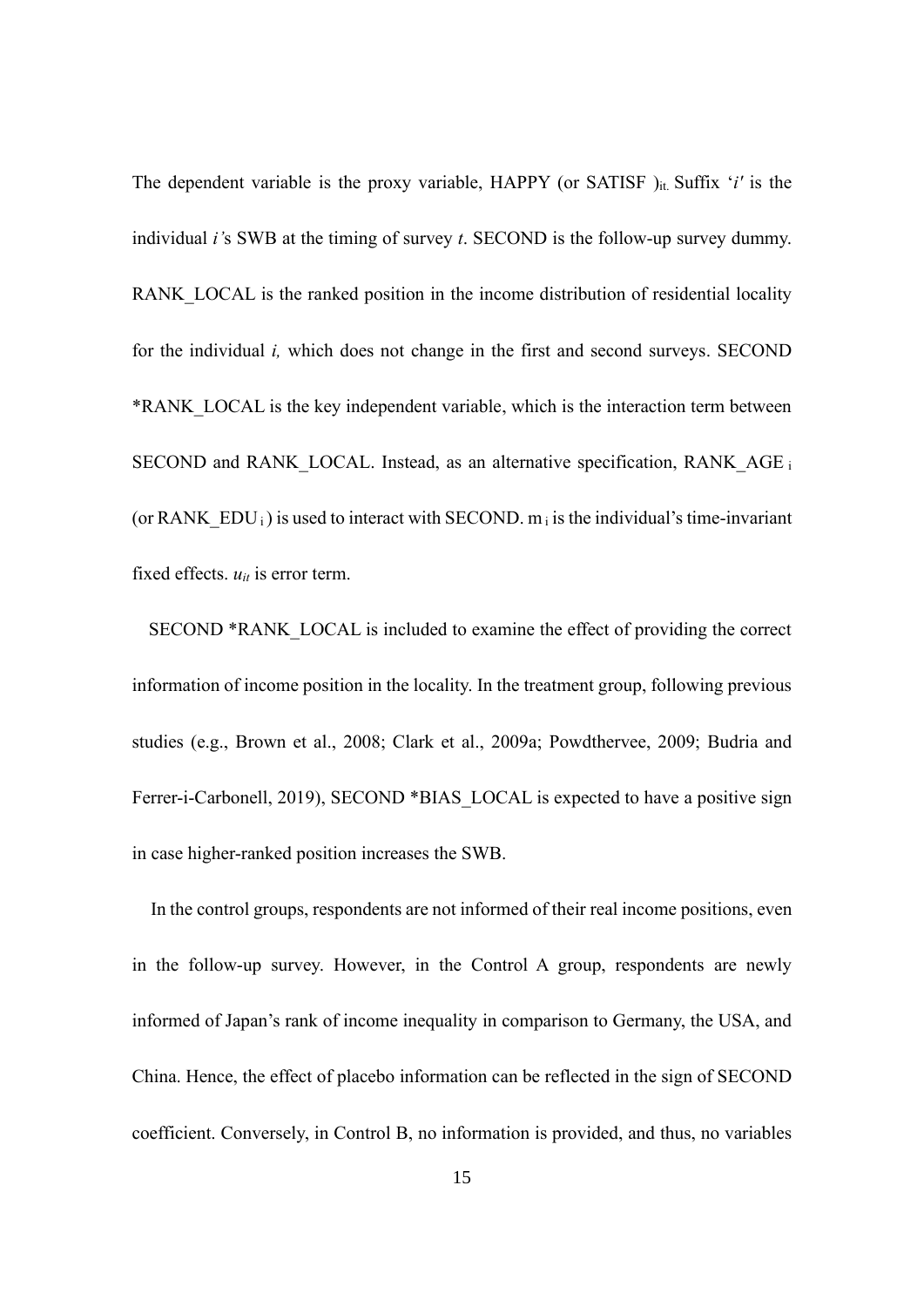are predicted to be statistically significant.

Three different reference groups are used to consider how one's income position differs according to the reference group. Further, the effect of income position varies according to the characteristics of the respondents (Budria and Farrer-i-Carbonell, 2019). As widely observed, the SWB is positively associated with prosocial characteristics such as trust (e.g., Helliwell, 2003; 2006; 2007; 2010) and positive reciprocity (Dohmen et al., 2009). Reciprocal people tend to 'see and share others' unhappiness. To the extent that positive reciprocal individuals are empathic and derive disutility from seeing others suffering, we expect that they obtain no satisfaction from occupying a higher rank' (Budria and Farrer-i-Carbonell, 2019, p.341). Similarly, people who tend to trust others have empathy and are unlikely to benefit from their higher-income position. Therefore, *Hypothesis 1* is proposed:

# *Hypothesis 1: The SWB of prosocial people is less likely to be influenced by their income position.*

SWB depends on internal reference points, such as the individual's income aspirations for the future (Clark et al., 2008). Brunello (2020) provides evidence that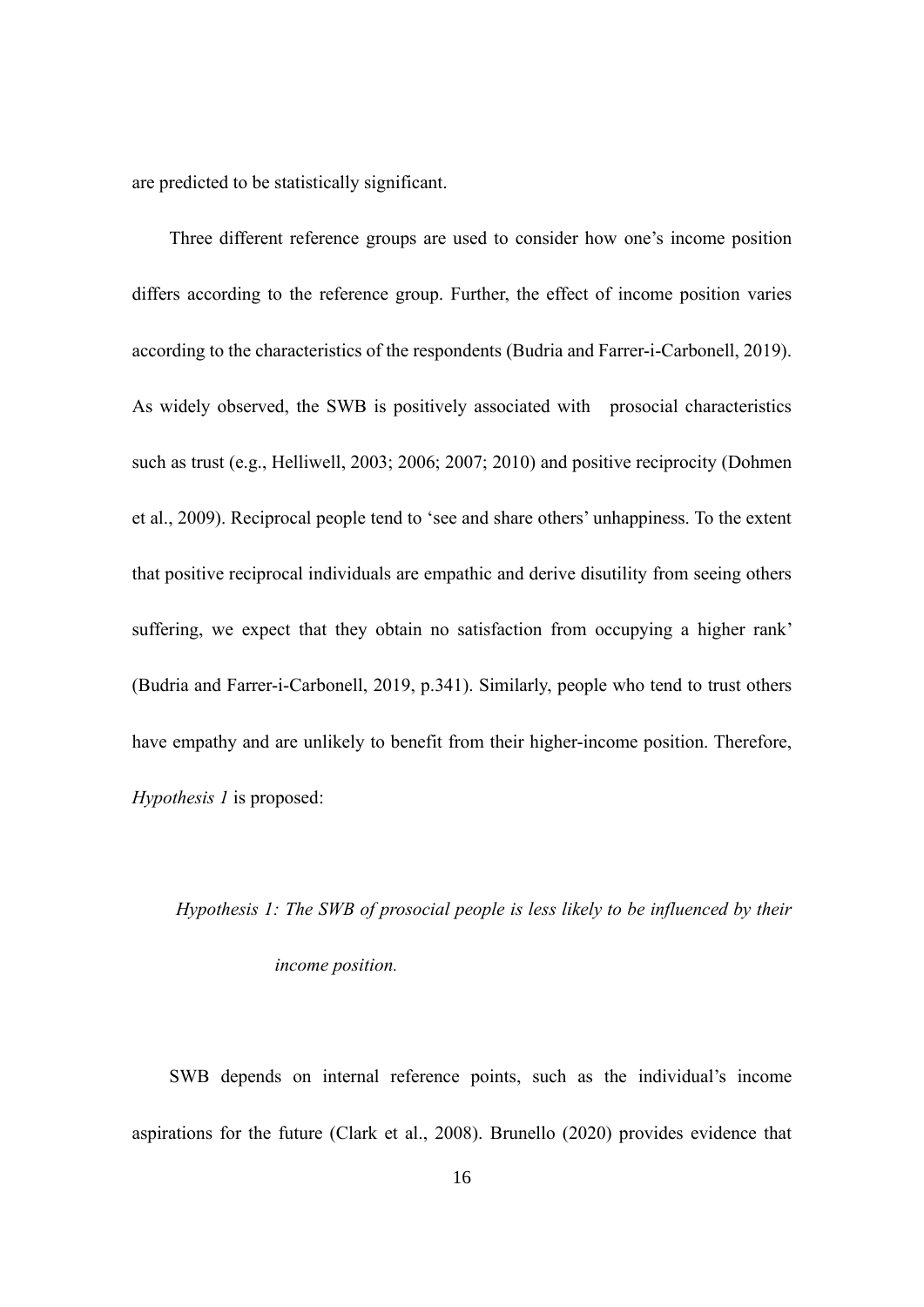individuals who have completed a vocational high school are more likely to report a higher level of happiness than individuals who have completed an academic degree. One reason is that vocational high school graduates tend to have more moderate aspirations than graduates of academic education (Brunello, 2020). To put it differently, in comparison with less educated people, highly educated people have higher aspirations. It is plausible that high aspiration gives highly educated people an incentive to earn higher income in the future and to earn more than others<sup>16</sup>. In other words, highly educated people intend to compare to relevant others. Here, *Hypothesis 2* is postulated.

# *Hypothesis 2: The SWB of highly educated people is more likely to be influenced by their income position.*

Tsurumi et al. (2019) found that the adverse effects of income of the reference group become smaller when respondents are older. This is partly because 'During retirement, people may be less likely to compare themselves with others because they have lost this familiar reference group' (Tsurumi et al., 2019, p.170). Even before retirement, through

<sup>&</sup>lt;sup>16</sup> If individuals' aspiration is higher, they would prefer to join groups with a higher rank than their own. On this assumption, people are less satisfied if others' income is lower (Kalil et al., 2021). Meanwhile, inevitably, endogenous bias occurs. However, the results of this study suffer from bias because three different reference groups are given exogenously.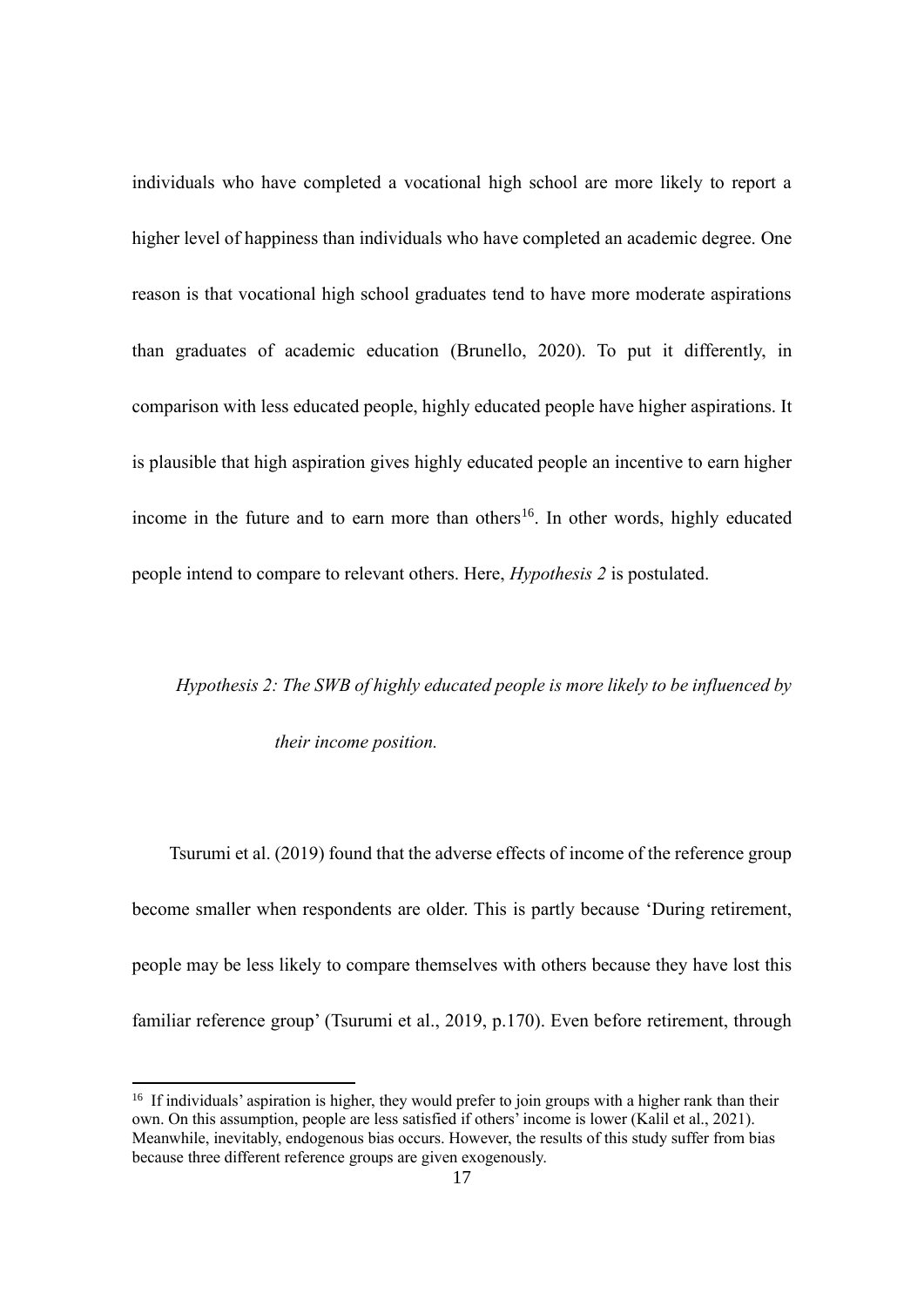various experiences in life, people may think more of the various facets of quality of life than material wealth or income position. It seems plausible that older adults are more likely to think of trust and social relations. A higher-income position increases one's sense of economic superiority. However, it results in the coldness of human relations and erodes trust with others. Reduction in social capital cancels out benefits from higher-income positions if the importance of social capital is sufficiently large. Therefore, *Hypothesis 3* was derived:

# *Hypothesis 3: The SWB of middle-aged or aged persons is less likely to be influenced by their income position.*

To test this hypothesis, sub-samples were used to examine how the effect of the provision of an individual's income position on the SWB differs according to prosocial and other groups, young and old-middle aged groups, and high and low educational background groups.

## 4. ESTIMATION RESULTS

Tables 2-11 report the results of estimation about SWB using the fixed effects model. Tables 2 and 3 exhibits the baseline results for HAPPY and SATISF, respectively. In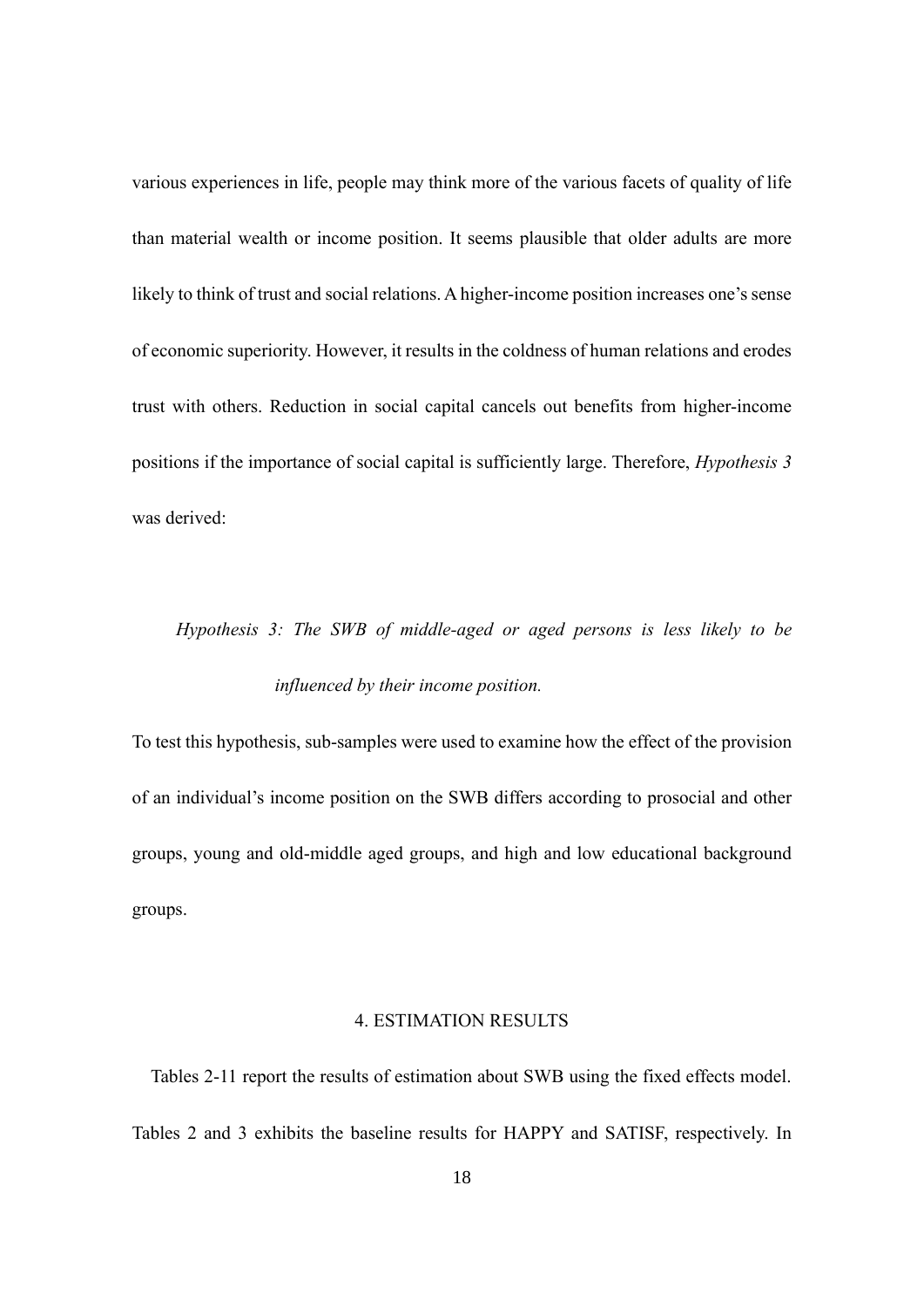Tables 4-11, sub-sample estimation results to compare the effect of learning income position between groups with different characteristics.

# 4.1. *Baseline Estimation*

In Table 2, the results for the treatment group in columns  $(1)$ – $(3)$  show that the coefficient of the cross terms shows a positive sign and its statistical significance. The absolute value of the coefficient of SECOND\*RANK\_LOCAL is 0.175, which can be interpreted as suggesting that learning household income in the top rank increases happiness level from the first to the follow-up surveys by a 0.175 point on a 5 point scale. These values are slightly larger than 0.143 and 0.156 for SECOND\*RANK\_AGE and SECOND\*RANK\_EDU, respectively. Meanwhile, for Control groups A and B, no crossterms show statistical significance. Therefore, those not informed of their income position do not change their happiness level from the first to the follow-up survey. Considering this together reveals that respondents do not have correct information about their income position beforehand, so the provision of income rank changes their happiness level.

Interestingly, the coefficient of SECOND is a negative sign, and statistical significance at the 1 % level in columns  $(1)$ – $(6)$  for the treatment and control group A. Its absolute values are around 1.00, which is considered sizable. However, SECOND is not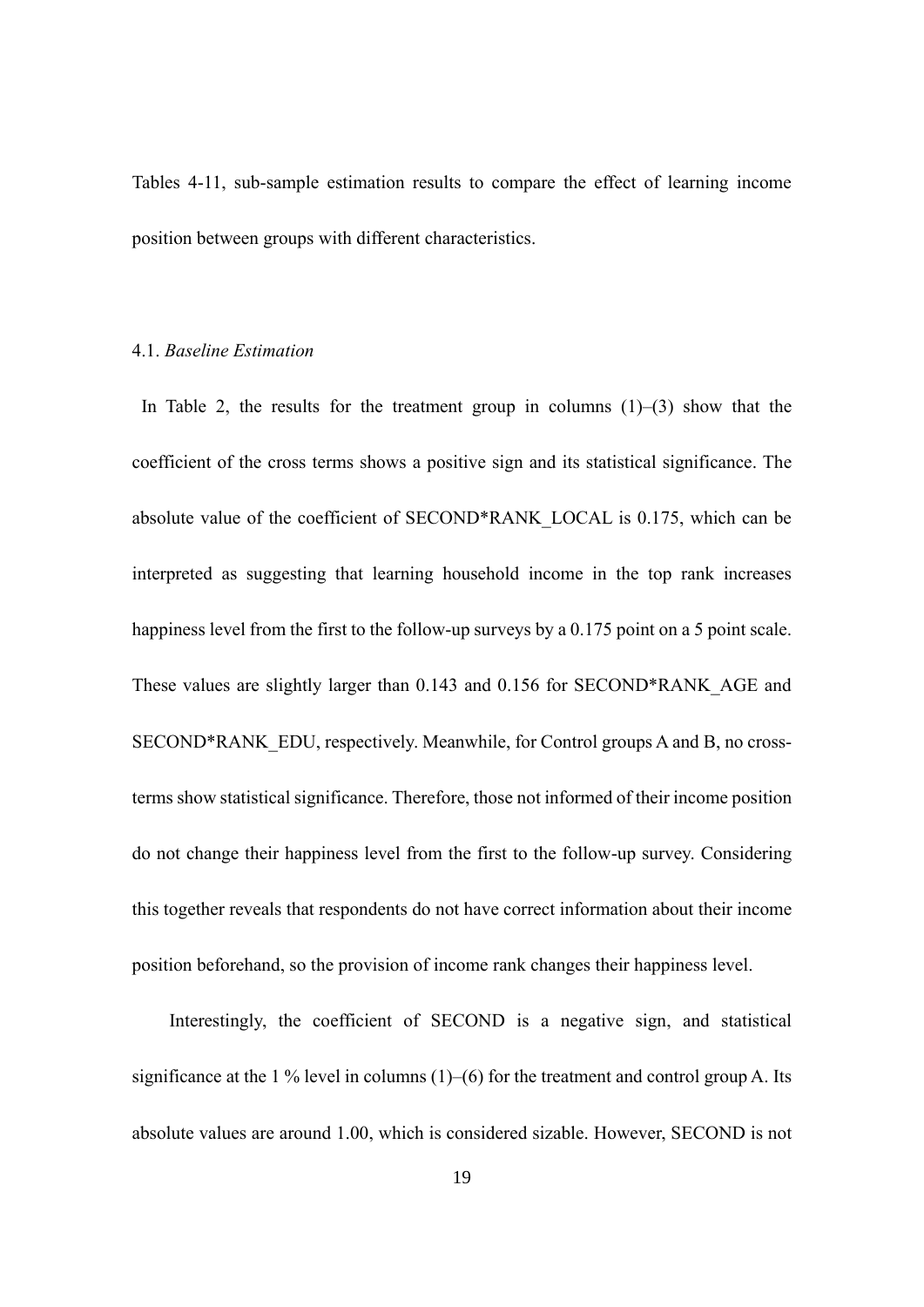statistically significant for Control group B. Information about Japan's rank of income inequality is provided for Control group A but not for Control group B. Therefore, happiness level declines if respondents are provided with information related to an individual's income rank or national rank of income inequality. According to Clark and Senik (2010), comparing oneself with others makes people unhappy. However, they examined subjective views about the importance of comparing with others. They noted that 'unhappy people may compare to others more to explain and justify their lower wellbeing …we are not able to conclude on any causality in this cross-section data (Clark and Senik 2010, p.587)'. Panel data constructed by Internet experiments enables me to control for biases. The results of SECOND strongly support their argument that comparisons are associated with lower levels of happiness.

Table 3 shows that the cross terms yield a significant positive sign in columns (1)-(3), whereas the cross-terms are not statistically significant in columns (4)-(9). Therefore, respondents in the higher-ranked income position are more satisfied with their life only after learning his real income position. They do not know their income position beforehand. Furthermore, for the Treatment group and Control Group A, the significant negative sign was observed. These are similar results to Table 2 for estimation of happiness. However, the absolute values of coefficients shown in Table 3 are smaller than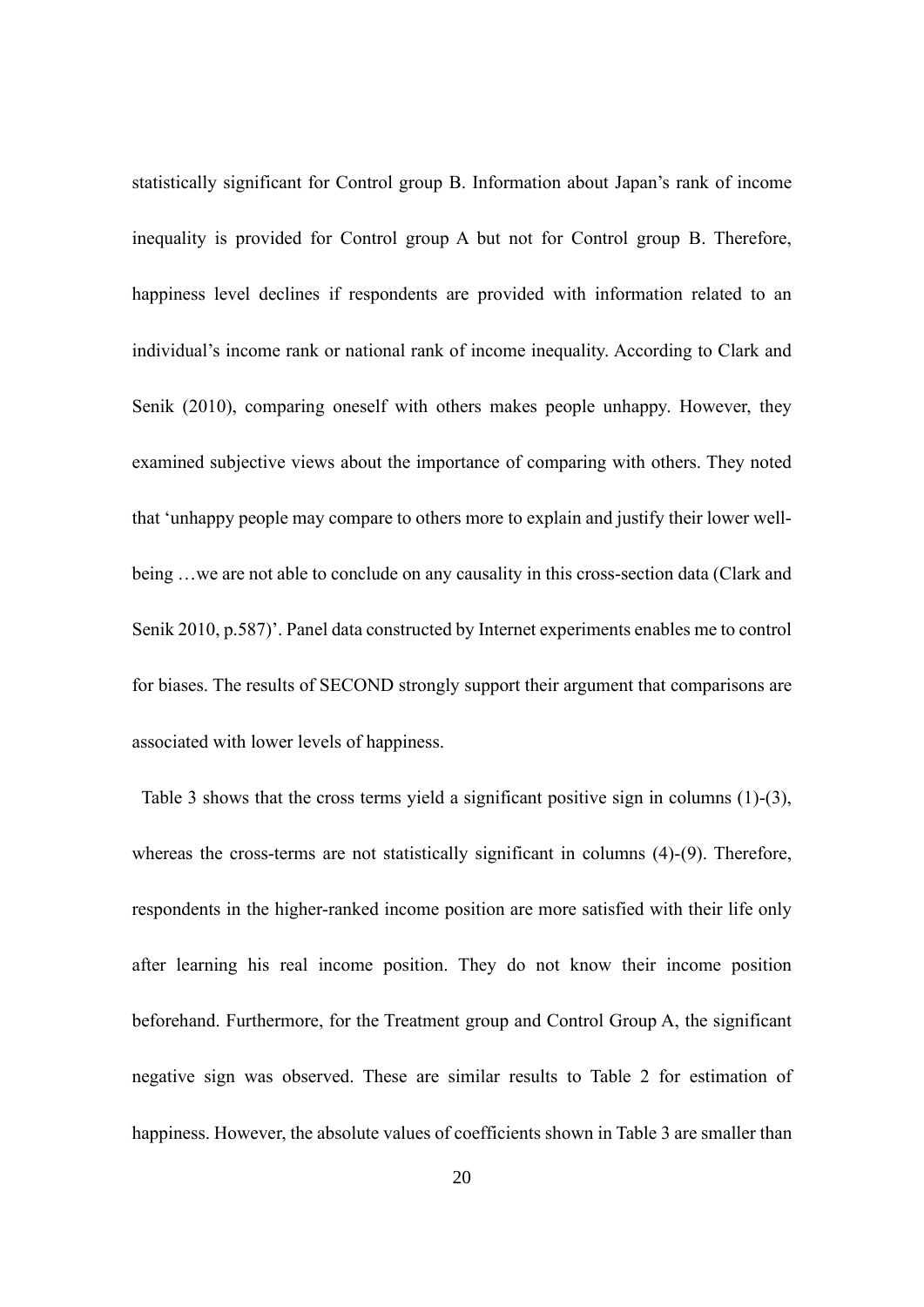those in Table 2. Therefore, the effects of learning income position on life satisfaction are smaller than on happiness.

# 4.2. *Comparison between prosocial respondents and others*

#### 4.2.1. *Prosocial people vs others*.

As presented in Table 1, the mean values of reciprocity are slightly greater than four on a five-point scale, which indicates that most respondents chose four or five. Therefore, the group of reciprocal persons is defined as those who chose the highest values of five. Accordingly, reciprocal persons occupy one-third of the whole sample. In Panel A, the cross-terms show a positive sign for all columns. However, statistical significance was only observed for 'Not reciprocal' individuals. Further, its coefficients are approximately two times larger in 'Not reciprocal'individuals than 'Reciprocal'individuals. Cross terms in Panel B do not indicate statistical significance in any column. This is because respondents are not informed of the correct income position. Results of Table 5 are similar to those of Table 4, although coefficients of cross-terms in Table 5 Panel A of the 'Not reciprocal'group are smaller by approximately 0.03 than in Table 4. The impact of income position on life satisfaction is smaller than that on happiness.

The combined results of Tables 4 and 5 are consistent with *Hypothesis 1*.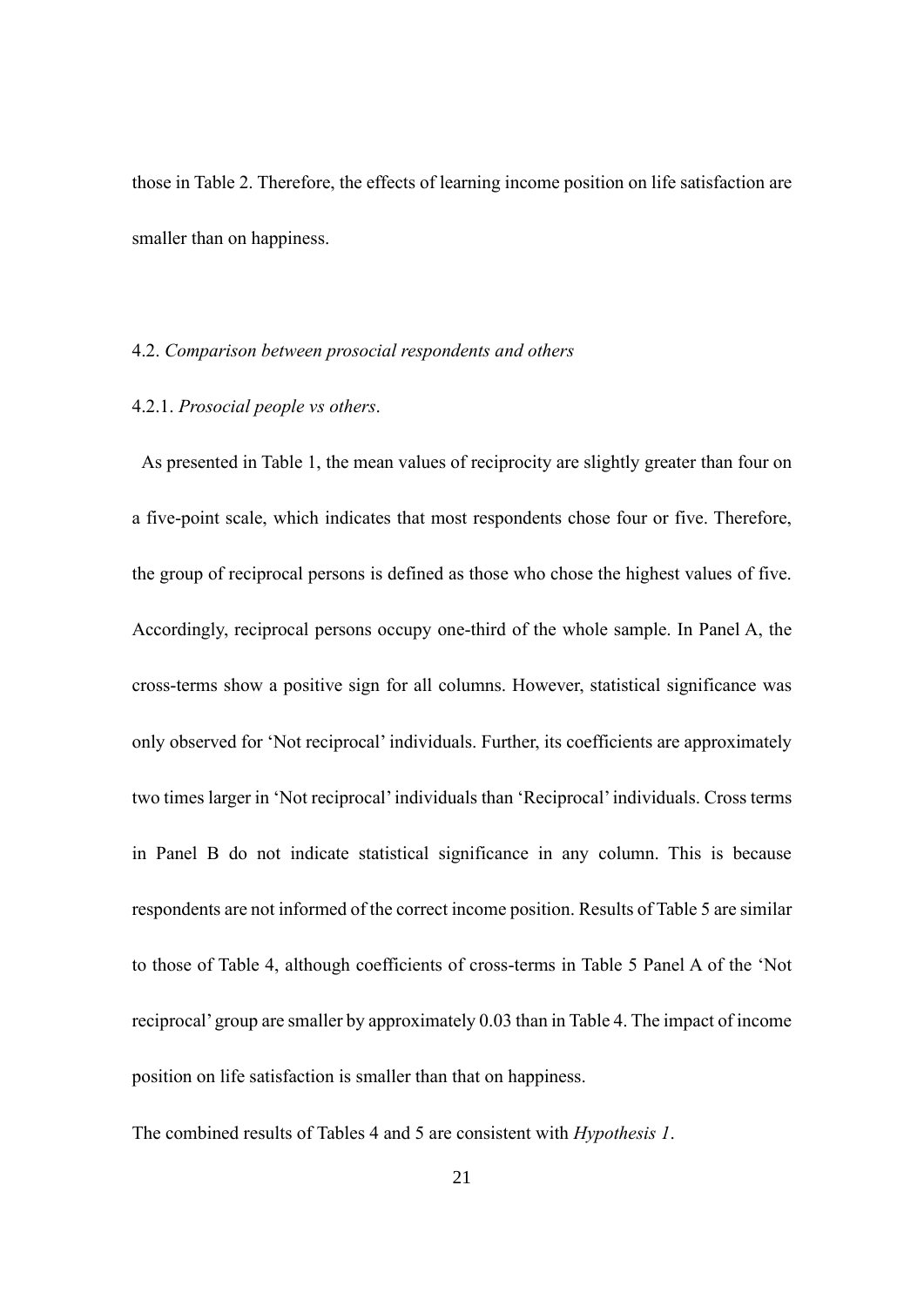#### 4.2.2. *People with high generalized trust vs others*.

In Table 1, the mean values of trust are approximately 3.15, on a five-point scale. The sample can be almost divided even if respondents who chose 4 or 5 are defined as the group with high trust, otherwise another group. Panel A of Table 6 shows the positive sign of the cross-terms in all the columns. The 'Not trust' results are statistically significant at the 1% level in all estimations, whereas those of 'Trust' are not significant, except for column (1). Further, the values of coefficients for the 'No Trust' group are around 0.22, which is about two times larger than those of the 'Trust' group. Panel B of Table 6 shows hardly any statistically significant cross-terms, except for column (5).

The results in Table 7 are almost the same as those in Table 6, showing that respondents who are unlikely to trust others are more likely to be satisfied when their income position is higher. However, this tendency is not observed for those who trust others.

Based on the results of Tables 4-7, respondents who tend to trust others and reciprocal respondents do not improve their SWB even if they learn that their true income ranks are high. These results strongly support *Hypothesis 1*.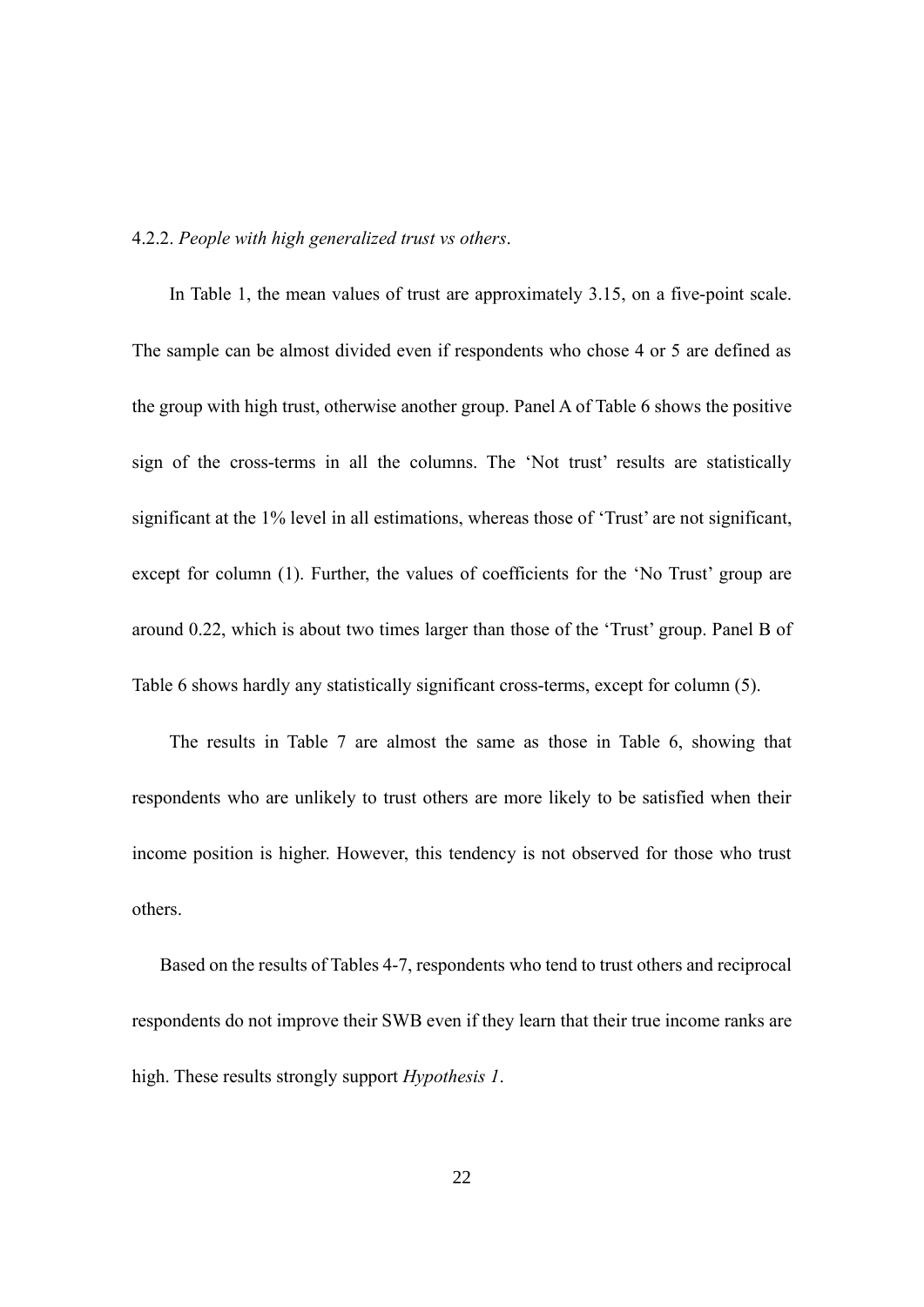## 4.3. *Comparison between high and low educated individuals*

As presented in Table 8, the sample is divided into those who are educated from the university and others. Here, those who are educated from university or more are defined as highly educated people, while others are less educated people. Panels A and B show the results of the Treatment and Control group A, respectively. Panel A shows the significant positive sign of the cross-terms for the fifth and sixth. Highly educated respondents show a higher statistical significance than less-educated ones. Further, the absolute values of the coefficient for highly educated respondents are approximately 0.30, which is three times larger than approximately 0.1 for less educated ones. This implies that the happiness of highly educated people is more influenced by knowing their position than the less educated people. Panel B does not suggest any significant cross-term results, implying that respondents of Control Group A are not influenced by their correct income position if they are not informed. These results are consistent with the results presented in Table 2.

Turning to Table 9, Panel A shows that the cross-terms exhibit a positive sign in all columns. For the highly educated respondents, the cross-terms are statistically significant. The absolute values of the coefficients range from 0.25 to 0.35, almost the same as those in Table 8. Meanwhile, interestingly, no cross-terms are statistically significant, and their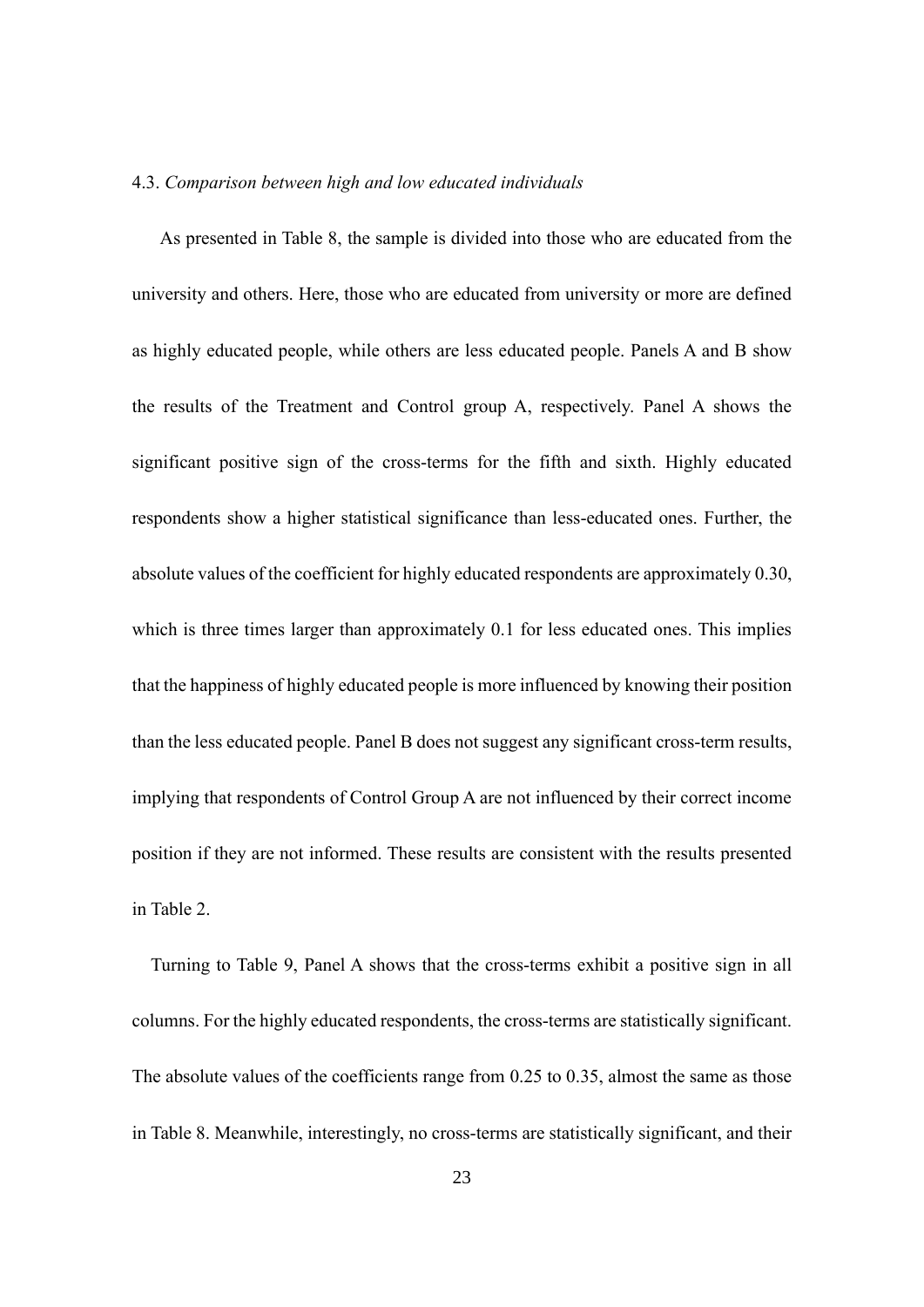coefficients are smaller than 0.09 for the less educated respondents in columns (4)–(6) of Panel A. There would be no difference in perceived income position before and after being informed of their income position if the less educated people's perception about their income position is not biased in the first wave. However, as observed in Table 8, this does not hold because the low educated people feel happier in the follow-up survey than in the first survey if they know the higher ranked income position.

There are possibly various interpretations about the insignificant effect of the crossterms of the less educated respondents in the treatment group. Students who intend to earn more than others in the future are more motivated to obtain a higher academic background. Contrastingly, those who do not place importance on income position are less likely to study hard to obtain a higher academic background.

The combined results of Tables 8 and 9 are congruent to *Hypothesis 2.* 

# 4.4. *Comparison between those over 45 years and those below 45*.

Table 10 presents the results of the sub-sample divided by ages. The middle-aged group is over 45 years, while the younger group is equal to or less than 45. In this way, the sample size of the middle-aged group was almost equal to that of the young group. In Panel A, a significant positive sign is observed for the cross-terms in all columns. Hence,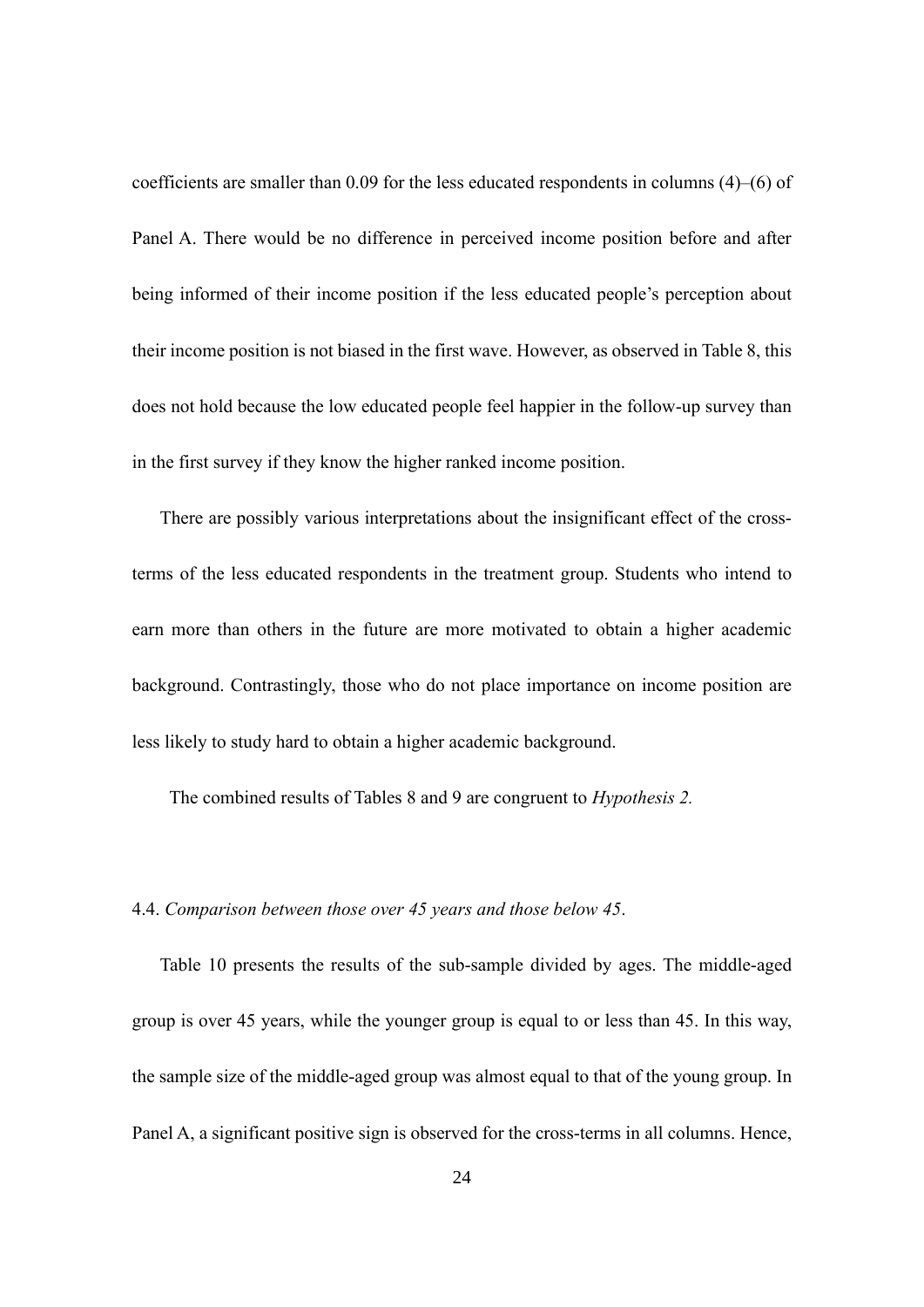the higher-ranked income position leads respondents to be happier regardless of their age. The absolute values of its coefficients for young respondents are larger by approximately 0.02 than those of the older ones. Hence, the effects of income position information are slightly larger for young respondents than for old ones. Panel B does not show the statistical significance of the cross-terms, except for columns (4) and (5).

In Table 11, the cross-terms show a positive sign in all columns of Panels A and B. Most of the results are similar to the estimation in Table 10. However, a striking difference was observed in respondents over 45 years of age in the treatment group. Neither crossterms nor SECOND was statistically significant. Older people's life satisfaction does not change even after they are informed of their correct income position, which is different from the results of the happiness estimation in Panel A of Table 10. Considering Tables 10 and 11 together reveals that higher-income positions increase happiness but not life satisfaction when respondents are equal or over 45 years old. Therefore*, Hypothesis 3* was strongly supported.

## 4.3. *Discussion*

Budria and Ferrer-i-Carbonell (2019) found that the SWB of prosocial people is unlikely to increase compared to others, even if they are in higher-ranked income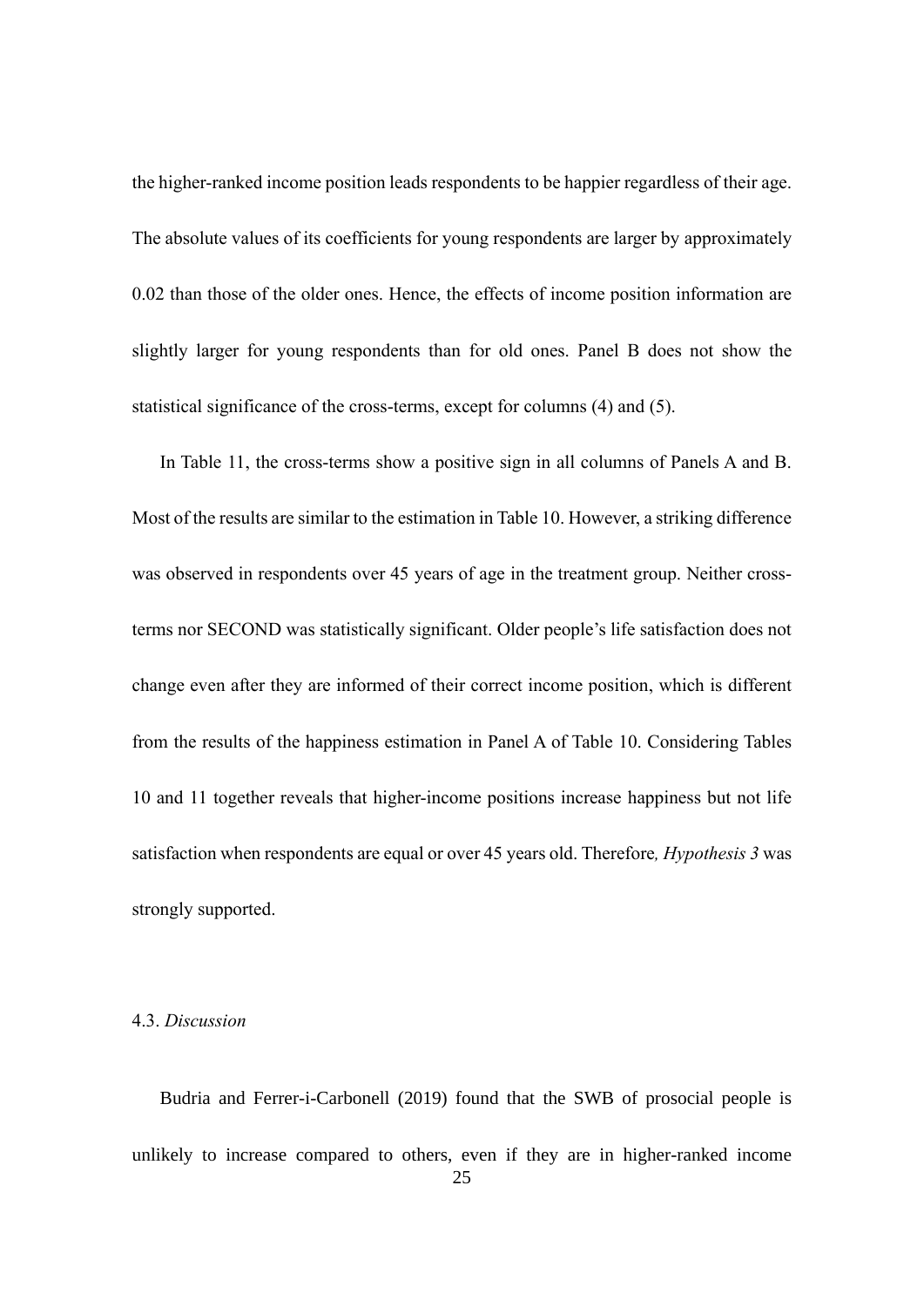positions. However, it is unknown whether respondents know their correct position in their study, although unobserved individual time-invariant fixed characteristics are controlled by using the panel data. Their findings are biased if the respondent's perception of their position differs from the correct position. This study used an experiment to correct the bias and made it evident that the SWB of prosocial persons does not increase even after learning that their income is high. This implies that prosocial persons place much importance on social relations to others and think more of others.

The less educated people feel happier but are not satisfied if they know their income position is higher. Inconsistent results can be explained by differences in happiness and life satisfaction. Happiness can be considered a positive emotion, such as momentary pleasure or joy in reacting to a specific event (Chui et al., 2016; Diener et al., 2004; 2009). According to classical works (Vebren, 1899; Frank, 1985), the type of SWB increases with positional material and immaterial goods (conspicuous consumption and leisure) respectively. However, the findings in this study can be interpreted to mean that life satisfaction is more likely to be rooted in life. Brunello (2020) argued that those who graduated from vocational schools tend to live in small towns where social life is more rewarding and have a less privileged parental background. Naturally, they have more moderate aspirations and are happier than those who graduated from university. The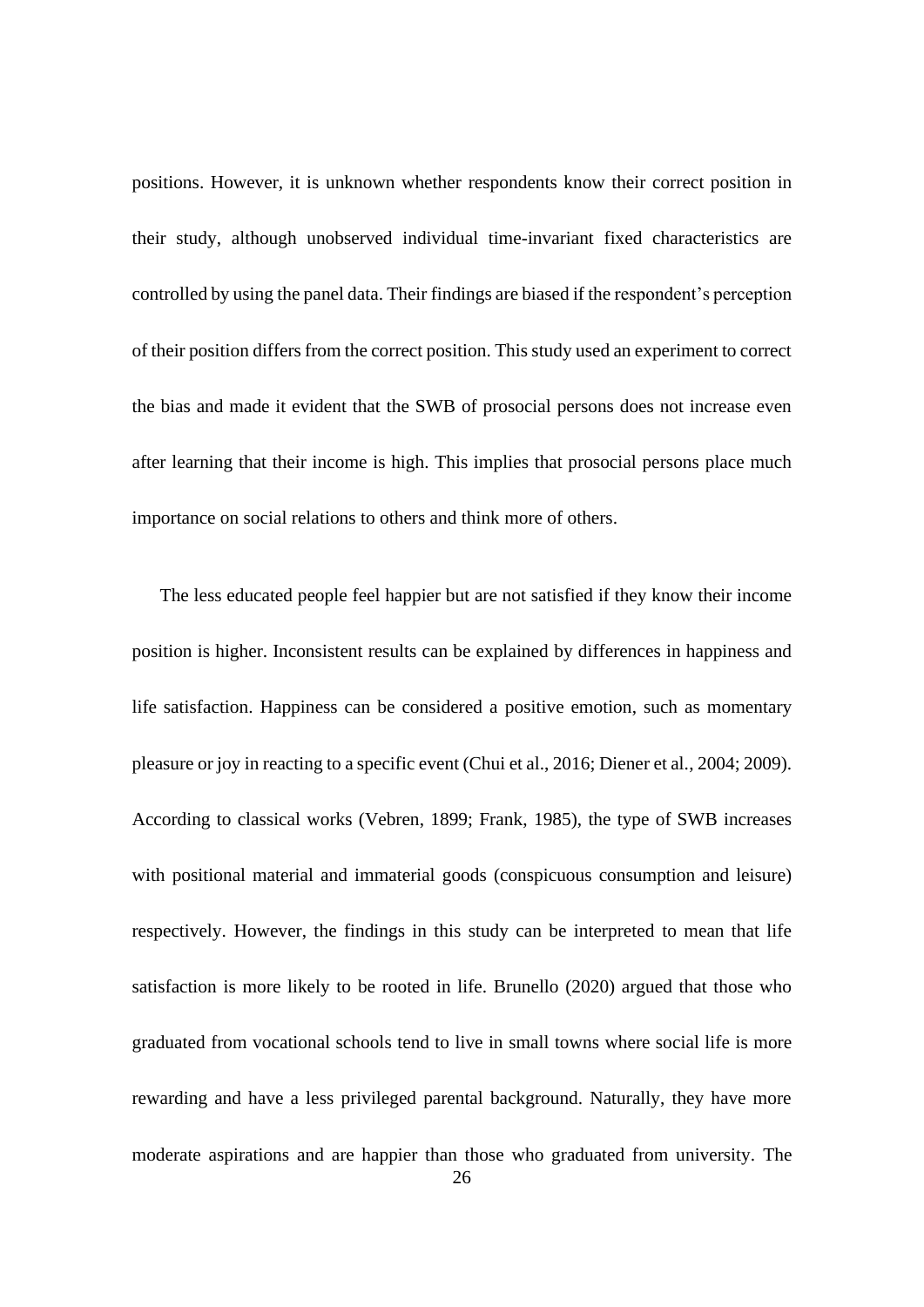findings of this study are consistent with those of Brunello (2020). Respondents who did not graduate from university are less likely to evaluate their lives by comparing their income with others. It is widely acknowledged that highly educated people can earn higher incomes than less educated ones. People who place more importance on economic success are more likely to take a degree from a university. Accordingly, highly educated people are more satisfied with higher-ranked income positions. Meanwhile, less educated people have a different view of life and philosophy, depending on life satisfaction. Hence, their income position does not influence life satisfaction.

As is widely acknowledged, social capital, such as trust with others, improves SWB (e.g., Helliwell, 2003; 2006; 2007) and community attachment (Binder and Freytag, 2013; Tsurumi et al., 2019). The positive impact of social capital is larger than that of income (Bjørnskov,2003). Workers are more satisfied with their lives from non-financial job characteristics, such as workplace trust (Helliwell and Huang, 2010). Conspicuous consumption may provoke envy, which has a detrimental effect on personal relationships with surrounding people. Similarly, a relatively higher income position arouses the envy of lower-income people<sup>17</sup>. There is a possibility that conflict occurs between high-and

<sup>&</sup>lt;sup>17</sup> There are possibly both envy and signalling effects in income comparison, which depends on the definition of the reference group (Ifcher et al., 2018) and institutional background. Signalling effects are observed in Senik (2004), which found a positive correlation between the mean income of the reference group and happiness for Russia during the 1994–2000 transition period. A positive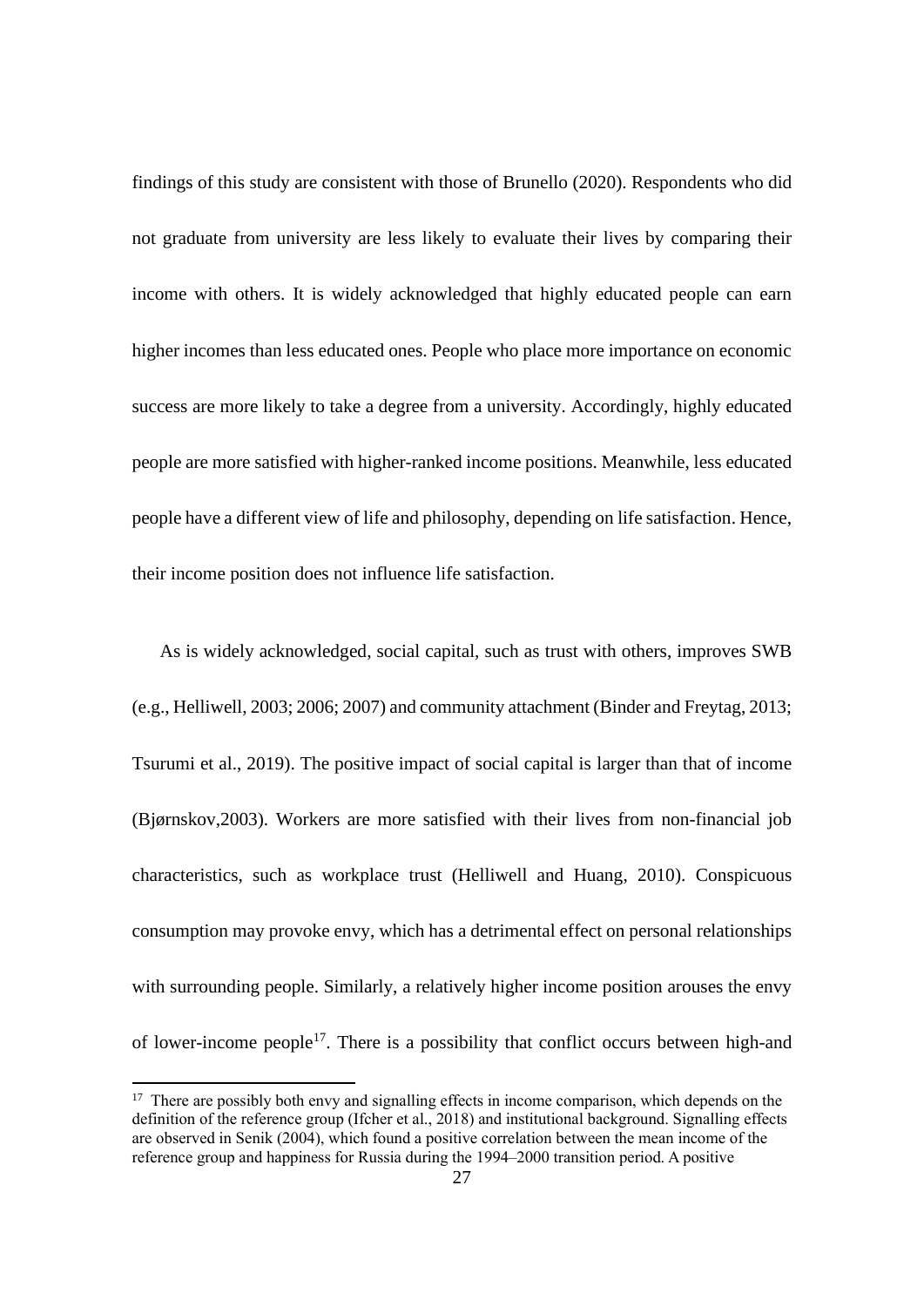low-income groups<sup>18</sup>. This leads high-income people to prefer income redistribution from rich to poor people (Yamamura, 2016). Particularly, high-income earners residing in areas with larger social capital are more likely to prefer redistribution (Yamamura, 2012). They have been motivated to avoid reducing social capital and SWB. Tsurumi et al. (2019) found that relative income has a smaller effect on SWB among older people. The positive influence of household income on happiness decreases for older adults (Hsieh, 2011). Hence, as one becomes older, people are likely to pursue the meaning of life than conspicuous consumption or relative income position from a long-term perspective. If this is true, social capital formed through intimate relationships with others may become more important than when they were younger.

## 5. CONCLUSION

correlation is also found in Eastern European Countries (Caporale et al., 2009). Job satisfaction is positively correlated with coworkers used as the reference group (Clark et al., 2009b; Javdani and Krauth, 2020). The correlation possibly changed or differs according to the institutional setting. Income of neighbours reduces SWB in West Germany but increases SWB in East Germany (Knies 2012). In Germany, various institutional reforms were carried out over the period 1991- 2009. Before the reforms, signalling was the dominant concern in East Germany, whereas envy was dominant in Western Germany. However, after the reforms, this dominance was not observed (Welsch and Kuhling 2015).

 $18$  After the fall of the Berlin Wall, income comparison with West German's people reduces SWB of East German's people. Then, East Germans express a negative attitude towards foreigners (Hyll and Schneider 2018).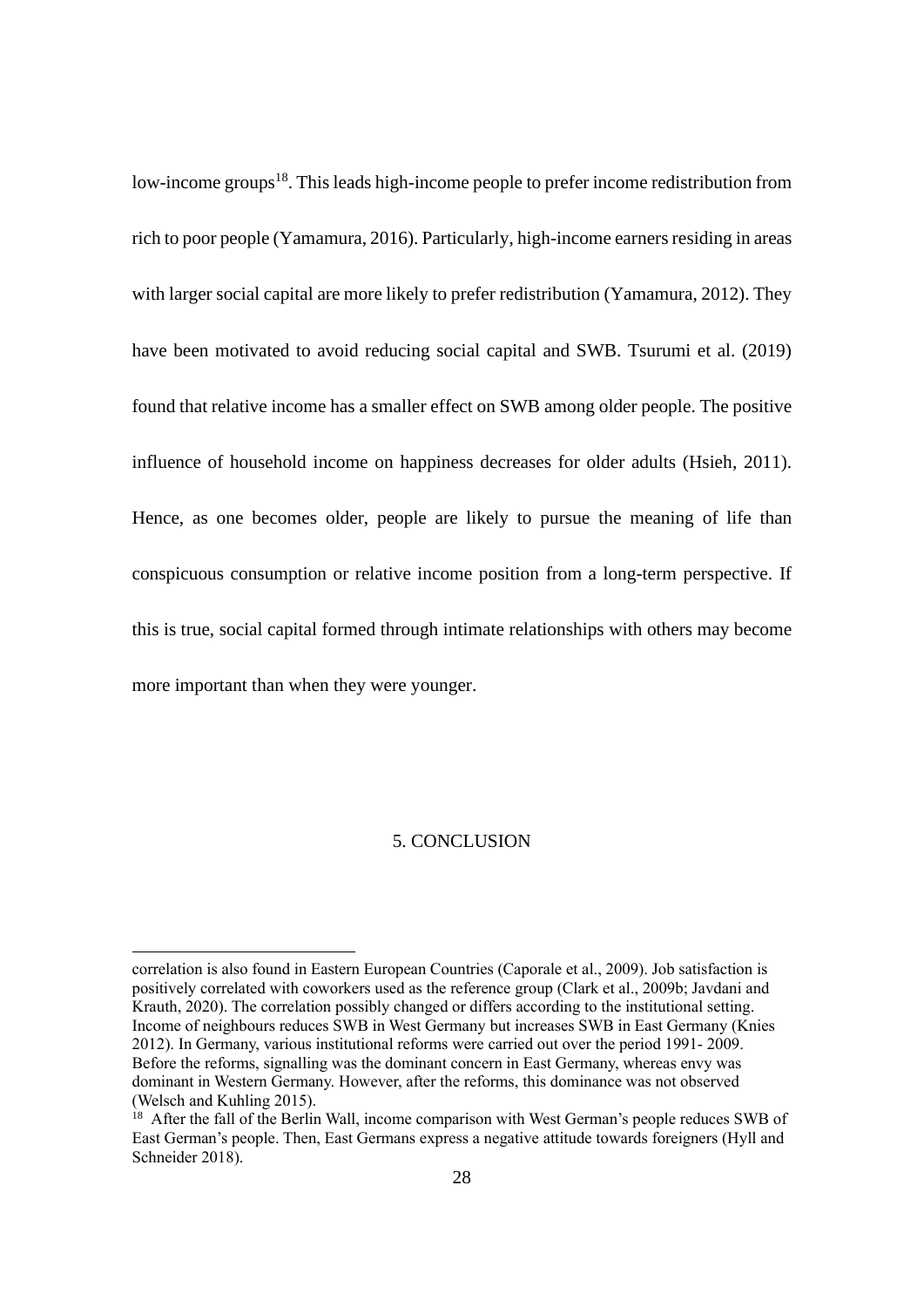Many existing studies have found that individuals' income position is correlated with their SWB. However, various studies have made it evident that perceived income position is biased, and thus correct information on income position should be provided to examine the effect of income position (Cruces et al., 2013; Karadja et al., 2017). This study uses an Internet survey experiment to examine how one's income position influences the SWB and the extent to which the effect of income position differs according to individual characteristics such as prosocial view, educational background, and age.

In a tailor-made internet survey experiment, the first survey gathered respondents' household income and SWB. Based on the data collected, the respondents' income positions are calculated. In the follow-up survey, respondents were informed of their income positions and then answered the SWB.

Key findings are that, after obtaining information, a higher individual's income position improves their subjective well-being. This is consistent with the analysis of redistribution preference which indicates that misperceived income position leads to biased outcomes (Cruces et al., 2013; Karadja et al., 2017). Regardless of the real income position, learning the information reduces respondents' SWB. This can be interpreted as suggesting that people tend to feel irksome when compared to others. Prosocial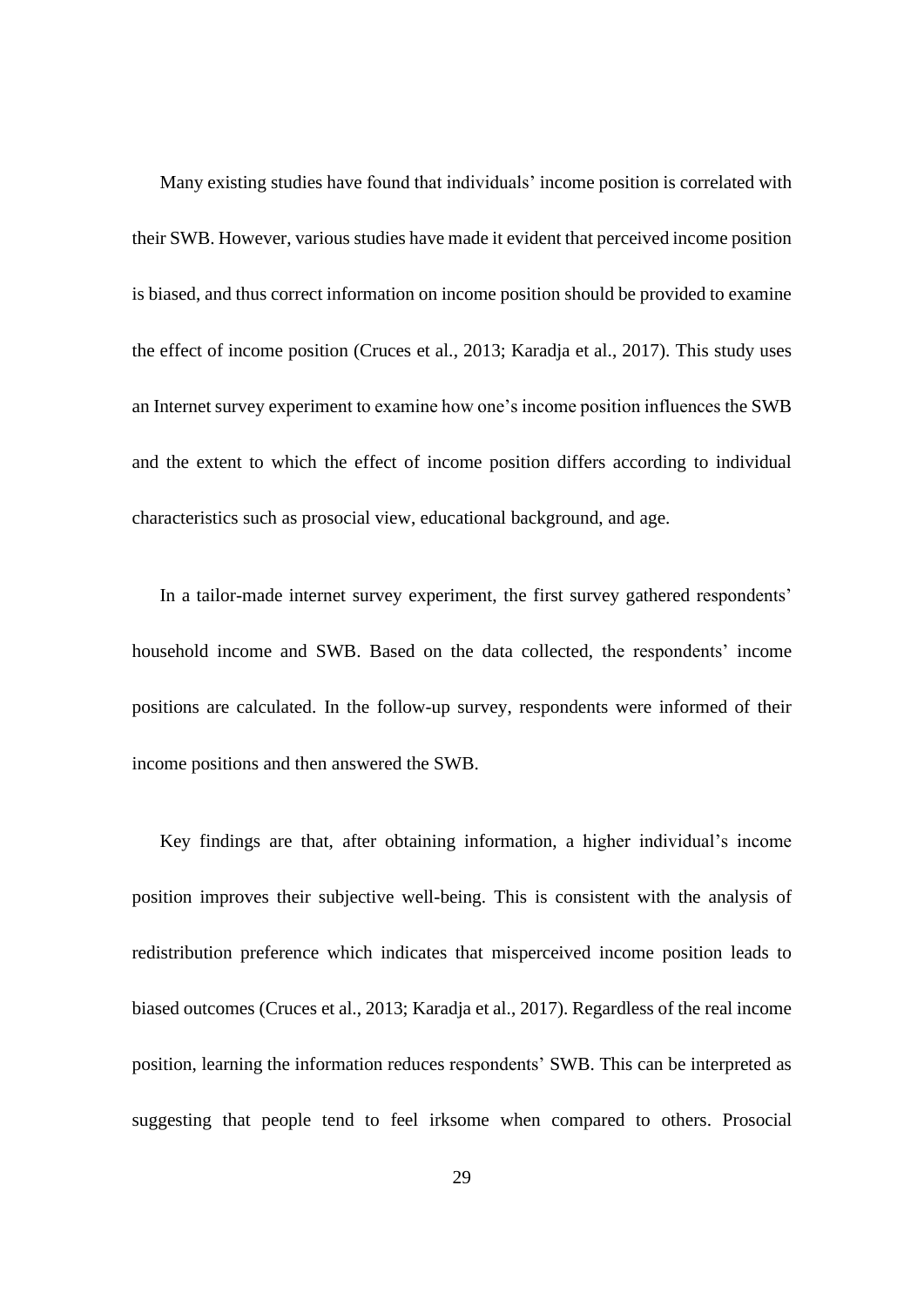respondents do not report higher SWB even after they know that their income position is higher. The effects of income position drastically reduce or are not observed for prosocial, low educated, and middle-aged respondents, especially when life satisfaction is used as a proxy. This implies that they place more importance on non-monetary values such as personal relations, the meaning of life, and reason to live from long-term and wide-range perspectives. Human beings are socially existent. This study naturally leads us to reconsider the question about 'I think; therefore, I am' from the viewpoint of relative income and social capital.

#### REFERENCES

- Alesina, A., De Tella, R. and MacCulloch, R., 'Inequality and happiness: are Europeans and Americans different?,' *Journal of Public Economics*, 88, 2009–2042, 2004.
- Becchetti, L., Castriota, S., Corrado, L. and Ricca, E.G., 'Beyond the Joneses: Inter-country income comparison and Happiness,' *Journal of Socio-Economics*, 45, 187–195, 2013.
- Benjamin, Daniel, J., Hefetz, Ori., Kimball, Miles, S., and Szembrot, Nichole., 'Beyond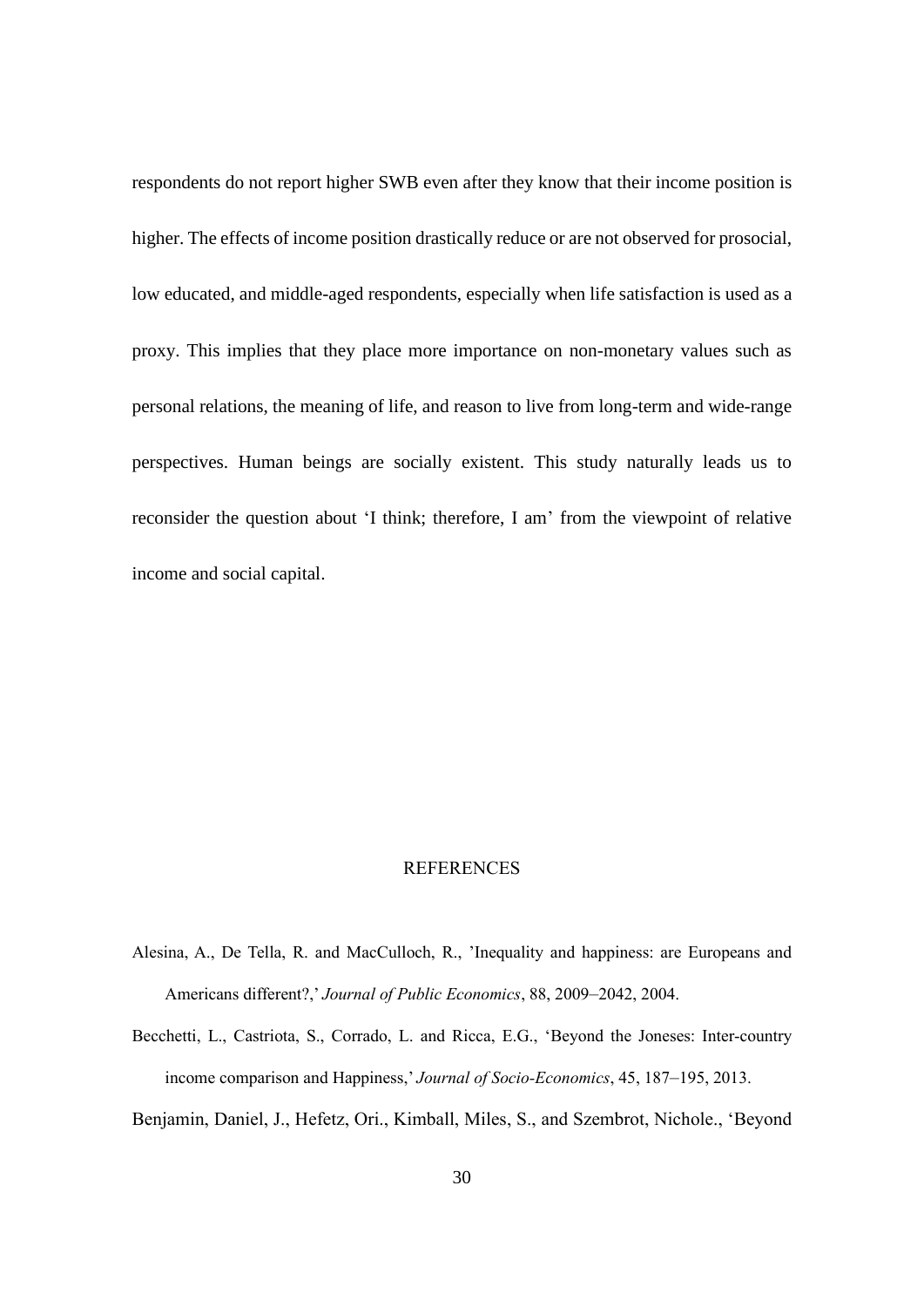happiness and satisfaction: Toward well-being indices based on stated preference,' *American Economic Review*, 104, 9, 2698–2735, 2014.

- Binder, M., and Freytag, A., 'Volunteering, Subjective Well–Being and Public Policy,' *Journal of Economic Psychology*, 34, 97–119, 2013.
- Bjørnskov, C., 'The Happy Few: Cross–Country Evidence on Social Capital and Life Satisfaction,' *Kyklos*, 56, 3–16, 2003.
- Boyce, C.G., Brown, G., and Moore, S., 'Money and Happiness: Rank of Income, not Income, Affects Life Satisfaction,' *Psychological Science*, 21, 471–475, 2010.
- Brown, G.D. A., Gardner, J., Oswald, A., and Qian, J., 'Does wage rank affect employees' well-being?,' *Industrial Relations,* 47, 355–389, 2008.
- Brown, S., Gray, D., and Roberts, J., 'The relative income hypothesis: A comparison of methods,' *Economics Letters*, 130, 47–50, 2015.
- Brunello, Giorgio, 'Happier with Vocational Education?,' IZA Discussion Papers 13739, 2020.
- Budria, Santi, and Ferrer-I-Carbonell, Ada., 'Life satisfaction, income comparisons and individual traits,' *Review of Income and Wealth*, 65, 2, 337–357, 2019.
- Caporale, G.M., Georgellis, Y., and Yin, Y.P., 'Income and happiness across Europe: Do reference values matter?,' *Journal of Economic Psychology*, 30, 42–51, 2009.
- Card, David., Mas, Alexander., Moretti, Enrico., and Saez, Emmanuel., 'Inequality at work: The effect of peer salaries on job satisfaction,'*American Economic Review*, 102, 2981–3003, 2012.
- Chui, W.,H., Mathew Y., and Wong, H, 'Gender Differences in Happiness and Life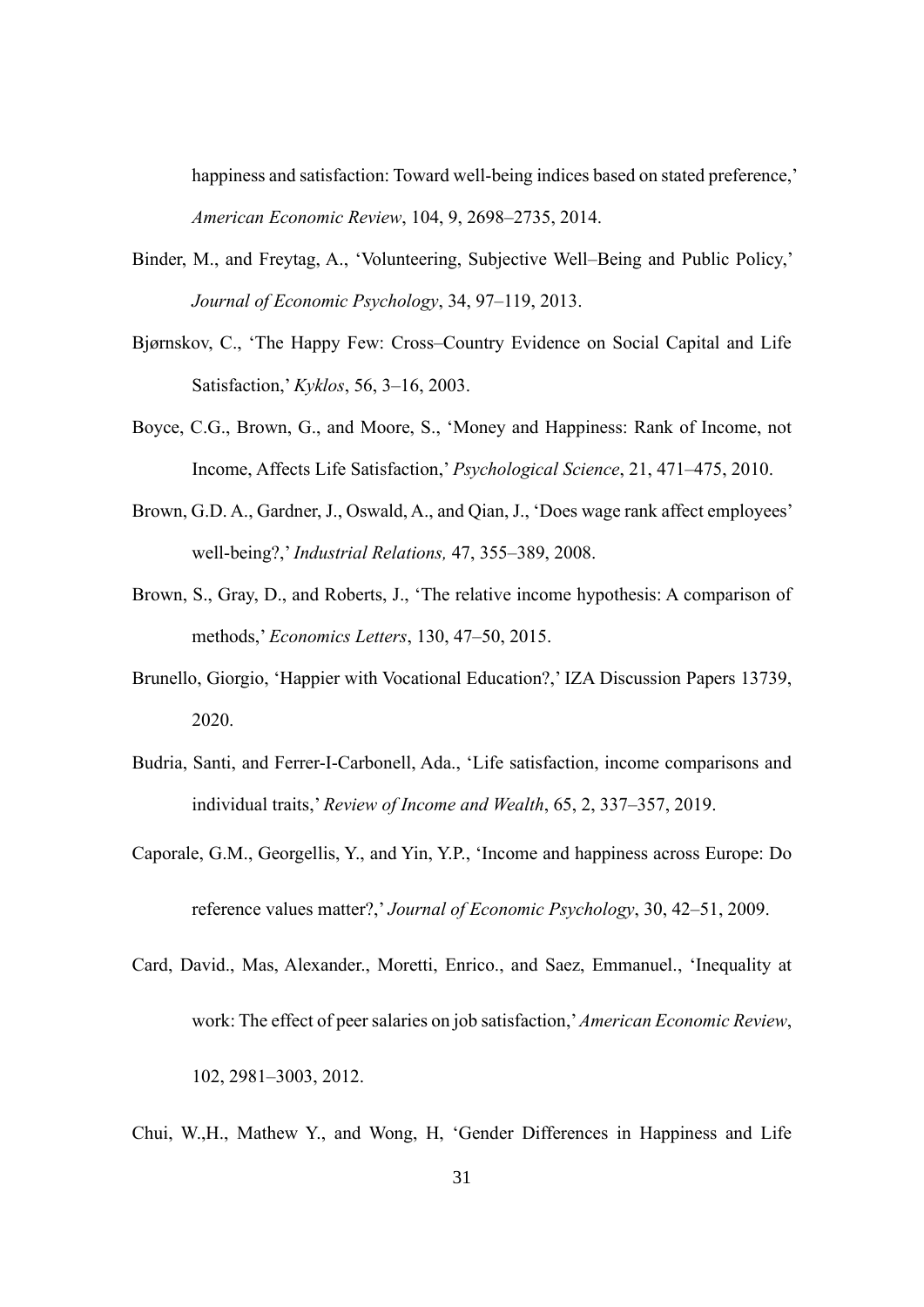Satisfaction Among Adolescents in Hong Kong: Relationships and Self-Concept,' *Social Indicators Research*, 125, 1035–1051, 2016.

- Clark, A.E, Frijters, P., and Shields, M, 'Relative Income, Happiness, and Utility: An Explanation for the Easterlin Paradox and Other Puzzles,' *Journal of Economic Literature*, 46, 1, 95–144, 2008.
- Clark, A., and Georgellis, Y, 'Back to Baseline in Britain: Adaptation in the BHPS,' *Economica*, 80, 496–512, 2013.
- Clark, A., Kristensen, N., and Westergaard-Nielsen, 'Economic Stratification and Income Rank in Small Neighborhoods,' *Journal of European Economic Association*, 7, 519–527, 2009a.
- Clark, A., Kristensen, N., and Westergaard-Nielsen, 'Job Satisfaction and Co-Worker Wages: Status or Signal?,' *Economic Journal*, 119, 4430–447, 2009b.
- Clark, A., and Oswald, A., 'Satisfaction and comparison income,' *Journal of Public Economics*, 61, 359–381, 1996.
- Clark, A. E., and Senik, C. 'Who Compares to Whom? The Anatomy of Income Comparisons in Europe,' *Economic Journal*, 120, 573–594, 2010.
- Clark, A. E., Senik, C., and Yamada, K., 'The Joneses in Japan: income comparisons and financial satisfaction,' *Forthcoming in Japanese Economic Review*, 2021.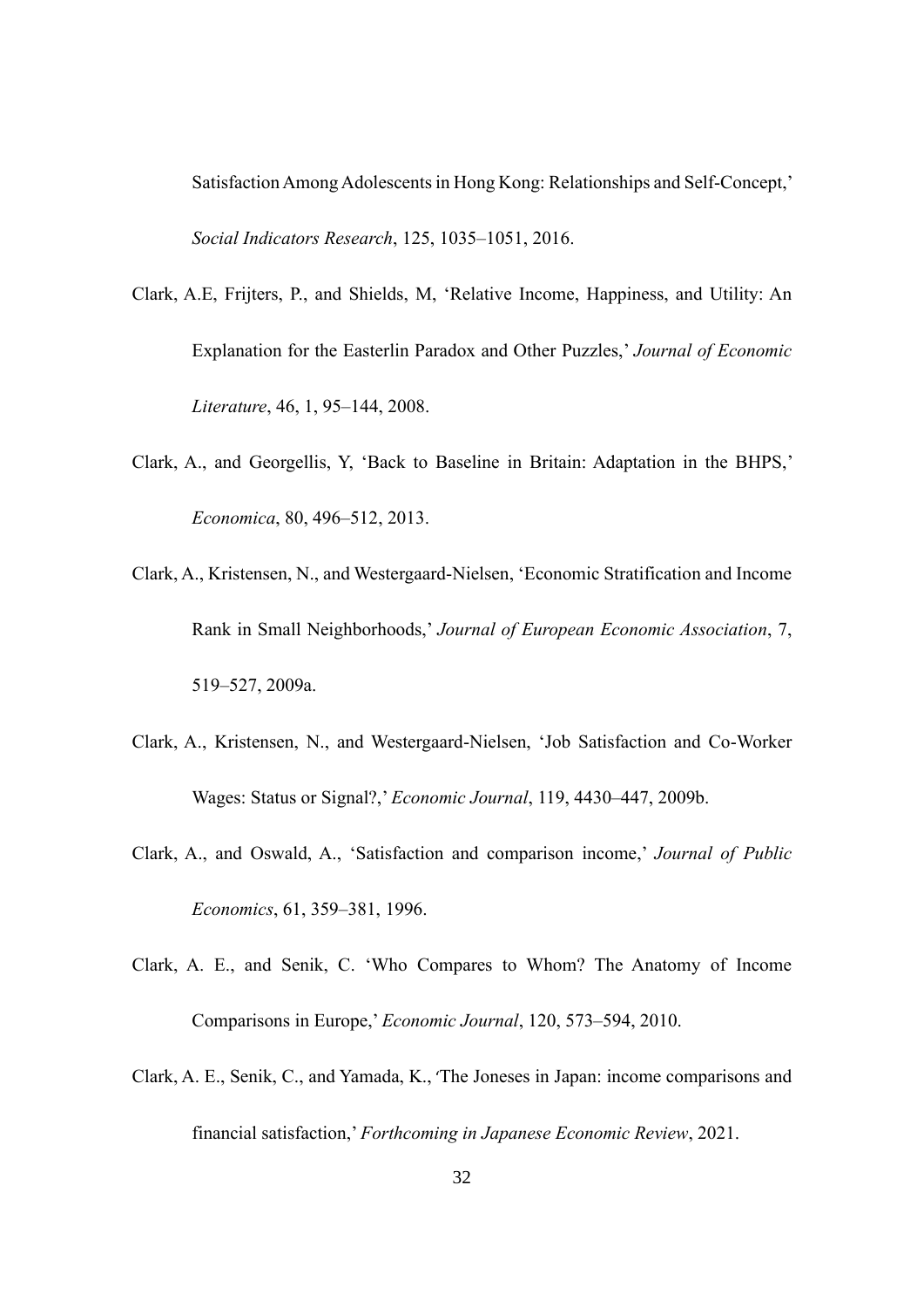- Cruces, G., Perez-Truglia, R., and Tetaz, M., 'Biased perception of income distribution and preferences for redistribution: Evidence from a survey experiment,' *Journal of Public Economics*, 98, 100–112, 2013.
- D'Ambrosio, C., and Frick, J, 'Individual Well-being in a Dynamic Perspective,' *Economica*, 79, 284–302, 2012.
- Diener, E., Oishi, S., and Lucas, R. E., 'Subjective well-being: The science of happiness and life satisfaction,' In C. R. Snyder and S. J. Lopez (Eds.), The handbook of positive psychology (2nd ed., pp. 187–194). New York: Oxford University Press, 2009.
- Diener, E., Scollon, C. N., and Lucas, R. E., 'The evolving concept of subjective wellbeing: The multifaceted nature of happiness,'In P. T. Costa & I. C. Siegler (Eds.), Recent advances in psychology and aging (pp. 188–219). *Amsterdam: Elsevier*, 2004.
- Dohmen, T., Falk, A., Huffman, D., and Sunde, U., 'Homo Reciprocans: Survey Evidence on Behavioural Outcomes,' *Economic Journal*, 119, 536, 592–612, 2009.
- Easterlin, R., 'Does Economic Growth Improve the Human Lot? Some Empirical Evidence,' In (David, R., and Reder, R, des), Nations and Households in Economic Growth: Essyas in Honor of Moses Abramovitz, 89-125. New York: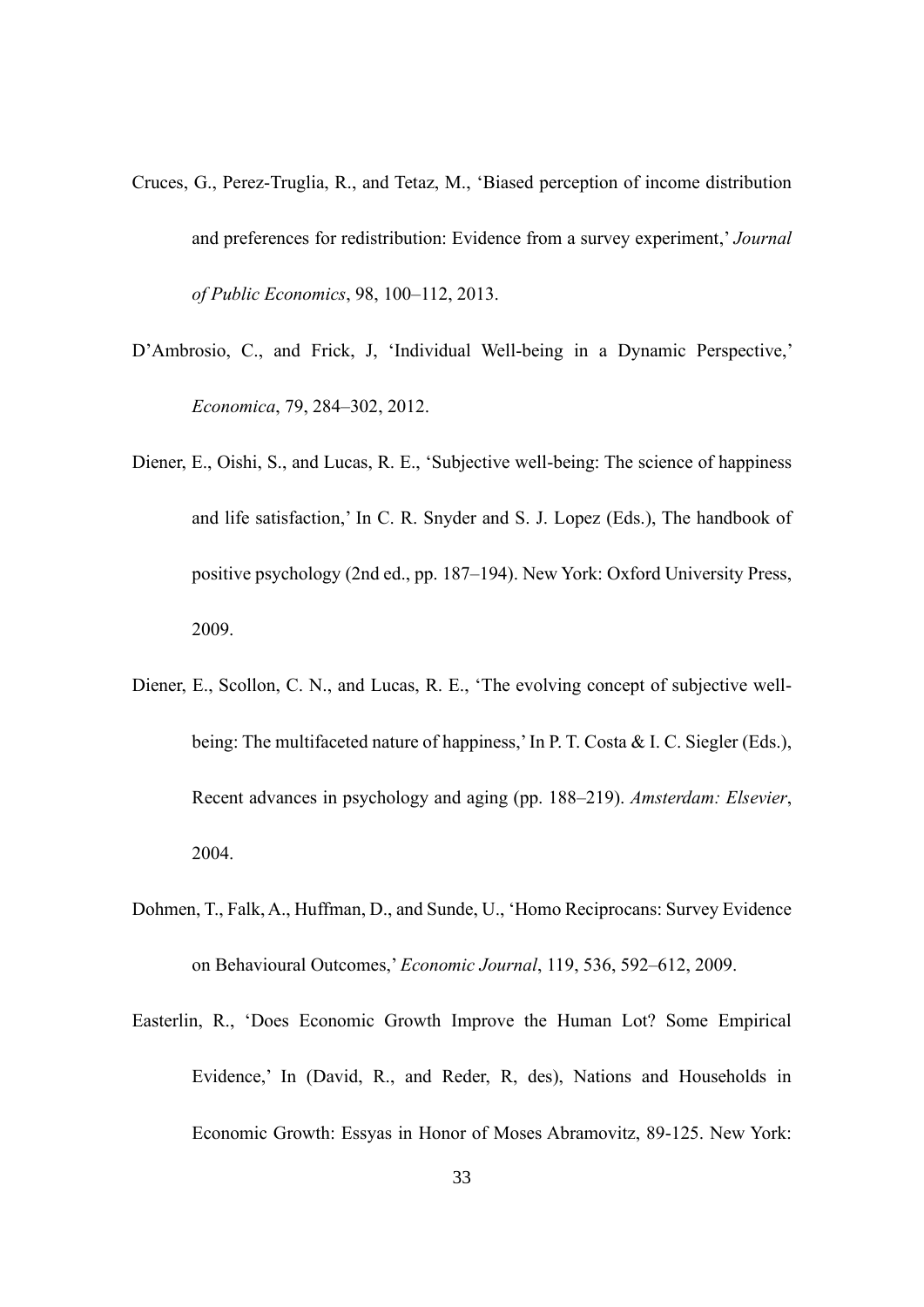Academic Press, 1974.

- Falk, A., and Knell, M., 'Choosing the Joneses: endogenous goals and reference standards,' *Scandinavian Journal of Economics,* 106, 417–435, 2004.
- Ferrer-I-Carbonell, Ada., Frijters, P., 'How important is methodology for the estimates of the determinants of happiness?,' *Economic Journal*, 114, 641–659, 2004.
- Ferrer-I-Carbonell, Ada., 'Income and well-being: An empirical analysis of the comparison income effect,' *Journal of Public Economics*, 89, 997–1019, 2005.

Frank, R.H., 'Choosing the Right Pond,' Oxford: Oxford University Press, 1985.

- Goerke, Laszlo., and Pannenberg, Markus., 'Direct Evidence for Income Comparisons and Subjective Well-Being across Reference Groups,' *Economics Letters*, 137, 95–101, 2015.
- Grigorieff, Alex., Roth, Christopher., and Ubfal, Diego., 'Does Information Change Attitudes toward Immigrants?,' *Demography* 57, 1117–1143, 2020.
- Helliwell, J. F., 'How's life? Combining individual and national variables to explain subjective well-being,' *Economic Modelling*, 20, 2, 331–360, 2003.
- Helliwell, J.F., 'Well-Being, Social Capital and Public Policy: What's New?,' *Economic Journal, Royal Economic Society*, 116, 510, 34–45, 2006.
- Helliwell, J.F., 'Well-Being and Social Capital: Does Suicide Pose a Puzzle?,' *Social Indicators Research: An International and Interdisciplinary Journal for Qualityof-Life Measurement*, 81, 3, 455–496, 2007.

Helliwell, J.F., and Huang, H., 'How's the Job? Well-being and Social Capital in the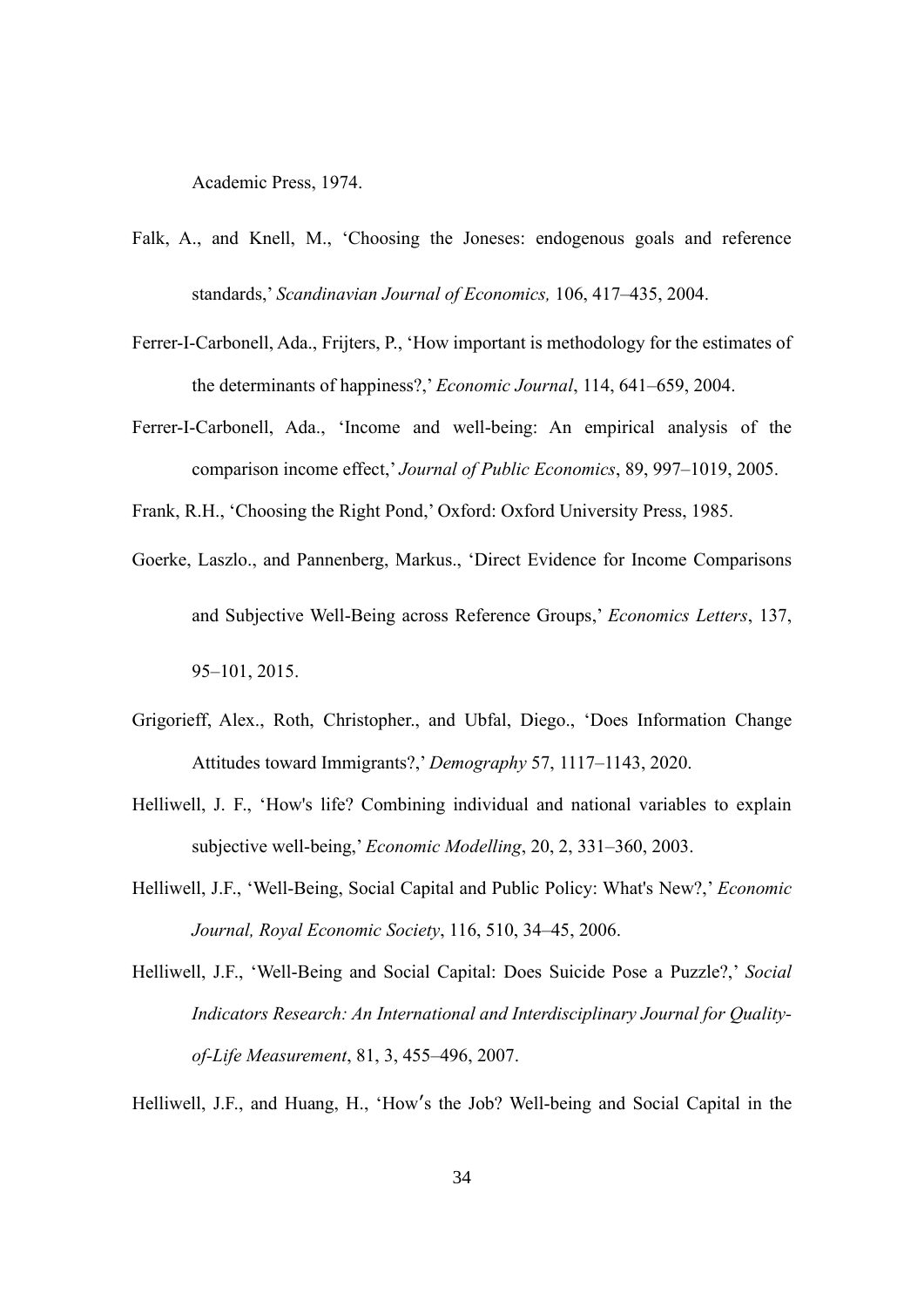Workplace,' *Industrial and Labour Relations Review*, 63, 2, 355–389, 2010.

- Hsieh, C. M., 'Money and Happiness: Does Age Make a Difference?,'*Ageing and Society*, 31, 1289–1306, 2011.
- Hyll, W., and Schneider, L., 'Income comparisons and attitude towards foreignersevidence from a natural experiment,' *Journal of Comparative Economics*, 46, 2, 634–655, 2018.
- Ifcher, John., Zarghamee, Homa., Graham, Carol., 'Local Neighbors as Positives, Regional Neighbors as Negatives: Competing Channels in the Relationship between Others' Income, Health, and Happiness,' *Journal of Health Economics,* 57, 263–276, 2018.
- Ifcher, John., Zarghamee, Homa., Houser, Dan., and Diaz, Lina., 'The Relative Income Effect: An Experiment. Experimental Economics,' 23, 4, 1205–1234, 2020.
- Javdani, M., and Krauth, B., 'Job satisfaction and co-worker pay in Canadian firms,' *Canadian Journal of Economics,* 53, 1, 212–248, 2020.
- Karadja, M., Mollerstrom, J., and Seim, D., 'Richer (and holier) than thou? The effect of relative income improvement on demand for redistribution,' *Review of Economics and Statistics*, 99, 2, 201–212, 2017.

Khalil, E.L., Aimone, J.A., Houser, D., Wang, S., Martinez, D., and Qian, K., 'The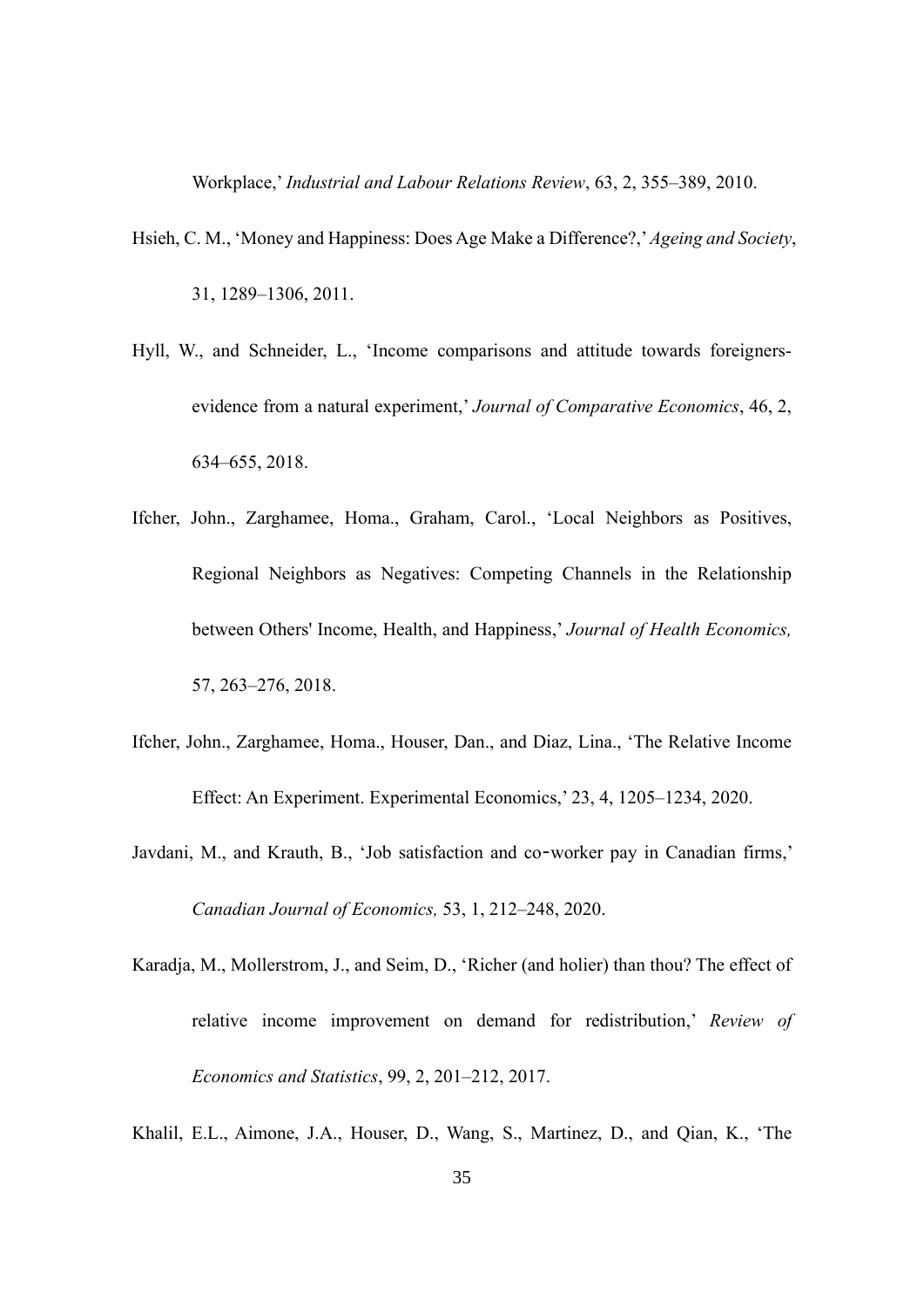aspirational income hypothesis: On the limits of the relative income hypothesis,' *Journal of Economic Behaviour and Organization*, 182, 229–247, 2021.

- Knies, Gundi., 'Income Comparisons among Neighbours and Satisfaction in East and West Germany, Social Indicators Research,' 106, 3, 471–489, 2012.
- Kuziemko, I., Norton, M., Saez, E., and Stantcheva, S., 'How elastic are preferences for redistribution? Evidence from randomized survey experiments,' *American Economic Review*, 105, 4, 1478–1508, 2015.
- Latif, Ehsan., 'Happiness and Comparison Income: Evidence from Canada,' *Social Indicators Research*, 128, 1, 161–177, 2016.
- Luttmer, P. E., 'Neighbors as negatives: Relative earnings and well-being,' *Quarterly Journal of Economics*, 120, 3, 963–1002, 2005.
- Lyubomirsky, S., King, L., & Diener, E., 'The benefits of frequent positive affect: Does happiness lead to success?,' *Psychological Bulletin*, 131, 6, 803–855, 2005.
- Noy, S., Sin, I., 'The effects of neighbourhood and workplace income comparisons on subjective well-being,' *Journal of Economic Behaviour and Organization*, 185, 918–945, 2021.
- Perez-Truglia, Ricardo., 'The Effects of Income Transparency on Well-Being: Evidence from a Natural Experiment,' *American Economic Review*, 110, 4, 1019–1054,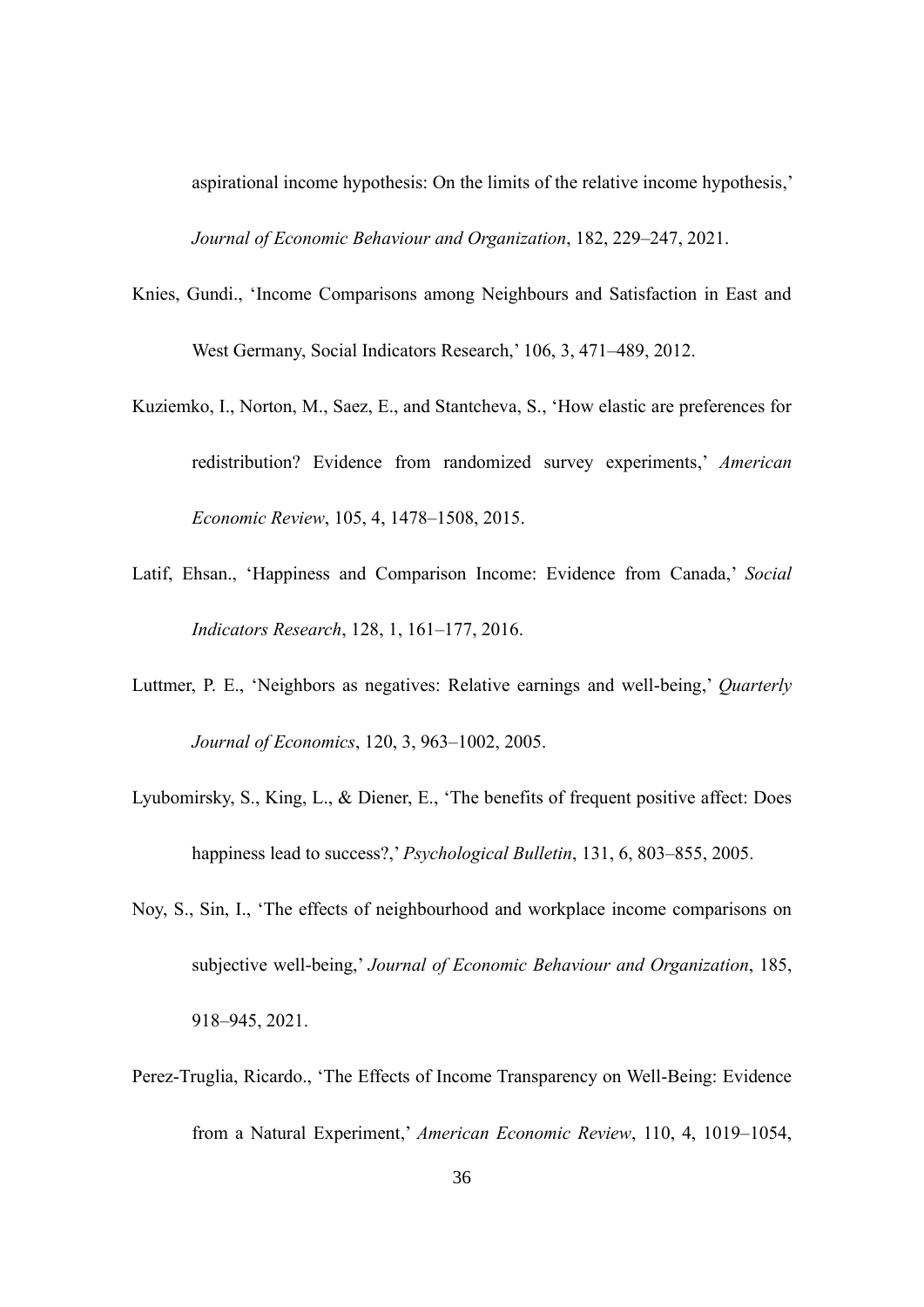- Powdthavee, N., 'How Important is Rank to Individual Perception of Economic Standing? A Within-community analysis,' *Journal of Economic Inequality*, 7, 225–248, 2009.
- Quattrociocchi, Jeff., 'Group income and individual preferences for redistribution,' *Canadian Journal of Economics,* 51, 4, 1386–1418, 2018.
- Senik, Claudia., 'When information dominates comparison: Lesson from Russian subjective panel data,' *Journal of Public Economics,* 88, 2099–2123, 2004.
- Senik, Claudia., 'Direct Evidence on Income Comparisons and Their Welfare Effects,' *Journal of Economic Behaviour and Organization*, 72, 1, 408–444, 2009.
- Shigeoka, Hitoshi, and Yamada, Katsunori., 'Income-Comparison Attitudes in the United States and the United Kingdom: Evidence from Discrete-Choice Experiments,' *Journal of Economic Behaviour and Organization*, 164, 414–438, 2019.
- Tsurumi, Tetsuya., Imauji, Atsushi., and Managi, Sunsuke., 'Relative income, community attachment and subjective well-being: Evidence from Japan,' *Kyklos*, 72, 1, 152– 182, 2019.
- Veblen, T., 'The Theory of the Leisure Class. London [Originally published by Macmillan New York], George Allen and Unwin,' (1899,1949).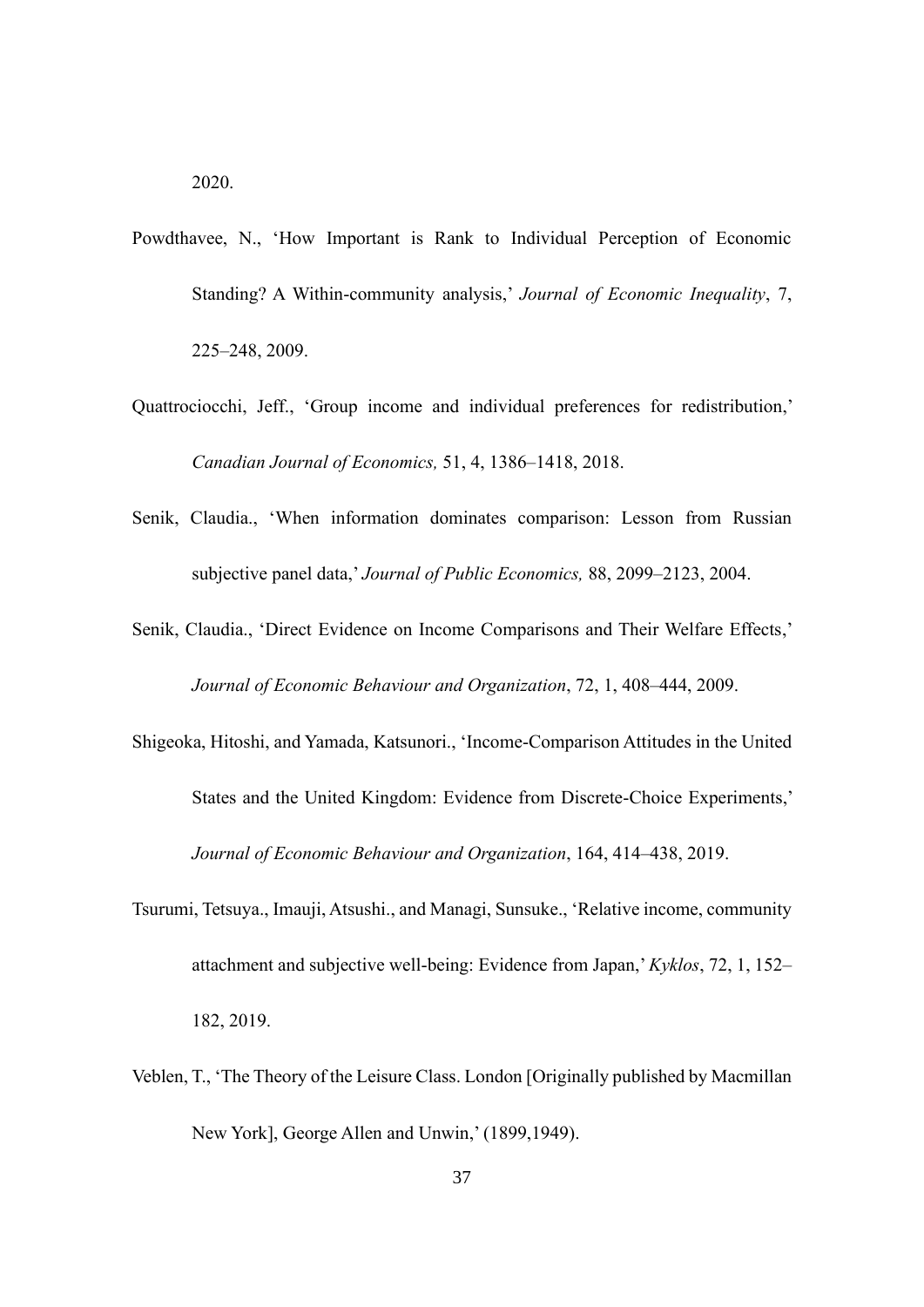- Welsch, Heinz., and Kuhling, Jan., 'Income Comparison, Income Formation, and Subjective Well-Being: New Evidence on Envy versus Signalling,' *Journal of Behavioural and Experimental Economics*, 59, 21–31, 2015.
- Yamada, Katsunori., and Sato, Masayuki., 'Another Avenue for Anatomy of Income Comparisons: Evidence from Hypothetical Choice Experiments,' *Journal of Economic Behaviour and Organization*, 89, 35–57, 2013.
- Yamamura, E., 'Social capital, household income, and preferences for income redistribution,' *European Journal of Political Economy*, 28, 4, 498–511, 2012.
- Yamamura, E., 'Social conflict and redistributive preferences among the rich and the poor: testing the hypothesis of Acemoglu and Robinson,' *Journal of Applied Economics*, 19, 1, 41–64, 2016.
- Yu, Han., 'The Impact of Self-Perceived Relative Income on Life Satisfaction: Evidence from British Panel Data,' *Southern Economic Journal,* 86, 2, 726–745, 2019.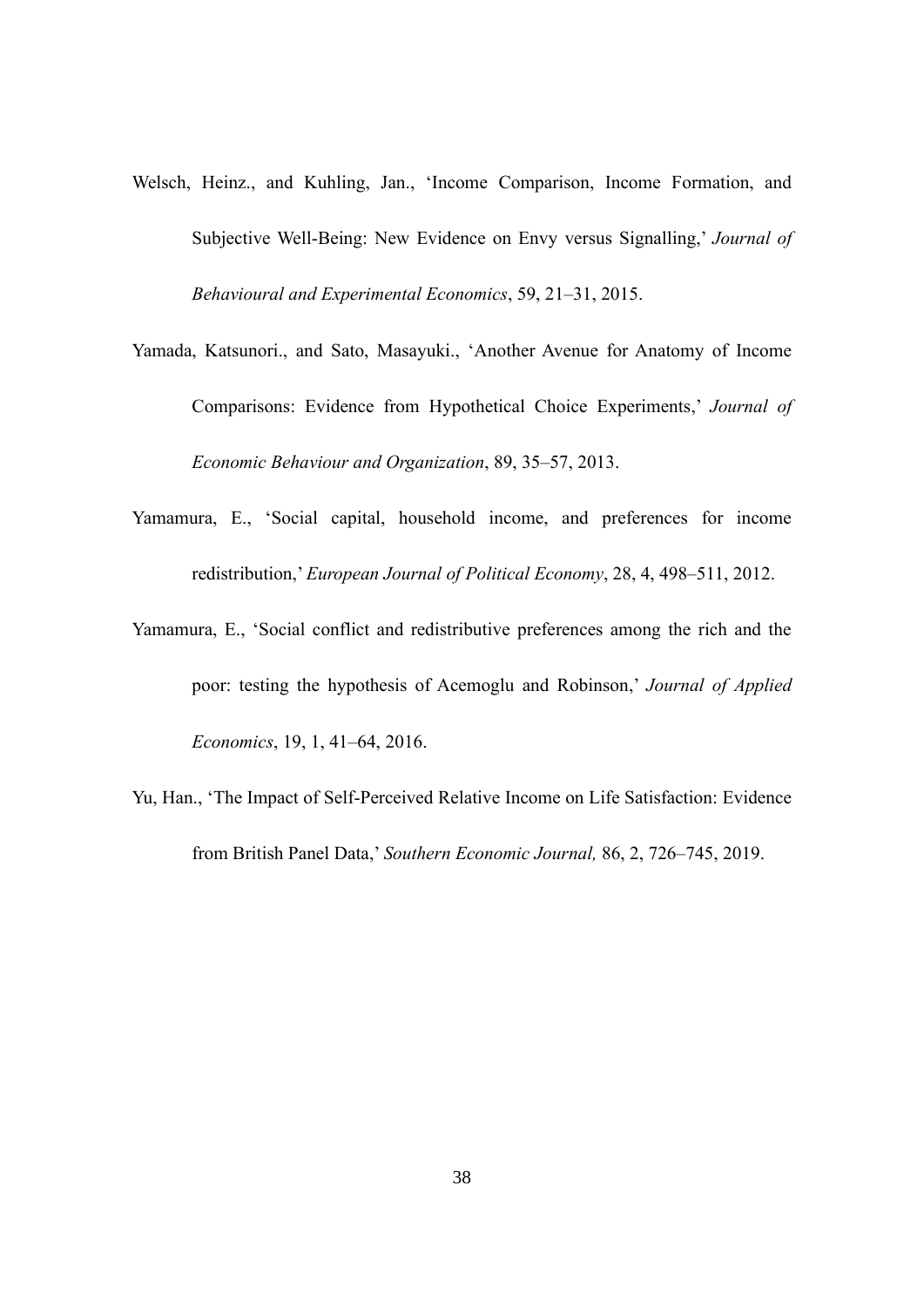

Fig1. Flow-chart of the internet experiment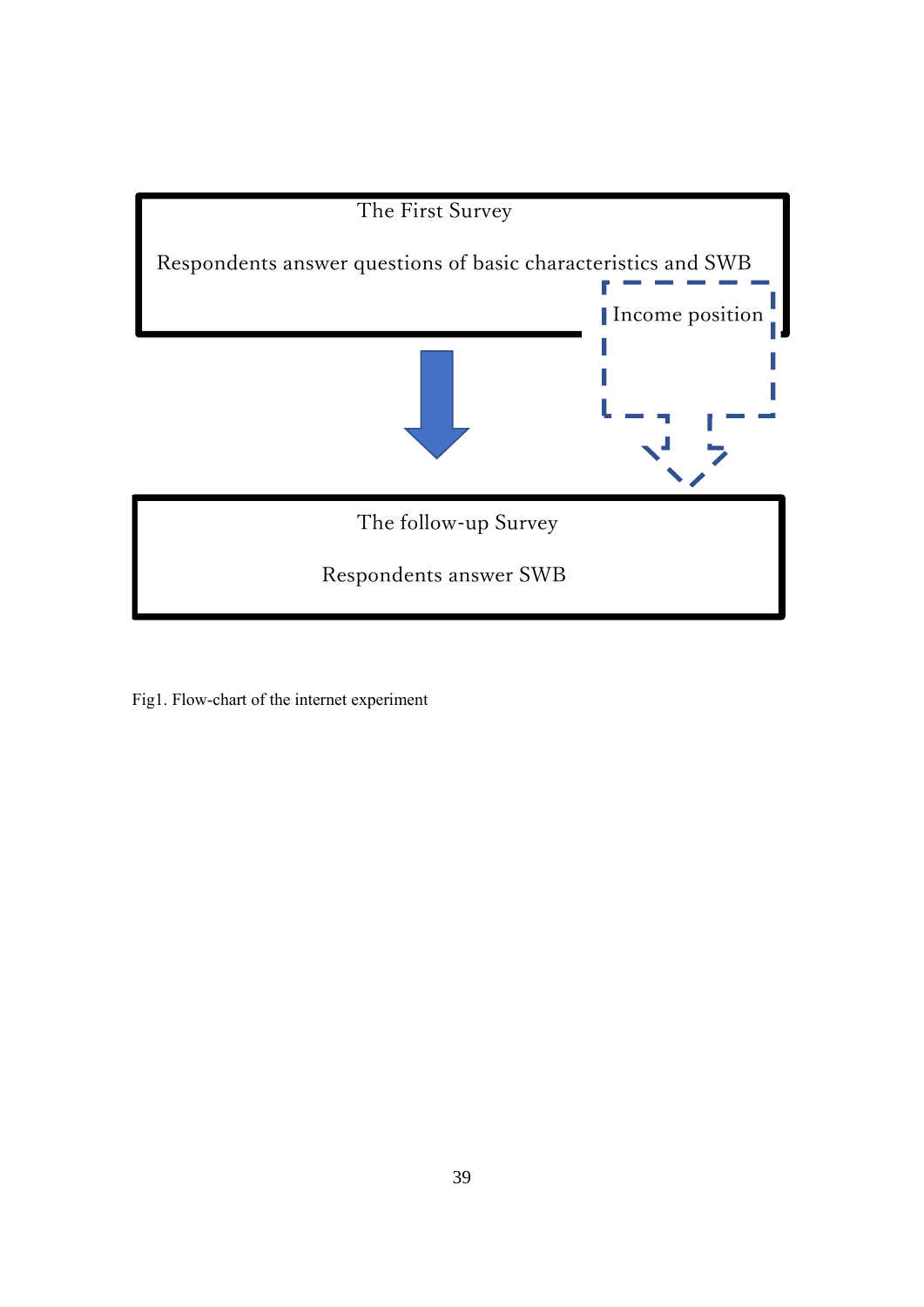

Fig2. Histogram of happiness in the first survey (before correct information about income position).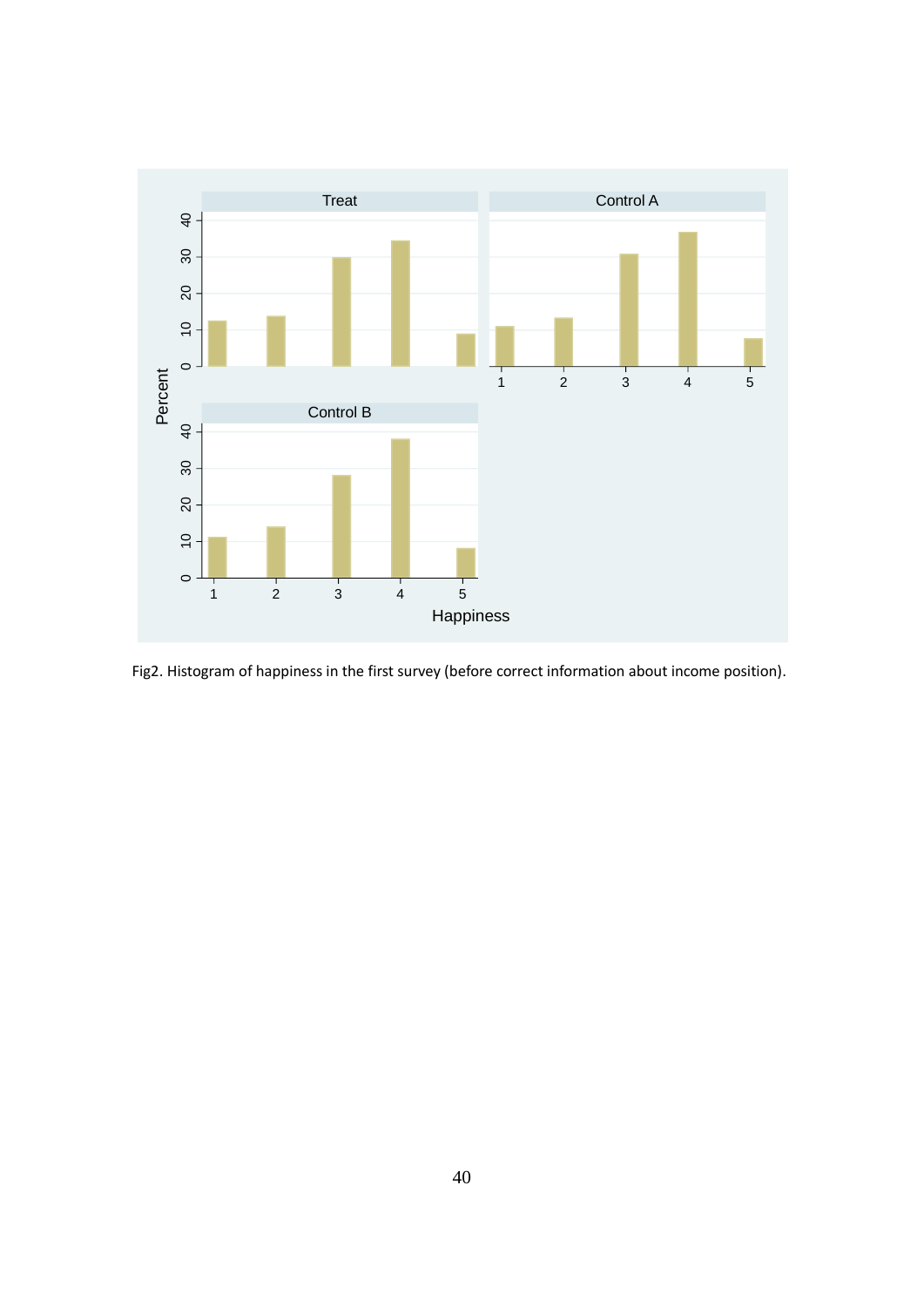

Fig3. Histogram of life satisfaction in the first survey (before correct information about income position).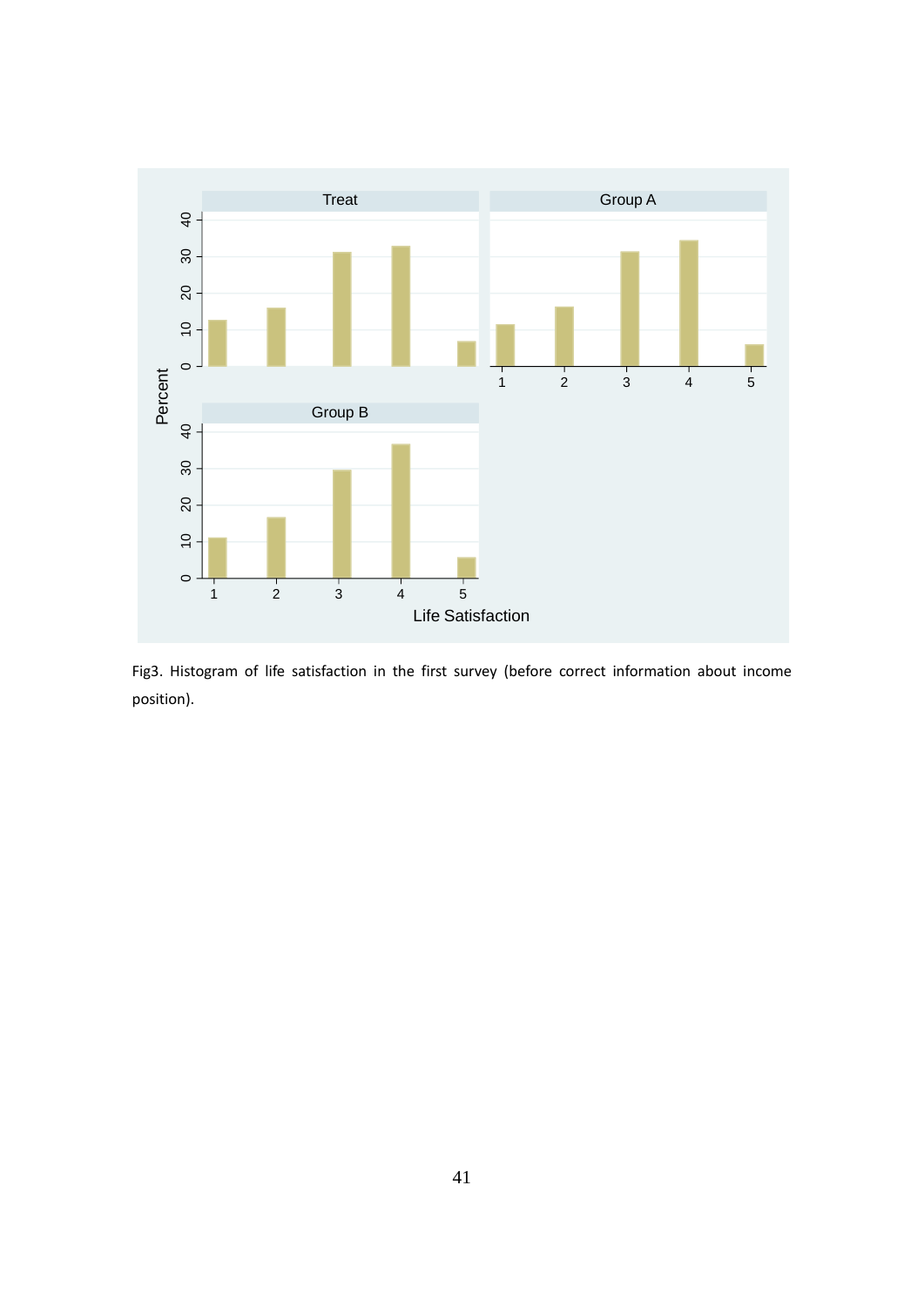

Fig.4. Kernel density for household income.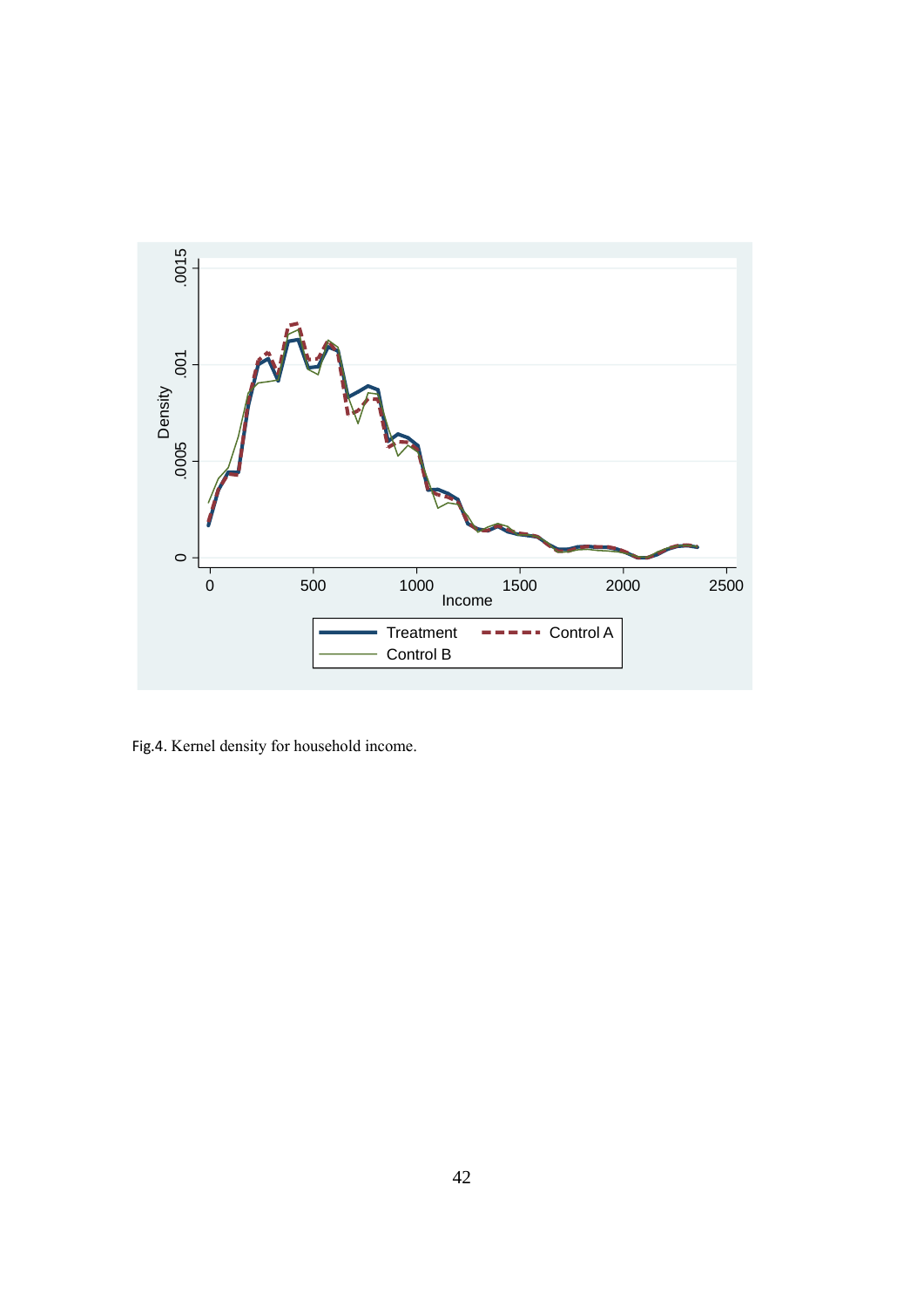# BALANCE CHECK: MEAN DIFFERENCE TEST BETWEEN TREATMENT AND CONTROL GROUPS IN THE FIRST SURVEY.

|                 | Description                                                                              | (1)<br>Treatment | (2)<br>Control | (3)<br>Control | Absolute<br>t-values | Absolute<br>t-values |
|-----------------|------------------------------------------------------------------------------------------|------------------|----------------|----------------|----------------------|----------------------|
|                 |                                                                                          |                  | A              | B              | $(1)$ vs $(2)$       | $(1)$ vs $(3)$       |
| <b>HAPPY</b>    | Level of happiness,                                                                      | 3.17             | 3.13           | 3.18           | 1.08                 | 0.27                 |
|                 | $1(very unhappy) - 5(Very happy)$                                                        |                  |                |                |                      |                      |
| <b>SATISF</b>   | Level of life satisfaction                                                               | 3.07             | 3.05           | 3.09           | 0.64                 | 0.54                 |
|                 | $1(very unsatisfied) - 5(Very satisfied)$                                                |                  |                |                |                      |                      |
| RANK            | Income position in the same residential prefecture (the bottom is 0.01, and              | 0.49             | 0.48           | 0.47           | 1.07                 | 1.58                 |
| <b>LOCAL</b>    | the top $0.99$ )                                                                         |                  |                |                |                      |                      |
|                 | A larger value indicates that a subjective income position is higher than a<br>real one. |                  |                |                |                      |                      |
| <b>RANK AGE</b> | Income position in the same cohort (the bottom is $0.01$ , and the top $0.99$ )          | 0.48             | 0.47           | 0.47           | 1.35                 | $1.75*$              |
|                 | A larger value indicates that a subjective income position is higher than                |                  |                |                |                      |                      |
|                 | a real one.                                                                              |                  |                |                |                      |                      |
| <b>RANK EDU</b> | Income position in the same educational background (the bottom is 0.01,                  | 0.49             | 0.48           | 0.48           | 1.20                 | 1.53                 |
|                 | and the top $0.99$ )                                                                     |                  |                |                |                      |                      |
|                 | A larger value indicates that a subjective income position is higher than                |                  |                |                |                      |                      |
|                 | a real one.                                                                              |                  |                |                |                      |                      |
| Trust           | Most people can be trusted.                                                              | 3.15             | 3.14           | 3.14           | 0.28                 | 0.11                 |
|                 | 1 (strongly disagree) $-5$ (strongly agree).                                             |                  |                |                |                      |                      |
| Reciprocity     | If someone does me a favour, I am prepared to return it                                  | 4.02             | 4.02           | 4.01           | 0.52                 | 0.09                 |
|                 | 1 (strongly disagree) $-5$ (strongly agree).                                             |                  |                |                |                      |                      |
| Male            |                                                                                          | 0.53             | 0.51           | 0.53           | 1.10                 | 0.27                 |
|                 | It has 1 if respondent is male, otherwise 0.                                             |                  |                |                |                      |                      |
|                 |                                                                                          |                  |                |                |                      |                      |
| <b>UUNIV</b>    | It has 1 if respondent graduated from university or more, otherwise 0.                   | 0.24             | 0.29           | 0.24           | 0.21                 | 0.14                 |
|                 |                                                                                          |                  |                |                |                      |                      |
| AGE             | Ages                                                                                     | 44.9             | 44.0           | 44.5           | 1.02                 | 0.93                 |
|                 |                                                                                          |                  |                |                |                      |                      |
| Observations    |                                                                                          | 2,341            | 2,182          | 1,134          |                      |                      |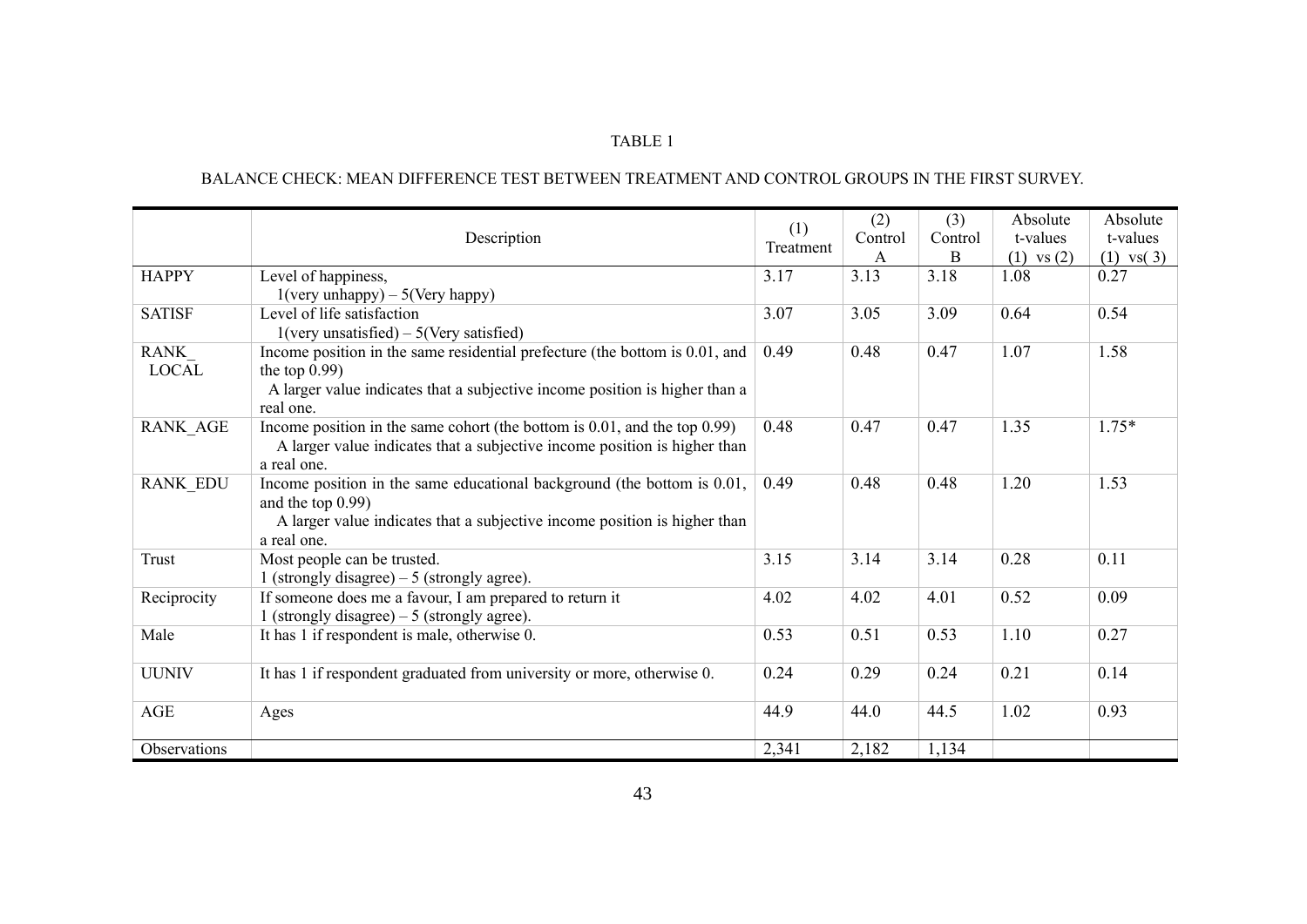*Notes*: Control A is the group in which information on cross-country comparison is provided, whereas Control B is the group in which any information is provided. \* indicates statistical significance at the 10% level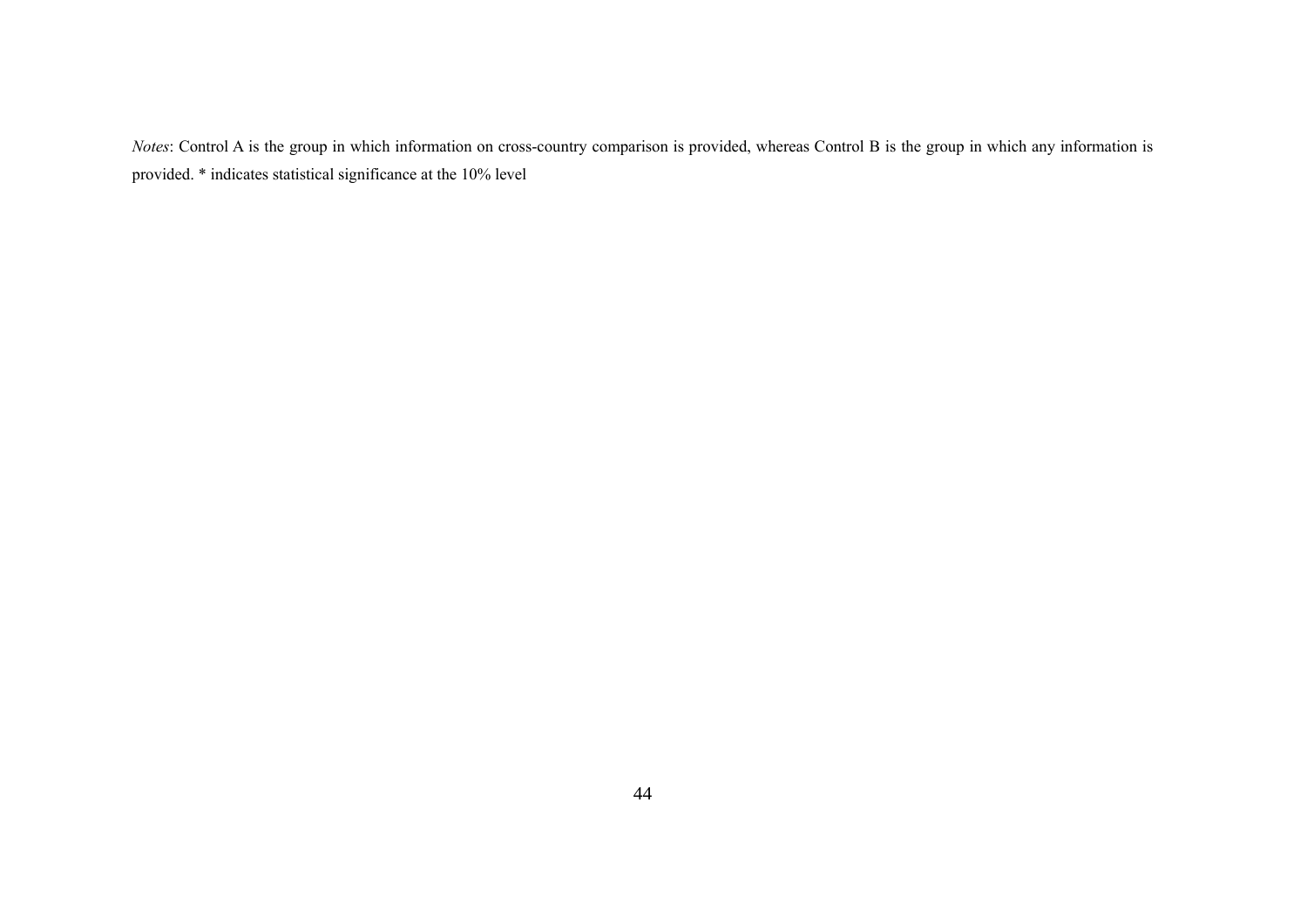|                     |             | Treatment  |             |             | Control A   |             |          | Control B |          |
|---------------------|-------------|------------|-------------|-------------|-------------|-------------|----------|-----------|----------|
|                     | (1)         | (2)        | (3)         | (4)         | (5)         | (6)         | (7)      | (8)       | (9)      |
| SECOND*             | $0.175***$  |            |             | 0.096       |             |             | $-0.038$ |           |          |
| <b>RANK LOCAL</b>   | (0.05)      |            |             | (0.06)      |             |             | (0.07)   |           |          |
| SECOND*             |             | $0.143**$  |             |             | 0.092       |             |          | $-0.005$  |          |
| <b>RANK AGE</b>     |             | (0.05)     |             |             | (0.06)      |             |          | (0.07)    |          |
| SECOND*             |             |            | $0.156***$  |             |             | 0.069       |          |           | $-0.019$ |
| <b>RANK EDU</b>     |             |            | (0.05)      |             |             | (0.06)      |          |           | (0.07)   |
| <b>SECOND</b>       | $-0.103***$ | $-0.086**$ | $-0.094***$ | $-0.139***$ | $-0.137***$ | $-0.128***$ | $-0.035$ | $-0.050$  | $-0.059$ |
|                     | (0.04)      | (0.03)     | (0.03)      | (0.03)      | (0.03)      | (0.03)      | (0.04)   | (0.04)    | (0.04)   |
| $\mathbf{R}^2$      | 0.03        | 0.04       | 0.04        | 0.01        | 0.01        | 0.01        | 0.001    | 0.0002    | 0.001    |
| Group               | 2,331       | 2,331      | 2,331       | 2,170       | 2,170       | 2,170       | 1,126    | 1,126     | 1,126    |
| <b>Observations</b> | 4,662       | 4,662      | 4,662       | 4,340       | 4,340       | 4,340       | 2,252    | 2,252     | 2,252    |

# HAPPINESS IS A DEPENDENT VARIABLE (FIXED EFFECTS MODEL)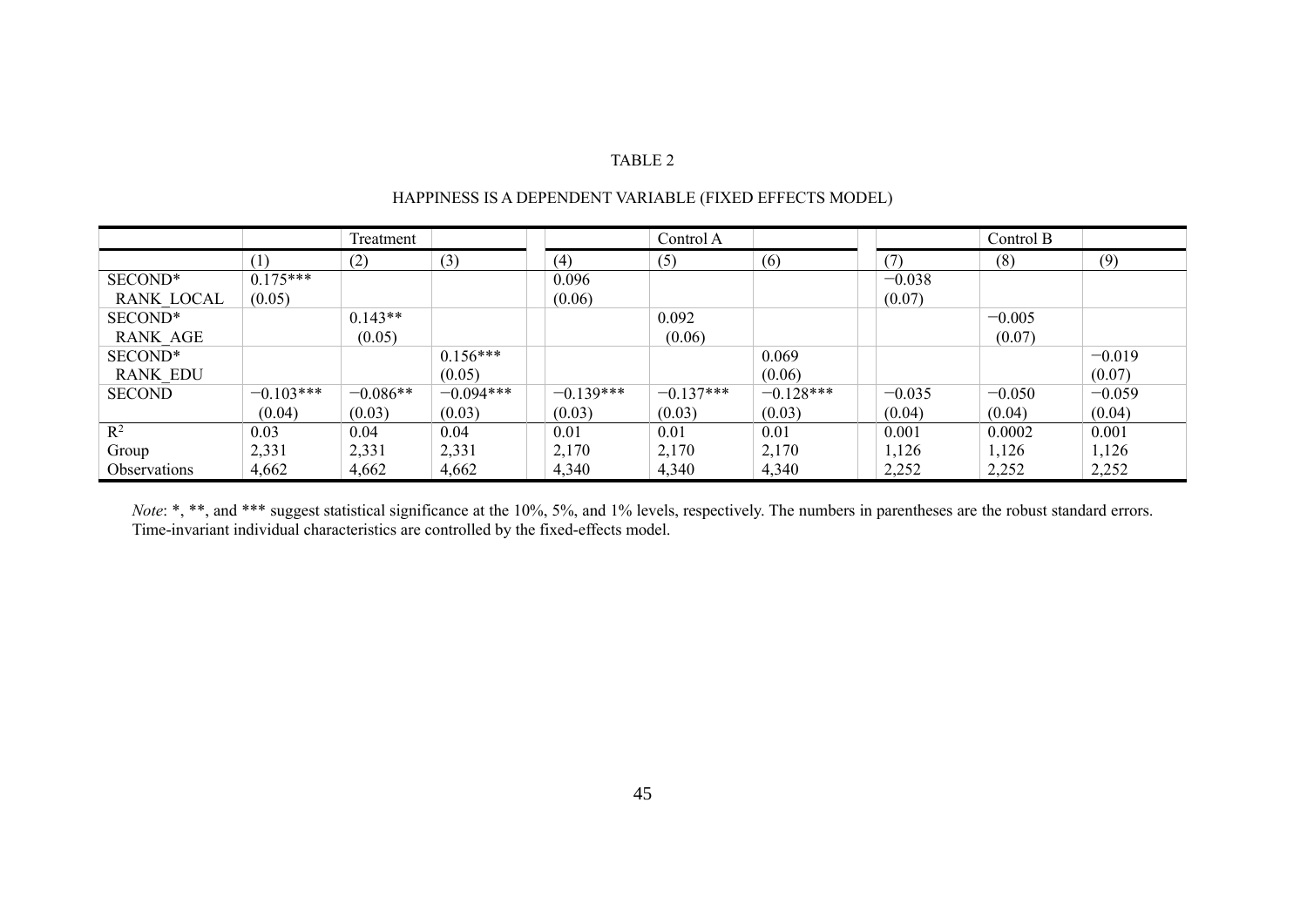|                     |             | Treatment   |             |             | Control A   |             |          | Control B  |          |
|---------------------|-------------|-------------|-------------|-------------|-------------|-------------|----------|------------|----------|
|                     | (1,         | (2)         | (3)         | (4)         | (5)         | (6)         | (7       | (8)        | (9)      |
| SECOND*             | $0.146**$   |             |             | 0.099       |             |             | $-0.011$ |            |          |
| <b>RANK LOCAL</b>   | (0.06)      |             |             | (0.06)      |             |             | (0.08)   |            |          |
| SECOND*             |             | $0.134**$   |             |             | 0.077       |             |          | 0.069      |          |
| <b>RANK AGE</b>     |             | (0.06)      |             |             | (0.06)      |             |          | (0.07)     |          |
| SECOND*             |             |             | $0.124**$   |             |             | 0.069       |          |            | 0.014    |
| <b>RANK EDU</b>     |             |             | (0.06)      |             |             | (0.06)      |          |            | (0.07)   |
| <b>SECOND</b>       | $-0.112***$ | $-0.105***$ | $-0.101***$ | $-0.183***$ | $-0.172***$ | $-0.172***$ | $-0.067$ | $-0.099**$ | $-0.071$ |
|                     | (0.03)      | (0.03)      | (0.03)      | (0.04)      | (0.04)      | (0.04)      | (0.04)   | (0.04)     | (0.04)   |
| $\mathbb{R}^2$      | 0.04        | 0.05        | 0.03        | 0.01        | 0.01        | 0.01        | 0.001    | 0.02       | 0.002    |
| Group               | 2,331       | 2,331       | 2,331       | 2,170       | 2,170       | 2,170       | 1,126    | 1,126      | 1,126    |
| <b>Observations</b> | 4,662       | 4,662       | 4,662       | 4,340       | 4,340       | 4,340       | 2,252    | 2,252      | 2,252    |

# LIFE SATISFACTION IS A DEPENDENT VARIABLE (FIXED EFFECTS MODEL)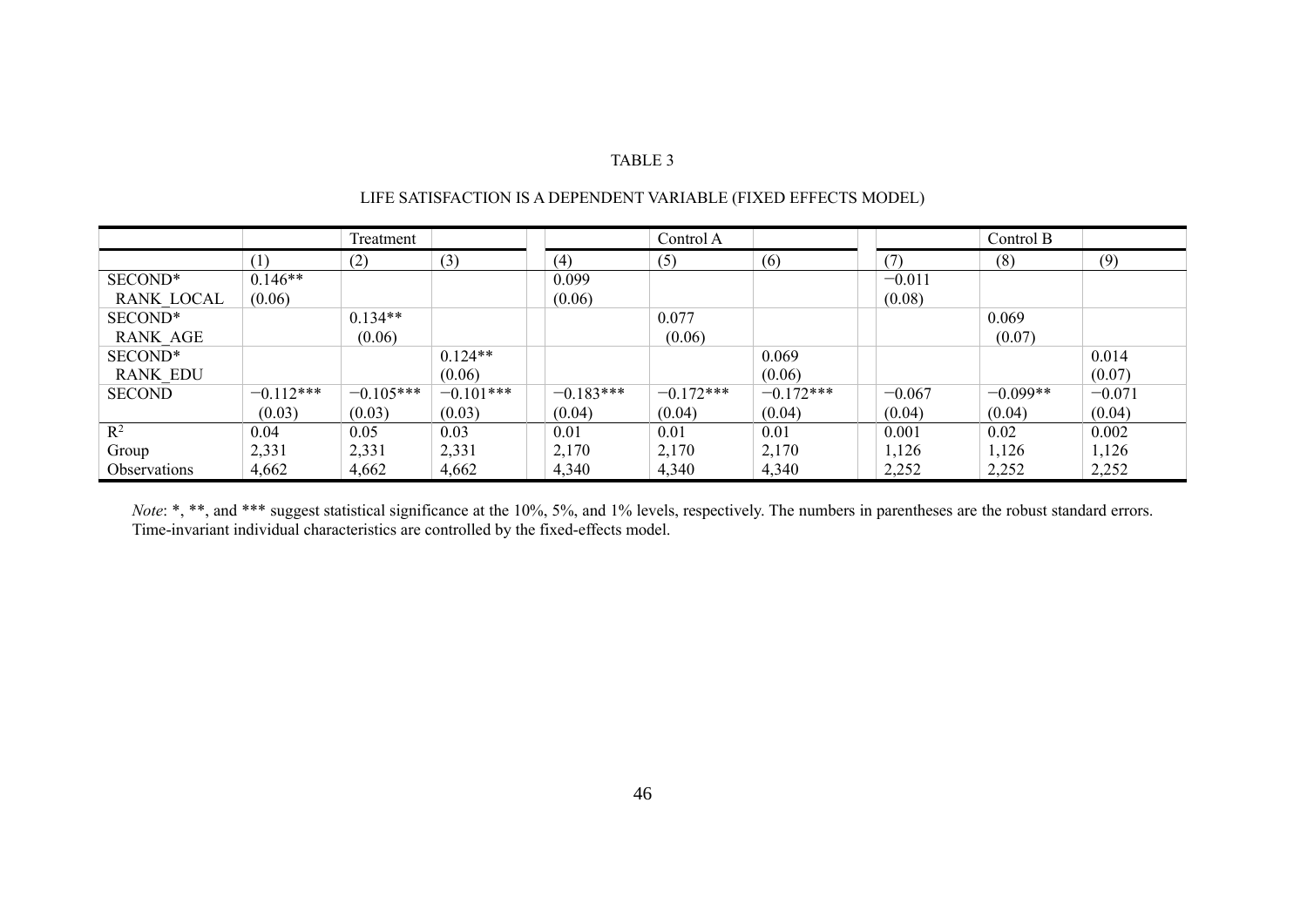## HAPPINESS IS A DEPENDENT VARIABLE (FIXED EFFECTS MODEL) SUB-SAMPLE OF RECIPROCAL RESPONDENTS AND OTHERS.

# PANEL A

# TREATMENT

|                   |          | Reciprocal |          |             | <b>Not</b><br>reciprocal |             |
|-------------------|----------|------------|----------|-------------|--------------------------|-------------|
|                   | (1)      | (2)        | (3)      | (4)         | (5)                      | (6)         |
| SECOND*           | 0.127    |            |          | $0.198***$  |                          |             |
| <b>RANK LOCAL</b> | (0.10)   |            |          | (0.06)      |                          |             |
| SECOND*           |          | 0.091      |          |             | $0.167***$               |             |
| <b>RANK AGE</b>   |          | (0.09)     |          |             | (0.06)                   |             |
| SECOND*           |          |            | 0.131    |             |                          | $0.166**$   |
| <b>RANK EDU</b>   |          |            | (0.10)   |             |                          | (0.07)      |
| <b>SECOND</b>     | $-0.069$ | $-0.049$   | $-0.070$ | $-0.119***$ | $-0.104***$              | $-0.104***$ |
|                   | (0.06)   | (0.06)     | (0.06)   | (0.04)      | (0.04)                   | (0.04)      |
| Within- $R^2$     | 0.02     | 0.03       | 0.02     | 0.03        | 0.04                     | 0.03        |
| Group             | 760      | 760        | 760      | 1,571       | 1,571                    | 1,571       |
| Observations      | 1,520    | 1,520      | 1,520    | 3,142       | 3,142                    | 3,142       |

#### PANEL B

## GROUP A (CONTROL WITH INFORMATION OF CROSS-COUNTRIES COMPARISON)

|                   |            | Reciprocal |            |             | <b>Not</b><br>reciprocal |             |
|-------------------|------------|------------|------------|-------------|--------------------------|-------------|
|                   | (1)        | (2)        | (3)        | (4)         | (5)                      | (6)         |
| SECOND*           | 0.121      |            |            | 0.082       |                          |             |
| <b>RANK LOCAL</b> | (0.10)     |            |            | (0.07)      |                          |             |
| SECOND*           |            | 0.089      |            |             | 0.098                    |             |
| <b>RANK AGE</b>   |            | (0.10)     |            |             | (0.07)                   |             |
| SECOND*           |            |            | 0.071      |             |                          | 0.067       |
| <b>RANK EDU</b>   |            |            | (0.10)     |             |                          | (0.07)      |
| <b>SECOND</b>     | $-0.153**$ | $-0.137**$ | $-0.127**$ | $-0.132***$ | $-0.137***$              | $-0.128***$ |
|                   | (0.06)     | (0.06)     | (0.06)     | (0.04)      | (0.04)                   | (0.04)      |
| Within- $R^2$     | 0.01       | 0.01       | 0.01       | 0.01        | 0.01                     | 0.01        |
| Group             | 741        | 741        | 741        | 1,429       | 1,429                    | 1,429       |
| Observations      | 1,482      | 1,482      | 1,482      | 2,858       | 2,858                    | 2,858       |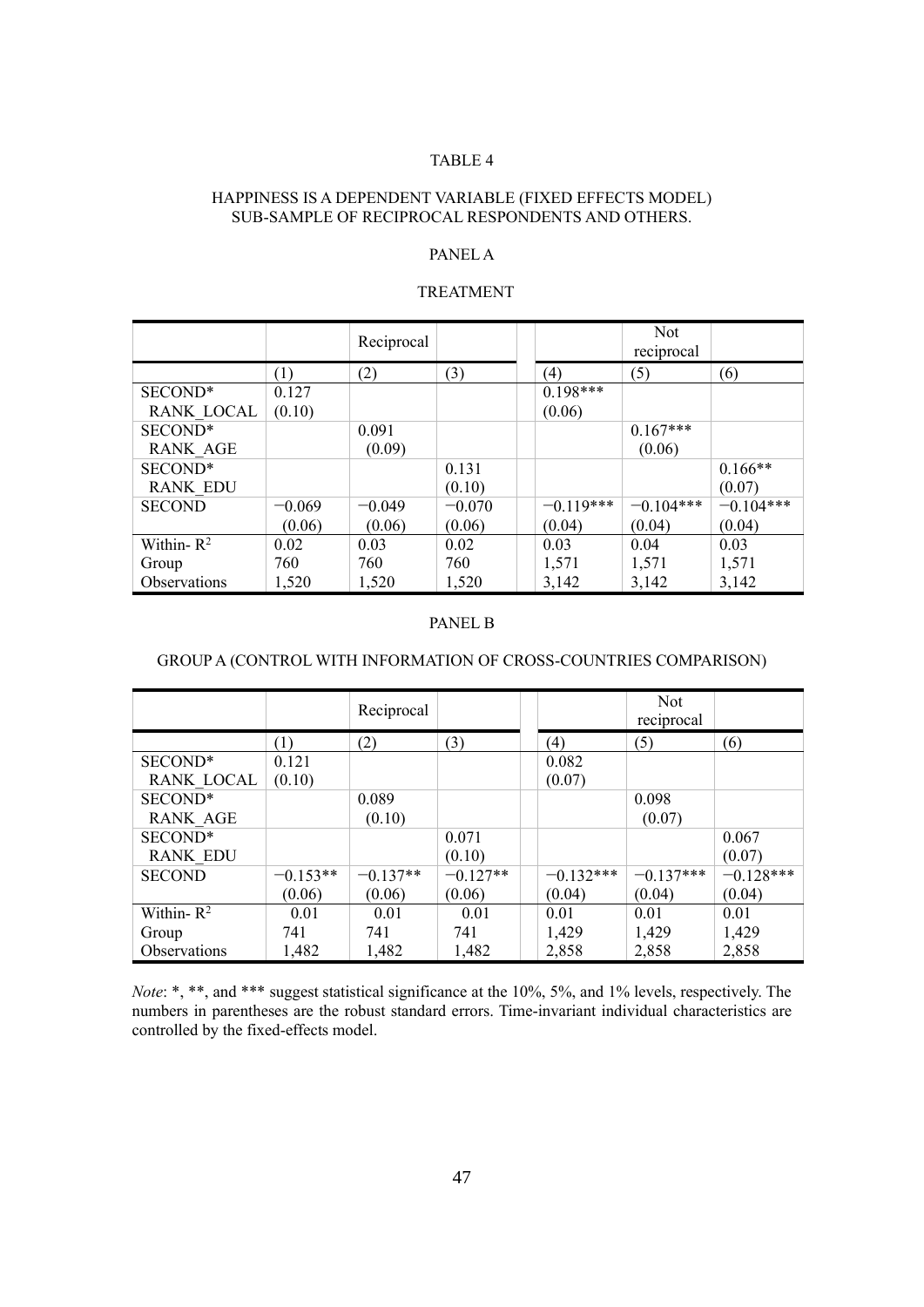## LIFE SATISFACTION IS A DEPENDENT VARIABLE (FIXED EFFECTS MODEL) SUB-SAMPLE OF RECIPROCAL RESPONDENTS AND OTHERS.

# PANEL A

#### TREATMENT

|                   |            | Reciprocal |           |            | <b>Not</b><br>reciprocal |            |
|-------------------|------------|------------|-----------|------------|--------------------------|------------|
|                   | (1)        | (2)        | (3)       | (4)        | (5)                      | (6)        |
| SECOND*           | 0.139      |            |           | $0.153**$  |                          |            |
| <b>RANK LOCAL</b> | (0.10)     |            |           | (0.07)     |                          |            |
| SECOND*           |            | 0.133      |           |            | $0.137**$                |            |
| <b>RANK AGE</b>   |            | (0.09)     |           |            | (0.07)                   |            |
| SECOND*           |            |            | 0.106     |            |                          | $0.135*$   |
| <b>RANK EDU</b>   |            |            | (0.10)    |            |                          | (0.07)     |
| <b>SECOND</b>     | $-0.134**$ | $-0.129**$ | $-0.116*$ | $-0.102**$ | $-0.094**$               | $-0.094**$ |
|                   | (0.06)     | (0.06)     | (0.06)    | (0.04)     | (0.04)                   | (0.04)     |
| Within- $R^2$     | 0.02       | 0.03       | 0.02      | 0.04       | 0.05                     | 0.04       |
| Group             | 760        | 760        | 760       | 1,571      | 1,571                    | 1,571      |
| Observations      | 1,520      | 1,520      | 1,520     | 3,142      | 3,142                    | 3,142      |

#### PANEL B

## GROUP A (CONTROL WITH INFORMATION OF CROSS-COUNTRIES COMPARISON)

|                     |             | Reciprocal  |             |             | <b>Not</b><br>reciprocal |             |
|---------------------|-------------|-------------|-------------|-------------|--------------------------|-------------|
|                     | (1)         | (2)         | (3)         | (4)         | (5)                      | (6)         |
| SECOND <sup>*</sup> | $0.191*$    |             |             | 0.056       |                          |             |
| <b>RANK LOCAL</b>   | (0.11)      |             |             | (0.07)      |                          |             |
| SECOND*             |             | 0.135       |             |             | 0.053                    |             |
| <b>RANK AGE</b>     |             | (0.10)      |             |             | (0.07)                   |             |
| SECOND*             |             |             | 0.116       |             |                          | 0.049       |
| <b>RANK EDU</b>     |             |             | (0.11)      |             |                          | (0.07)      |
| <b>SECOND</b>       | $-0.258***$ | $-0.230***$ | $-0.222***$ | $-0.147***$ | $-0.145***$              | $-0.147***$ |
|                     | (0.07)      | (0.07)      | (0.07)      | (0.04)      | (0.04)                   | (0.04)      |
| Within- $R^2$       | 0.03        | 0.02        | 0.02        | 0.01        | 0.01                     | 0.01        |
| Group               | 741         | 741         | 741         | 1,429       | 1,429                    | 1,429       |
| Observations        | 1,482       | 1,482       | 1,482       | 2,858       | 2,858                    | 2,858       |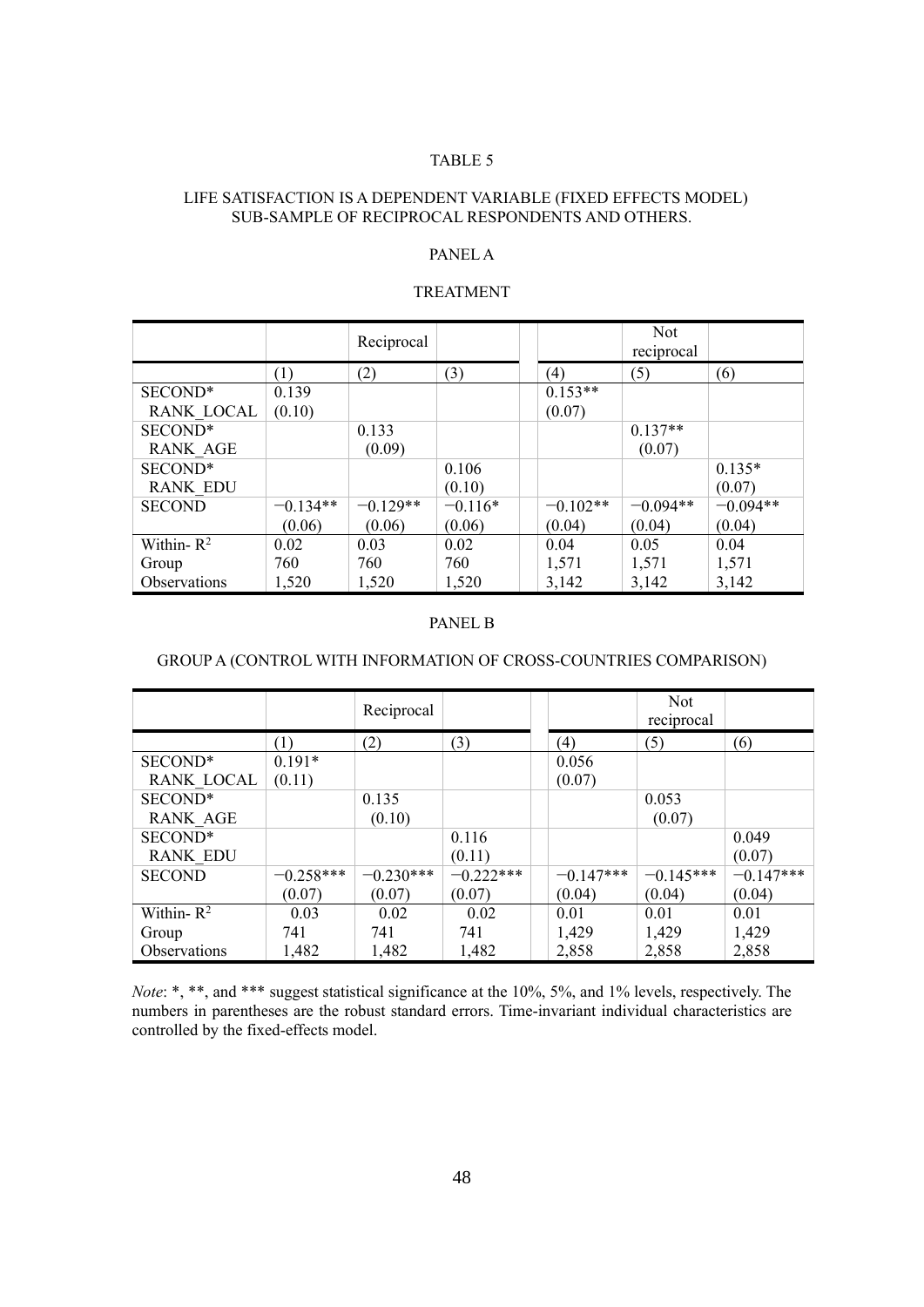#### HAPPINESS IS A DEPENDENT VARIABLE (FIXED EFFECTS MODEL) SUB-SAMPLE OF RESPONDENTS WHO TRUST OTHERS AND THOSE WHO DO NOT TRUST OTHERS.

## PANEL A

#### TREATMENT

|                 |            | Trust      |            |            | Not trust  |            |
|-----------------|------------|------------|------------|------------|------------|------------|
|                 | (1)        | (2)        | (3)        | (4)        | (5)        | (6)        |
| SECOND*         | $0.126*$   |            |            | $0.238***$ |            |            |
| RANK LOCAL      | (0.07)     |            |            | (0.08)     |            |            |
| SECOND*         |            | 0.092      |            |            | $0.211***$ |            |
| <b>RANK AGE</b> |            | (0.07)     |            |            | (0.08)     |            |
| SECOND*         |            |            | 0.103      |            |            | $0.217***$ |
| <b>RANK EDU</b> |            |            | (0.07)     |            |            | (0.08)     |
| <b>SECOND</b>   | $-0.111**$ | $-0.093**$ | $-0.098**$ | $-0.105**$ | $-0.089**$ | $-0.096**$ |
|                 | (0.05)     | (0.04)     | (0.05)     | (0.04)     | (0.04)     | (0.04)     |
| Within- $R^2$   | 0.04       | 0.04       | 0.04       | 0.02       | 0.02       | 0.02       |
| Group           | 1,055      | 1,055      | 1,055      | 1,276      | 1,276      | 1,276      |
| Observations    | 2,110      | 2,110      | 2,110      | 2,552      | 2,552      | 2,552      |

#### PANEL B

## GROUP A (CONTROL WITH INFORMATION OF CROSS-COUNTRIES COMPARISON)

|                     |             | Trust       |             |            | Not trust   |            |
|---------------------|-------------|-------------|-------------|------------|-------------|------------|
|                     | (1)         | (2)         | (3)         | (4)        | (5)         | (6)        |
| SECOND*             | 0.116       |             |             | 0.129      |             |            |
| <b>RANK LOCAL</b>   | (0.09)      |             |             | (0.08)     |             |            |
| SECOND*             |             | 0.089       |             |            | $0.154*$    |            |
| <b>RANK AGE</b>     |             | (0.08)      |             |            | (0.08)      |            |
| SECOND*             |             |             | 0.067       |            |             | 0.112      |
| <b>RANK EDU</b>     |             |             | (0.09)      |            |             | (0.08)     |
| <b>SECOND</b>       | $-0.206***$ | $-0.192***$ | $-0.180***$ | $-0.106**$ | $-0.114***$ | $-0.102**$ |
|                     | (0.05)      | (0.05)      | (0.05)      | (0.05)     | (0.04)      | (0.05)     |
| Within- $R^2$       | 0.04        | 0.04        | 0.04        | 0.02       | 0.02        | 0.02       |
| Group               | 1,006       | 1,006       | 1,006       | 1,164      | 1,164       | 1,164      |
| <b>Observations</b> | 2,012       | 2,012       | 2,012       | 2,328      | 2,328       | 2,328      |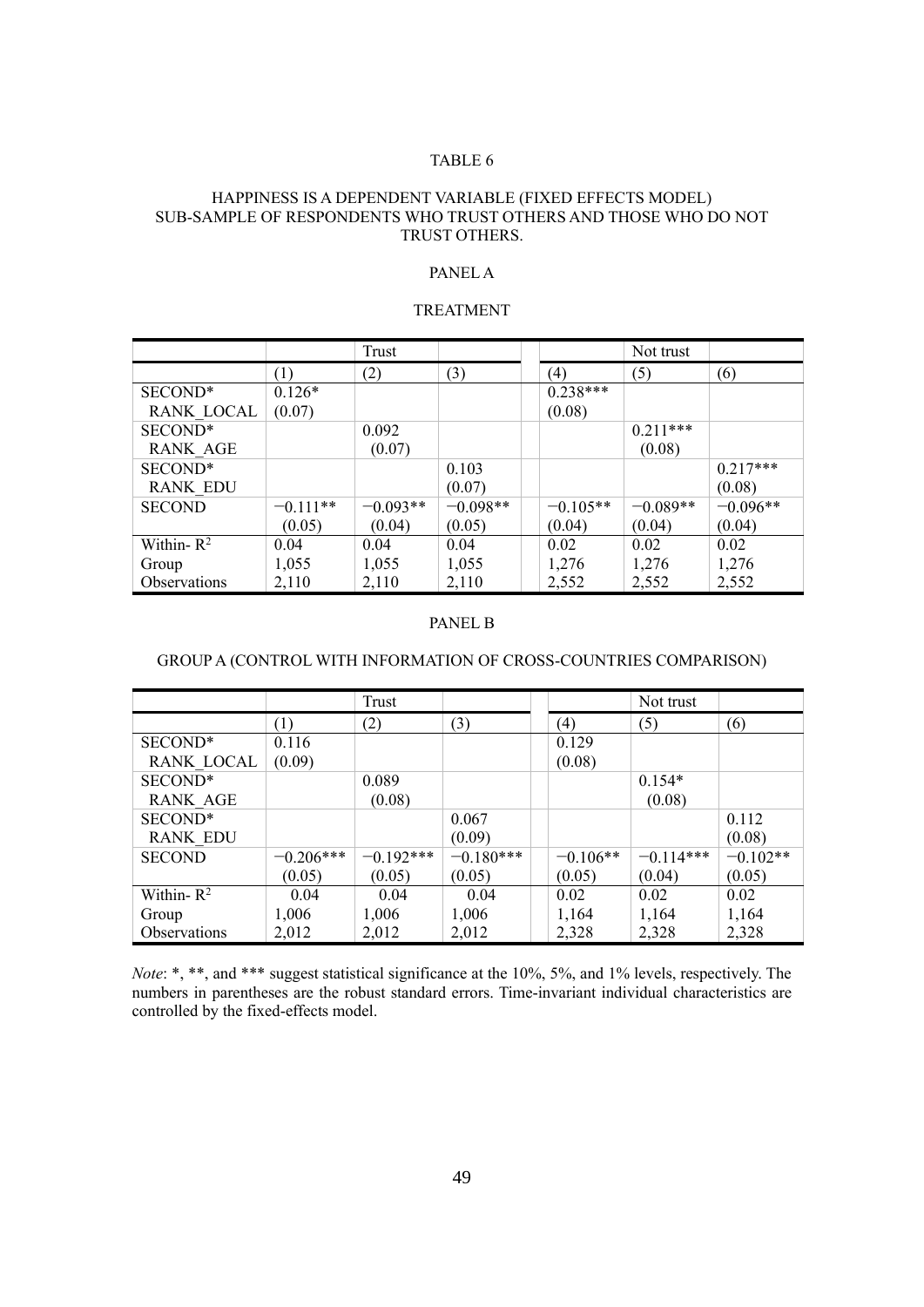#### LIFE SATISFACTION IS A DEPENDENT VARIABLE (FIXED EFFECTS MODEL) SUB-SAMPLE OF RESPONDENTS WHO TRUST OTHERS AND THOSE WHO DO NOT TRUST OTHERS.

#### PANEL A

#### TREATMENT

|                 |            | Trust      |            |            | Not trust  |            |
|-----------------|------------|------------|------------|------------|------------|------------|
|                 | (1)        | (2)        | (3)        | (4)        | (5)        | (6)        |
| SECOND*         | 0.113      |            |            | $0.201**$  |            |            |
| RANK LOCAL      | (0.08)     |            |            | (0.08)     |            |            |
| SECOND*         |            | 0.112      |            |            | $0.187**$  |            |
| <b>RANK AGE</b> |            | (0.08)     |            |            | (0.08)     |            |
| SECOND*         |            |            | $0.091**$  |            |            | $0.173**$  |
| <b>RANK EDU</b> |            |            | (0.08)     |            |            | (0.08)     |
| <b>SECOND</b>   | $-0.134**$ | $-0.134**$ | $-0.122**$ | $-0.103**$ | $-0.094**$ | $-0.092**$ |
|                 | (0.05)     | (0.05)     | (0.05)     | (0.04)     | (0.04)     | (0.04)     |
| Within- $R^2$   | 0.04       | 0.04       | 0.04       | 0.02       | 0.02       | 0.02       |
| Group           | 1,055      | 1,055      | 1,055      | 1,276      | 1,276      | 1,276      |
| Observations    | 2,110      | 2,110      | 2,110      | 2,552      | 2,552      | 2,552      |

#### PANEL B

## GROUP A (CONTROL WITH INFORMATION OF CROSS-COUNTRIES COMPARISON)

|                   |             | Trust       |             |                   | Not trust  |             |
|-------------------|-------------|-------------|-------------|-------------------|------------|-------------|
|                   | (1)         | (2)         | (3)         | $\left( 4\right)$ | (5)        | (6)         |
| SECOND*           | $0.163*$    |             |             | 0.109             |            |             |
| <b>RANK LOCAL</b> | (0.09)      |             |             | (0.09)            |            |             |
| SECOND*           |             | 0.147       |             |                   | 0.089      |             |
| <b>RANK AGE</b>   |             | (0.09)      |             |                   | (0.08)     |             |
| SECOND*           |             |             | 0.119       |                   |            | 0.076       |
| <b>RANK EDU</b>   |             |             | (0.09)      |                   |            | (0.09)      |
| <b>SECOND</b>     | $-0.287***$ | $-0.279***$ | $-0.264***$ | $-0.126***$       | $-0.116**$ | $-0.117***$ |
|                   | (0.06)      | (0.06)      | (0.06)      | (0.05)            | (0.05)     | (0.05)      |
| Within- $R^2$     | 0.04        | 0.04        | 0.04        | 0.02              | 0.02       | 0.02        |
| Group             | 1,006       | 1,006       | 1,006       | 1,164             | 1,164      | 1,164       |
| Observations      | 2,012       | 2,012       | 2,012       | 2,328             | 2,328      | 2,328       |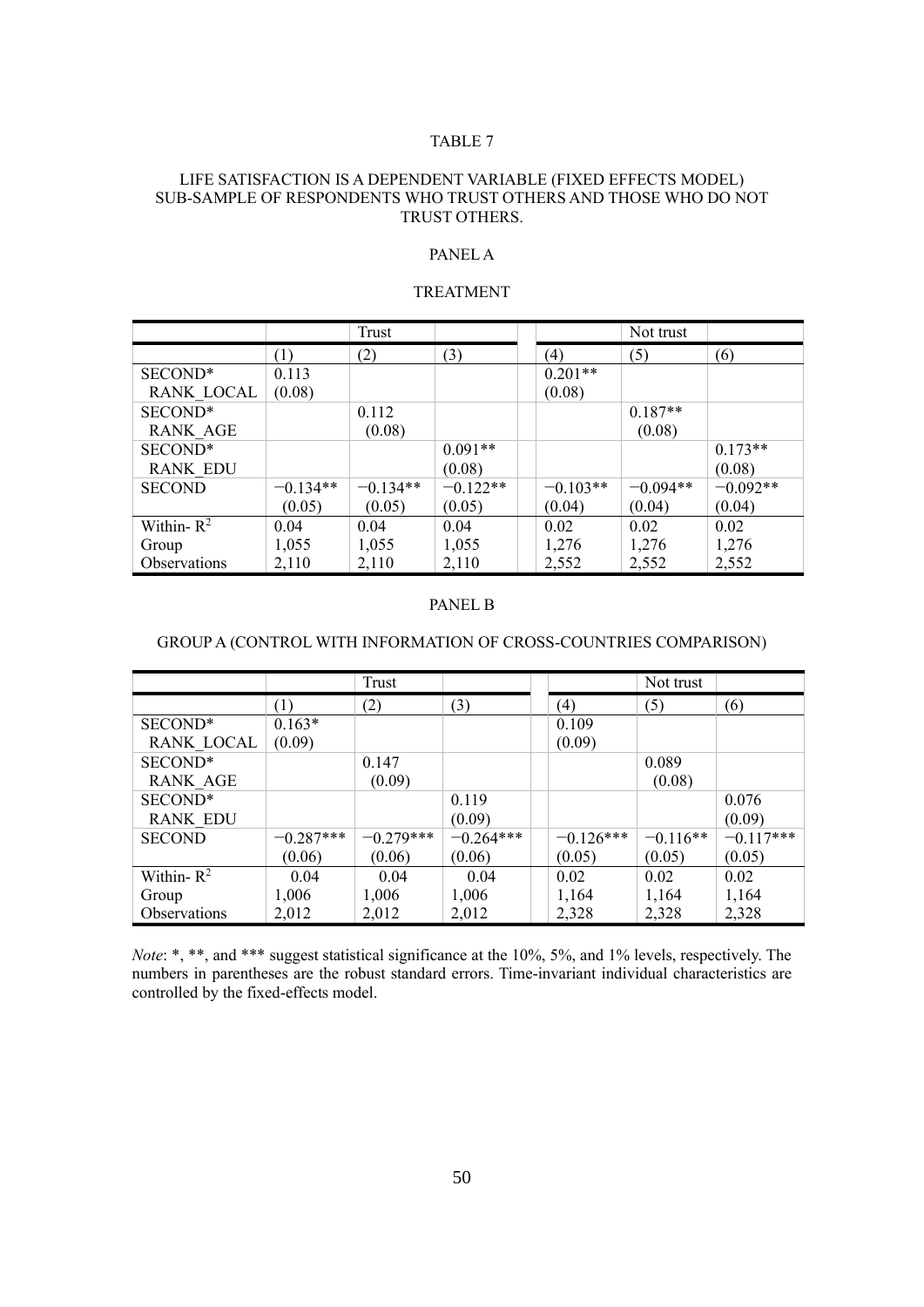## HAPPINESS IS A DEPENDENT VARIABLE (FIXED EFFECTS MODEL) SUB-SAMPLE OF RESPONDENTS WHO GRADUATED FROM UNIVERSITY, AND OTHERS.

# PANEL A

#### TREATMENT

|                   |            | University |           |            | Others     |            |
|-------------------|------------|------------|-----------|------------|------------|------------|
|                   | (1)        | (2)        | (3)       | (4)        | (5)        | (6)        |
| SECOND*           | $0.316***$ |            |           | $0.123**$  |            |            |
| <b>RANK LOCAL</b> | (0.11)     |            |           | (0.06)     |            |            |
| SECOND*           |            | $0.266**$  |           |            | 0.094      |            |
| <b>RANK AGE</b>   |            | (0.11)     |           |            | (0.06)     |            |
| SECOND*           |            |            | $0.289**$ |            |            | $0.115*$   |
| <b>RANK EDU</b>   |            |            | (0.11)    |            |            | (0.06)     |
| <b>SECOND</b>     | $-0.142**$ | $-0.120*$  | $-0.116*$ | $-0.089**$ | $-0.074**$ | $-0.087**$ |
|                   | (0.07)     | (0.07)     | (0.07)    | (0.04)     | (0.03)     | (0.04)     |
| Within- $R^2$     | 0.04       | 0.05       | 0.03      | 0.02       | 0.03       | 0.02       |
| Group             | 551        | 551        | 551       | 1,780      | 1,780      | 1,780      |
| Observations      | 1,102      | 1,102      | 1,102     | 3,560      | 3,560      | 3,560      |

#### PANEL B

## GROUP A (CONTROL WITH INFORMATION OF CROSS-COUNTRIES COMPARISON)

|                 |             | University |            |             | Others      |             |
|-----------------|-------------|------------|------------|-------------|-------------|-------------|
|                 | (1)         | (2)        | (3)        | (4)         | (5)         | (6)         |
| SECOND*         | 0.193       |            |            | 0.064       |             |             |
| RANK LOCAL      | (0.11)      |            |            | (0.06)      |             |             |
| SECOND*         |             | 0.105      |            |             | 0.090       |             |
| <b>RANK AGE</b> |             | (0.11)     |            |             | (0.07)      |             |
| SECOND*         |             |            | 0.098      |             |             | 0.059       |
| <b>RANK EDU</b> |             |            | (0.12)     |             |             | (0.07)      |
| <b>SECOND</b>   | $-0.194***$ | $-0.150**$ | $-0.140**$ | $-0.123***$ | $-0.134***$ | $-0.124***$ |
|                 | (0.07)      | (0.07)     | (0.07)     | (0.04)      | (0.04)      | (0.04)      |
| Within- $R^2$   | 0.03        | 0.02       | 0.01       | 0.007       | 0.01        | 0.006       |
| Group           | 515         | 515        | 515        | 1,655       | 1,655       | 1,655       |
| Observations    | 1,030       | 1,030      | 1,030      | 3,310       | 3,310       | 3,310       |

*Note*: \*, \*\*, and \*\*\* suggest statistical significance at the 10%, 5%, and 1% levels, respectively. The numbers in parentheses are the robust standard errors. Time-invariant individual characteristics are controlled by the fixed-effects model.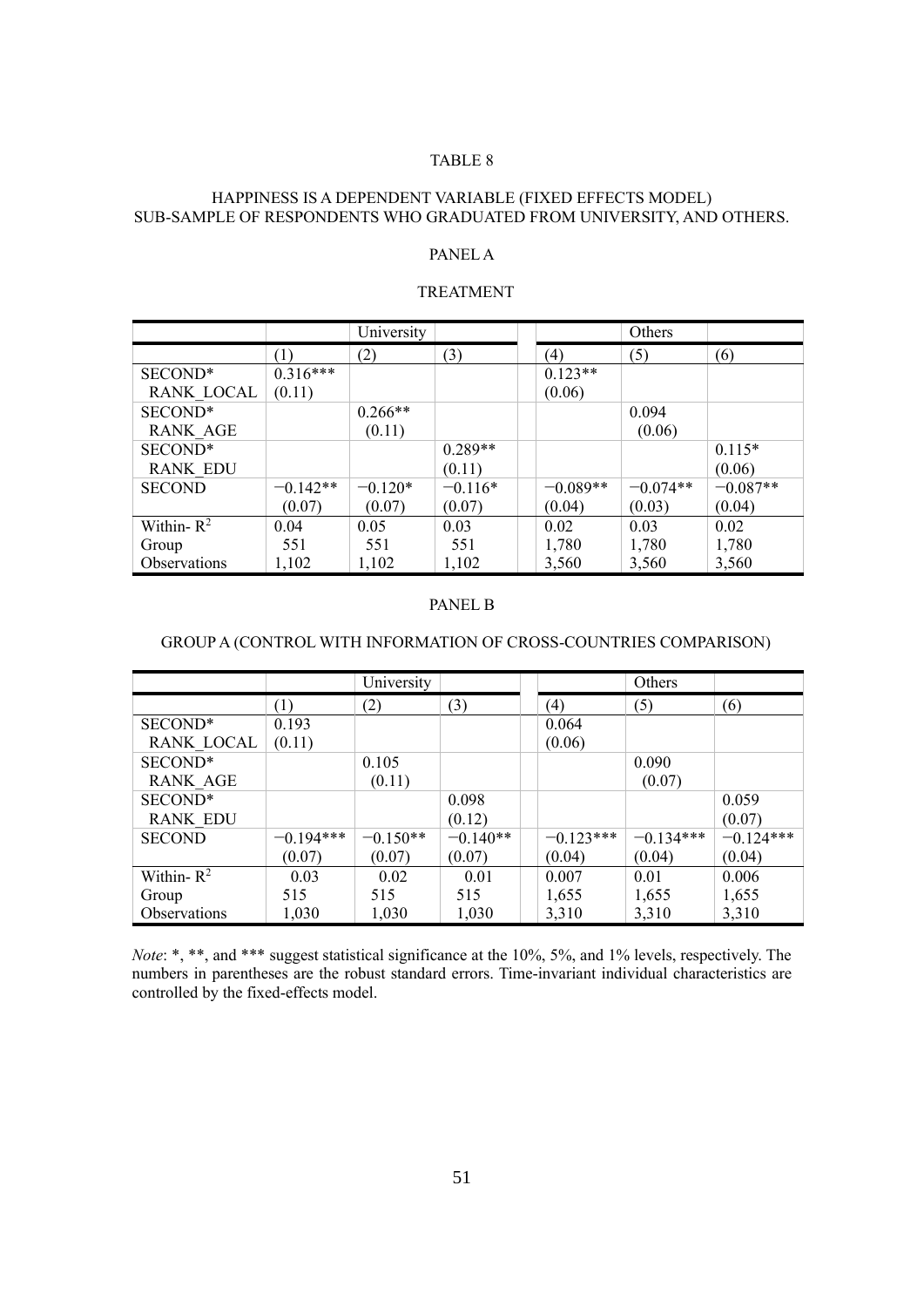## LIFE SATISFACTION IS A DEPENDENT VARIABLE (FIXED EFFECTS MODEL) SUB-SAMPLE OF RESPONDENTS WHO GRADUATED FROM UNIVERSITY, AND OTHERS.

# PANEL A

#### TREATMENT

|                 |             | University |            |            | Others     |            |
|-----------------|-------------|------------|------------|------------|------------|------------|
|                 | (1)         | (2)        | (3)        | (4)        | (5)        | (6)        |
| SECOND*         | $0.348***$  |            |            | 0.079      |            |            |
| RANK LOCAL      | (0.11)      |            |            | (0.07)     |            |            |
| SECOND*         |             | $0.283**$  |            |            | 0.085      |            |
| <b>RANK AGE</b> |             | (0.11)     |            |            | (0.07)     |            |
| SECOND*         |             |            | $0.251**$  |            |            | 0.085      |
| <b>RANK EDU</b> |             |            | (0.11)     |            |            | (0.06)     |
| <b>SECOND</b>   | $-0.203***$ | $-0.173*$  | $-0.142**$ | $-0.084**$ | $-0.085**$ | $-0.088**$ |
|                 | (0.07)      | (0.07)     | (0.07)     | (0.04)     | (0.04)     | (0.04)     |
| Within- $R^2$   | 0.06        | 0.08       | 0.05       | 0.02       | 0.03       | 0.02       |
| Group           | 551         | 551        | 551        | 1,780      | 1,780      | 1,780      |
| Observations    | 1,102       | 1,102      | 1,102      | 3,560      | 3,560      | 3,560      |

#### PANEL B

## GROUP A (CONTROL WITH INFORMATION OF CROSS-COUNTRIES COMPARISON)

|                   |            | University |           |                   | Others      |             |
|-------------------|------------|------------|-----------|-------------------|-------------|-------------|
|                   | (1)        | (2)        | (3)       | $\left( 4\right)$ | (5)         | (6)         |
| SECOND*           | 0.079      |            |           | 0.111             |             |             |
| <b>RANK LOCAL</b> | (0.13)     |            |           | (0.07)            |             |             |
| SECOND*           |            | 0.003      |           |                   | 0.107       |             |
| <b>RANK AGE</b>   |            | (0.13)     |           |                   | (0.07)      |             |
| SECOND*           |            |            | $-0.018$  |                   |             | 0.098       |
| <b>RANK EDU</b>   |            |            | (0.13)    |                   |             | (0.07)      |
| <b>SECOND</b>     | $-0.193**$ | $-0.153*$  | $-0.143*$ | $-0.182***$       | $-0.179***$ | $-0.181***$ |
|                   | (0.08)     | (0.08)     | (0.08)    | (0.04)            | (0.04)      | (0.04)      |
| Within- $R^2$     | 0.01       | 0.004      | 0.003     | 0.02              | 0.02        | 0.01        |
| Group             | 515        | 515        | 515       | 1,655             | 1,655       | 1,655       |
| Observations      | 1,030      | 1,030      | 1,030     | 3,310             | 3,310       | 3,310       |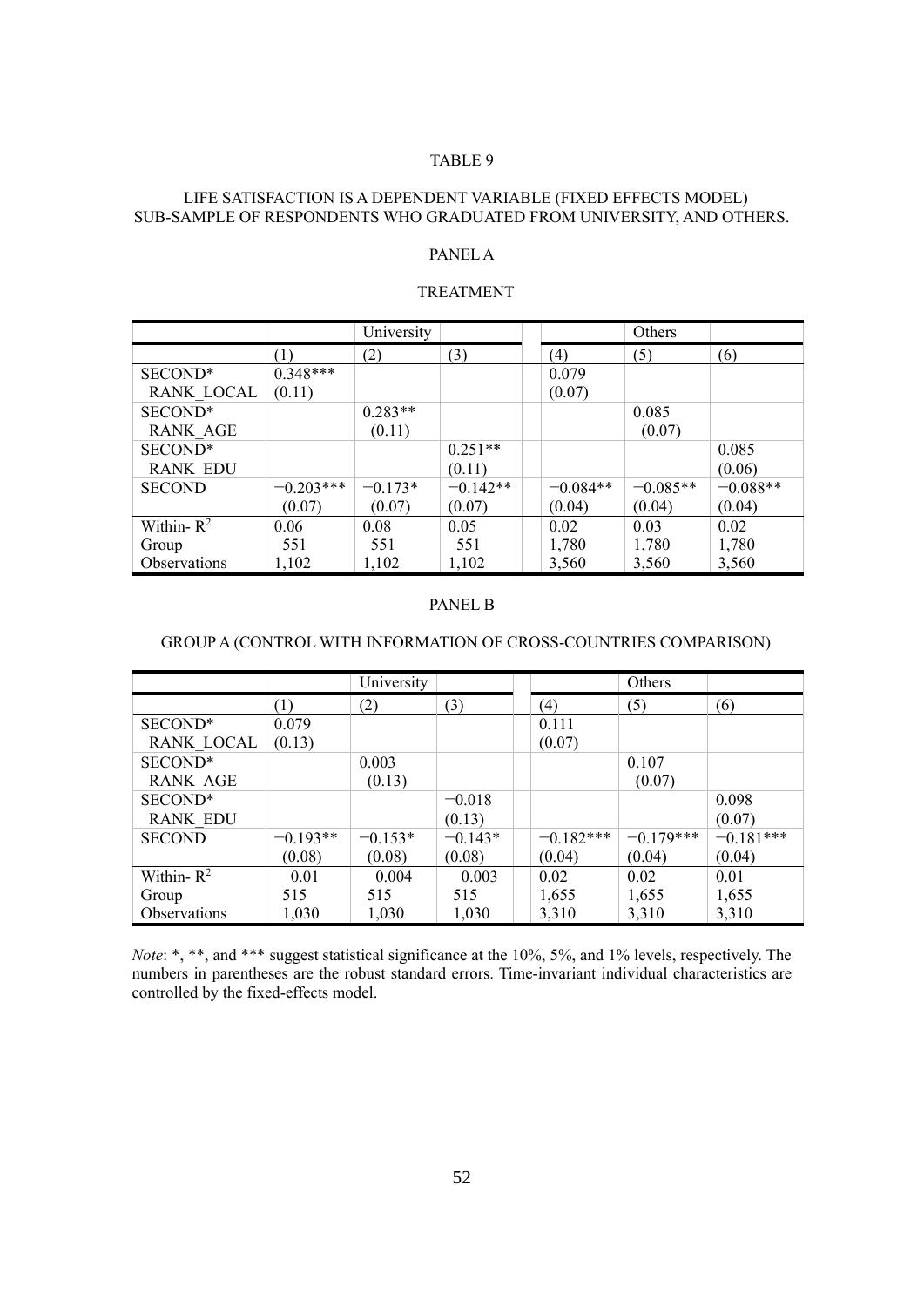# HAPPINESS IS A DEPENDENT VARIABLE (FIXED EFFECTS MODEL)

# PANEL A

# TREATMENT

|                     |            | Age= $\leq$ 45 |            |            | Age $>45$ |            |
|---------------------|------------|----------------|------------|------------|-----------|------------|
|                     | (1)        | (2)            | (3)        | (4)        | (5)       | (6)        |
| SECOND*             | $0.183**$  |                |            | $0.168**$  |           |            |
| RANK LOCAL          | (0.08)     |                |            | (0.07)     |           |            |
| SECOND*             |            | $0.161*$       |            |            | $0.126*$  |            |
| <b>RANK AGE</b>     |            | (0.08)         |            |            | (0.07)    |            |
| SECOND*             |            |                | $0.166*$   |            |           | $0.146**$  |
| <b>RANK EDU</b>     |            |                | (0.08)     |            |           | (0.07)     |
| <b>SECOND</b>       | $-0.107**$ | $-0.099**$     | $-0.099**$ | $-0.099**$ | $-0.074*$ | $-0.088**$ |
|                     | (0.05)     | (0.05)         | (0.05)     | (0.04)     | (0.04)    | (0.04)     |
| Within- $R^2$       | 0.03       | 0.03           | 0.02       | 0.03       | 0.03      | 0.03       |
| Group               | 1,188      | 1,188          | 1,188      | 1,143      | 1,143     | 1,143      |
| <b>Observations</b> | 2,376      | 2,376          | 2,376      | 2,286      | 2,286     | 2,286      |

## PANEL B

## GROUP A (CONTROL WITH INFORMATION OF CROSS-COUNTRIES COMPARISON)

|                 |            | $Age=<45$  |            |             | Age $>45$   |             |
|-----------------|------------|------------|------------|-------------|-------------|-------------|
|                 | (1)        | (2)        | (3)        | (4)         | (5)         | (6)         |
| SECOND*         | 0.044      |            |            | $0.133*$    |             |             |
| RANK LOCAL      | (0.09)     |            |            | (0.08)      |             |             |
| SECOND*         |            | 0.032      |            |             | $0.137**$   |             |
| <b>RANK AGE</b> |            | (0.09)     |            |             | (0.07)      |             |
| SECOND*         |            |            | 0.009      |             |             | 0.107       |
| <b>RANK EDU</b> |            |            | (0.09)     |             |             | (0.07)      |
| <b>SECOND</b>   | $-0.133**$ | $-0.128**$ | $-0.120**$ | $-0.141***$ | $-0.139***$ | $-0.128***$ |
|                 | (0.05)     | (0.05)     | (0.05)     | (0.04)      | (0.04)      | (0.04)      |
| Within- $R^2$   | 0.005      | 0.005      | 0.005      | 0.02        | 0.03        | 0.02        |
| Group           | 1,097      | 1,097      | 1,097      | 1,073       | 1,073       | 1,073       |
| Observations    | 2,194      | 2,194      | 2,194      | 2,146       | 2,146       | 2,146       |